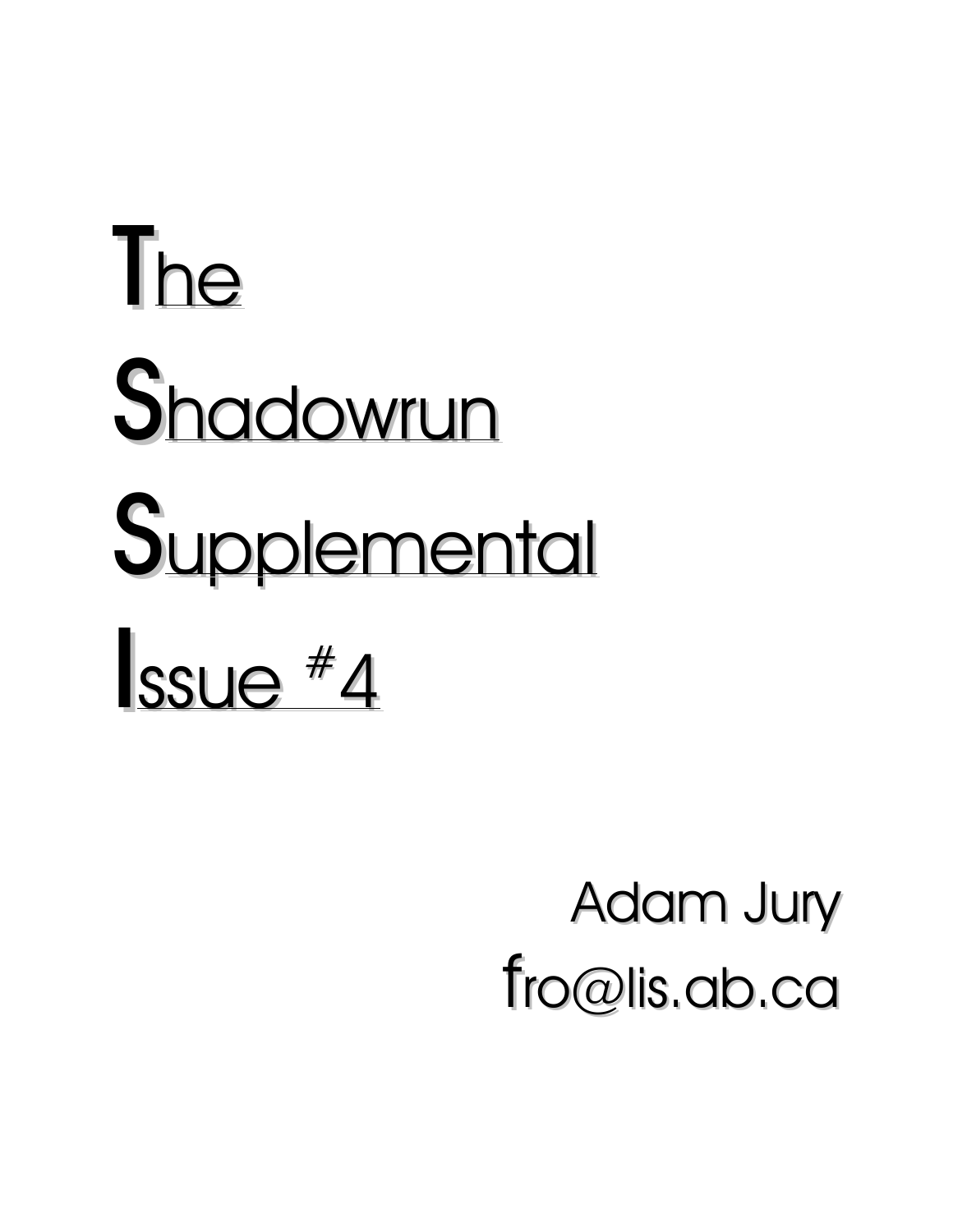# Editors Notes

Another two months fly by. This is the fourth issue of The Shadowrun Supplemental, so, like usual, thanks for reading, and I hope that I have a few new readers with this issue :) (Judging by the email I keep getting, I do..)

No new fonts? NO new fonts?! That s right. I m making use of some of the fonts that haven't got much use in previous issues. If you are viewing this with plain standard Times New Roman, you're missing out, and likely causing the magazine to look and print out badly.

### Hey you!

This list is getting rather long.. Bull, Gurth, Sascha Pabst , Sunette, Tinner, Dvixen, Skye, Apryl, Adam, Rick, Wes, Roxanne, Lady Jestyr, Dawn and anyone I forgot.

This issue contains the interviews with FASA employee's that I ve

been hinting at for a couple months now. A huge special thanks to Steve Ratkovich for organizing and conducting them. And an ever larger special thanks to Mike Mulvhihill and Steve Kenson for submitting to the interrogations.. err, interviews. We were even more thorough than Lone Star, so we covered all the bases.

### Contacting the Editor and Submissions

I can be reached at fro@lis.ab.ca and fro@sara.cas.nwu.edu, first address preferred, please. I can also be contacted on the ShadowRN mailing list, and on Undernet #Shadowrun. If you want submission guidelines or to ask a simple question, hell, even to complain, I don't bite. Actually, I have been known to bite, but I m usually pretty gentle.

My web page also contains submission guidelines and the like, and it can be found at http://shadowrun.home.ml.org

The newest section of The Shadowrun Supplemental is in need of submissions. It is 'The Cluttered Datastore, and is the general area where almost anything can be submitted. Thing's that a full article don't quite fit for, like a few spells, a new piece of gear, or a description of several contacts, these are the things that 'The Cluttered Datastore' is for. This section should prove to have more \*general use than some of the narrower topics we've covered so far, and is also easier to submit things for.

Please note that the vehicle oriented Issue #5 has been postponed for at least a few issues. Apparently FASA plans on changing the vehicle statistics in Rigger Black Book II rather extensively, so Issue #5 will be a normal issue.

We will also be accepting articles about the Shadowrun Trading Card Game, although the emphasis of the magazine will stay on the Role-Playing game.

The Shadowrun Supplemental is looking for two Full Time staff members. The first would be a reviewer, for reviewing new FASA published books and novels. Expectations would be to obtain new FASA books close to release time (Within a month), and to be able to write an honest subjective review of them. The second is an artist, not a computer artist, but someone who does original paper work that could be scanned in and included.

If you feel you could fill either of these positions, please get in touch with me.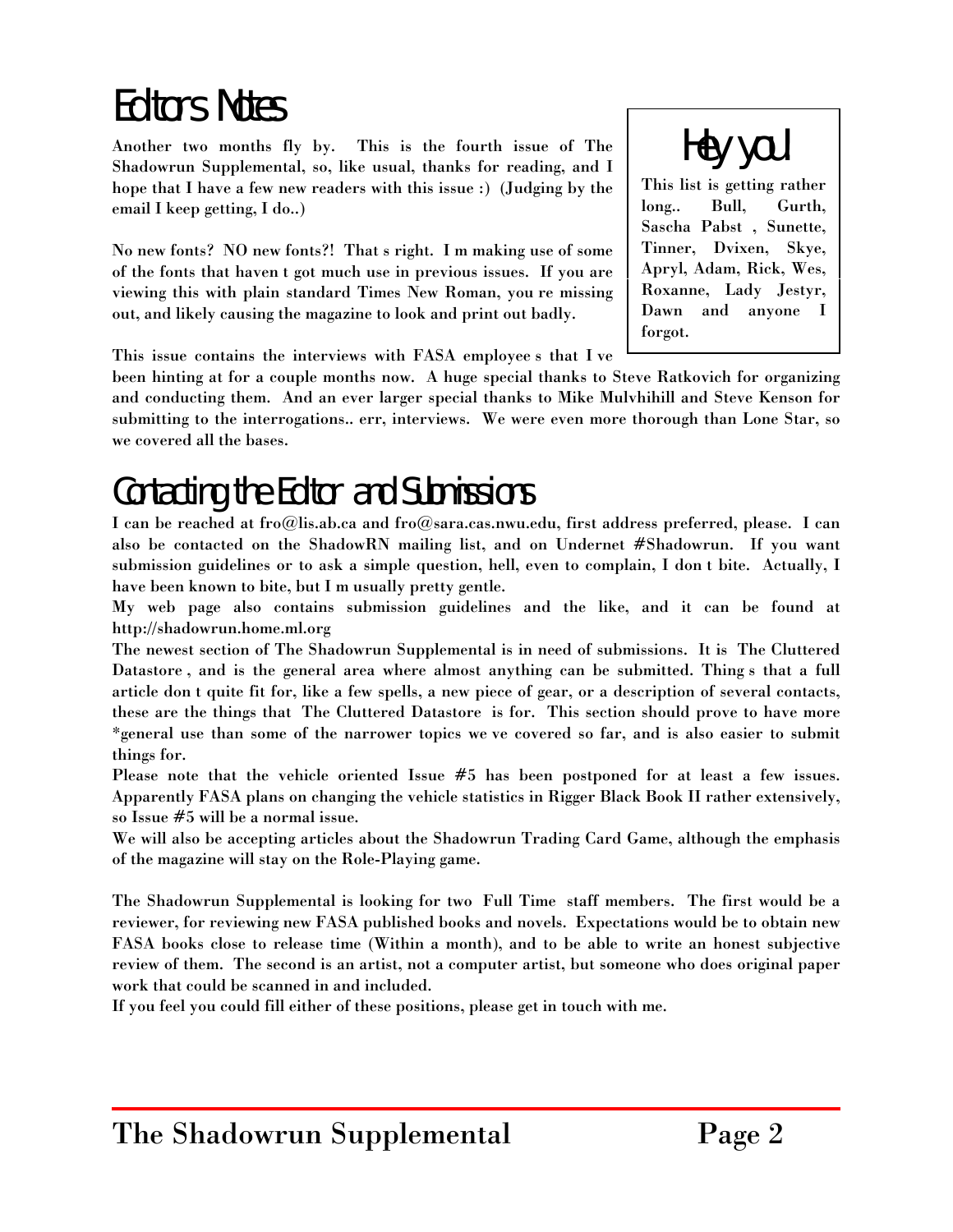### **Legalities**

This magazine is in no way endorsed nor produced by FASA Corporation. Shadowrun and Matrix, are copyrights of FASA (1997) Neither I, nor the authors of any individual pieces intend to infringe on FASA's intellectual property and rights. FASA has not read this material in advance, and as such, none of this material is approved by FASA.

The interviews with FASA staff and freelancers are of course partially produced by FASA employees, however, FASA still has nothing to do with this magazine or its articles, officially.

### Copyrights

All contents are copyright (1997) by their original authors. I (Adam Jury) retain the copyrights over the compilation of material.

### Redistribution

This magazine may be reproduced in any other computer format only with permission from me. It may be archived on any computer system or network, as long as this copyright notice is not removed.

You may not profit from the distribution, nor may you edit the contents and distribute that, you may only edit for your own personal use.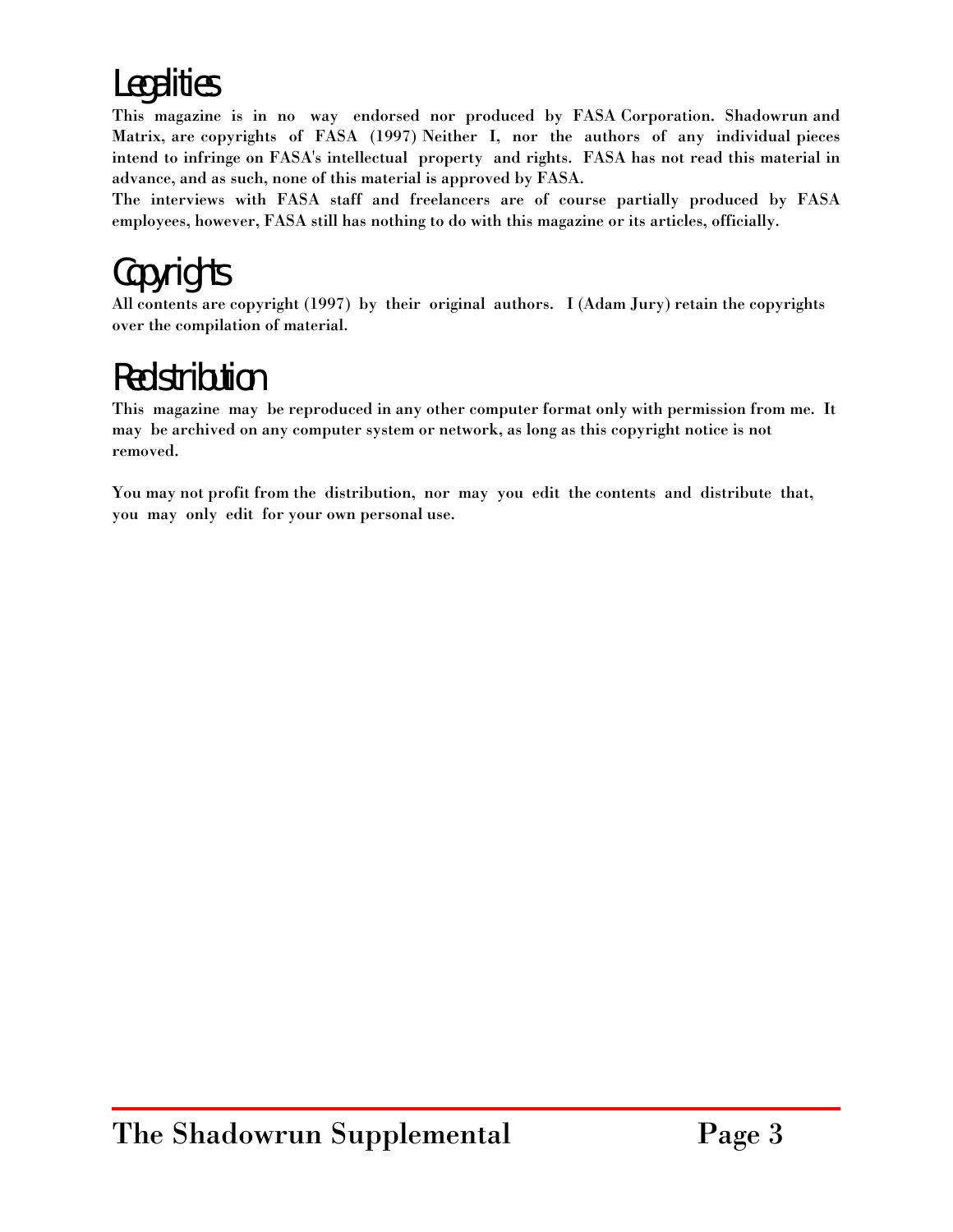# Skillsoft Expansion Gurth <gurth@xs4all.nl>

Skillwires and skillchips are tremendously useful pieces of kit to own for a character, but their game rules aren't always easy to understand, and in some cases don't make all that much sense. This article is mostly an attempt to get it all straightened out, and make some aesthetical changes at the same time.

### Skillsoft Memory Requirements

The way the table with the memory requirements for skillsofts (SRII p. 248 and Shadowtech p. 48) is set up causes great leaps in the memory needed at some points, and slow progression at others. Naturally, a skill at a high rating takes up more memory than a skill at a low rating, but as they are now, the memory costs are just too arbitrary.

In game terms, the actual difference between skill level 2 and skill level 3 is one die, and the difference between level 3 and level 4 is the same. However, for skill chips the memory difference between a level 2 skill and a level 3 skill is 10 Mp, while between level 3 and level 4 it's 170 Mp!

Therefore, the following formulas can be used to calculate skill memory requirements in a different way than as per SRII.

General:  $10 \times \text{Rating} \,\hat{\,}\, 2$ Concentration: 6 x Rating  $\hat{2}$ Specialization:  $4 \times$  Rating  $\hat{ }$  2 Language:  $3 \times$  Rating  $^2$  2

These formulas give different results than the table in the Shadowrun rules, but at least the sequence is more logical, as can be seen from the table below.

| <b>Skill Type</b> |    | Rating |    |                |          |     |     |     |     |      |
|-------------------|----|--------|----|----------------|----------|-----|-----|-----|-----|------|
|                   |    | 2      | ., | $\overline{4}$ | .,       | o   |     | -8  |     | 10   |
| General           | 10 | 40     | 90 | l 60           | 250      | 360 | 490 | 640 | 810 | 1000 |
| Concentration     | 6  | 24     | 54 | 96             | $_{150}$ | 216 | 294 | 384 | 486 | 600  |
| Specialization    | 4  | 16     | 36 | 64             | 100      | 144 | 196 | 256 | 324 | 400  |
| Language          | 3  | 12     | 27 | 48             | 75       | 108 | 147 | 192 | 243 | 300  |

Apply the formulas given in SRII and Shadowtech for calculating the nuyen cost to the memory requirement from the table above.

[Editors note: Two small utilities should be included in the archive you got this from. SS-D.exe calculates these values automatically for DOS, and SS-W.exe calculates them in a Windows environment.]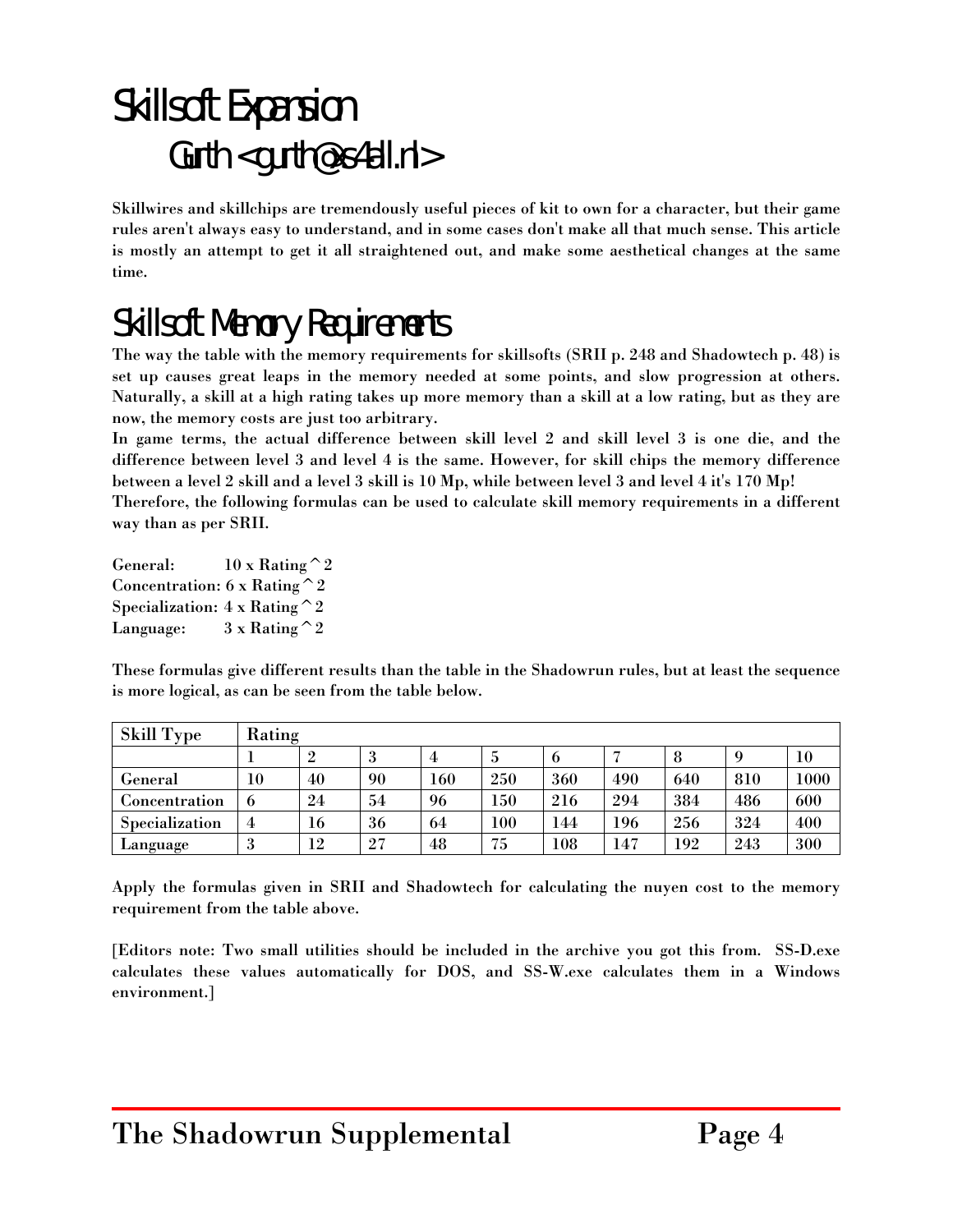### **Skillwires**

As SRII indicates, the rating of a skillwires system limits the total ratings of all activesofts used at a time. This means that in a rating 6 skillwires system, a character could put six rating 1 chips for example, and use them all at the same time. Skillwires plus, from Shadowtech, double this maximum. This does pose the question whether skillwires plus can handle chips rated at double the skillwires rating, and Shadowtech also says that using a skill at any other rating than at which it was encoded is not possible. So what happens if you slot a rating 6 chip in rating 3 skillwires? FASA gives no rules to cover this situation, but a few solutions are available.

1. Nothing happens: the wires would want to reduce the skill level to 3, but use at a reduced level isn't possible, so the skill doesn't work at all. Skillwires plus may be an exception, depending on whether they can handle chips with a higher rating than the wires or not (gamemaster's discretion). 2. The skill is used at level 3; the reasoning behind this is that the wires simply do as much as they can, though the chip is capable of doing better. This can be compared to aiming a gun -- no matter how good a marksman you are, if the gun has poor sights the overall accuracy of the shot will be limited.

The following house rules can be used to cover these gaps in the skillwires rules.

Higher-Rated Chips: when using an activesoft of a higher rating than the skillwires, add a target number penalty for all skillsofts equal to twice the difference in ratings. For example, using a rating 5 chip in rating 3 skillwires gives a 4 modifier to all target numbers.

Skillwires Plus: these cannot use chips greater than the rating of the skillwires themselves. For example, even though a rating 4 system can handle up to 8 rating points of skills, none of the skills plugged in may have a higher rating than 4. Using higher-rated chips is subject to the same target number penalty as above.

### Skillwires Costs

Like skill chips, the costs for skillwires have been very arbitrarily decided and display strange leaps, like a difference of 6,400,000 nuyen between ratings 6 and 7. (This is true for some other pieces cyberware and bioware that are available in a range of ratings as well, by the way.) The table shows suggested alternative prices for both skillwires and skillwires plus. Essence cost, Availability, and Street Index remain as they were.

| Rating         | <b>Skillwires</b> | <b>Skillwires Plus</b> |
|----------------|-------------------|------------------------|
| 1              | 10,000            | 15,000                 |
| $\overline{2}$ | 30,000            | 40,000                 |
| 3              | 100,000           | 140,000                |
| $\overline{4}$ | 325,000           | 400,000                |
| 5              | 800,000           | 975,000                |
| 6              | 1,750,000         | 2,000,000              |
| 7              | 3,500,000         | 3,750,000              |
| 8              | 6,000,000         | 6,250,000              |
| 9              | 9,000,000         | 9,500,000              |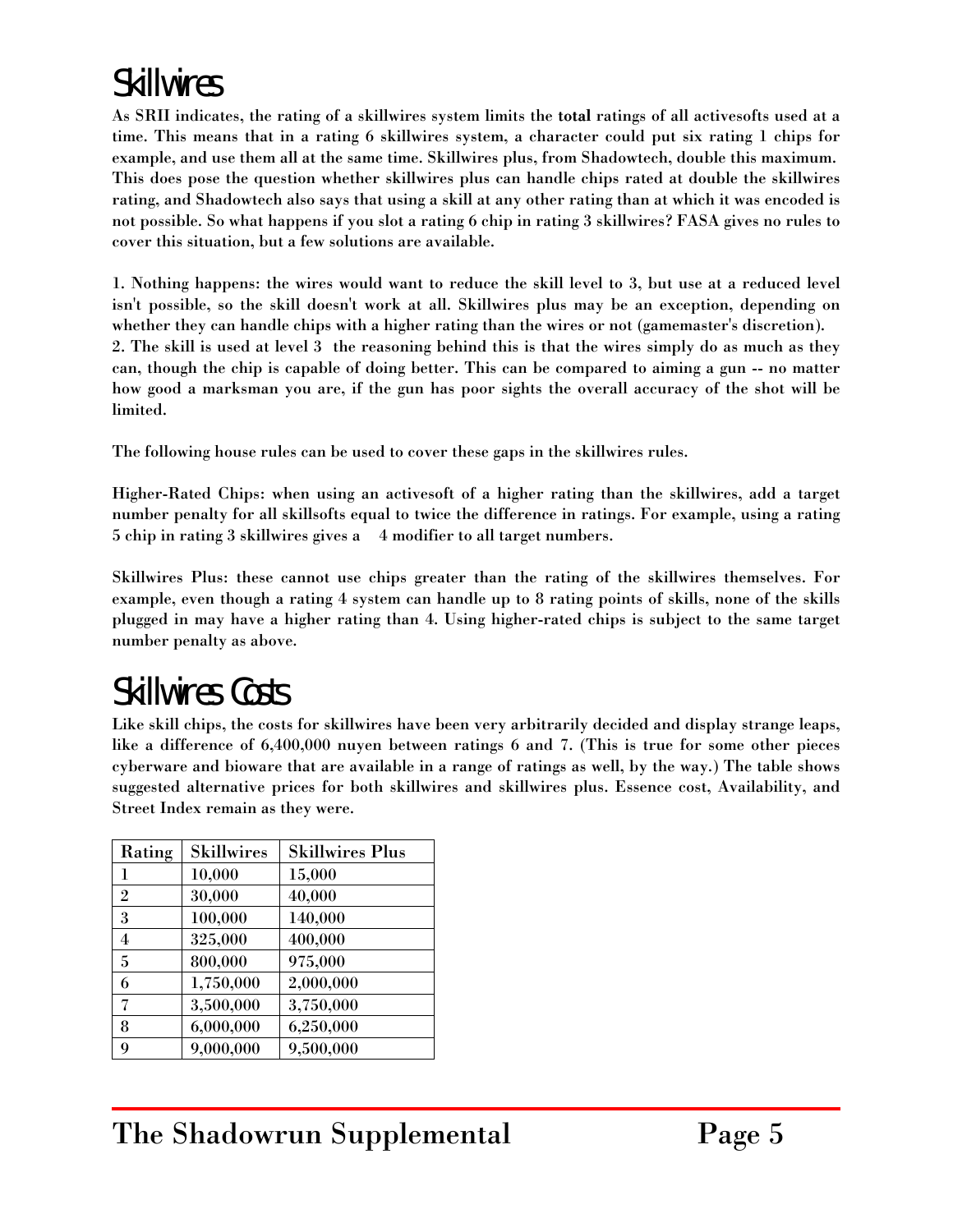### Chipjack Included. . .?

That's what it says in SRII anyway. This is a bit strange, since the Essence cost of a chipjack is ..2, while rating 1 skillwires cost only .1 Essence. It would in effect mean you get a chipjack completely for free, Essence-wise, so any character low on Essence but having too much nuyen to spend could purchase rating 1 skillwires in order to get the chipjack (the wires are all but useless at such a low rating anyway).

An easy fix is to add .2 to the Essence cost of all skillwires systems to account for the built-in chipjack.

### Using Skillsofts

This is a somewhat gray area. It stands to reason that the chip must somehow be plugged into a chipjack or softlink, but SRII states that datasofts can also be accessed through datajacks. This is strange -- by normal reasoning, a chip is a chip, and therefore a chip that fits into one socket type (a chipjack for instance) won't fit into any other kind o socket (like a datajack). It would be like trying to put a 25-pin plug into a 9-pin socket: the design of the two type of plugs is similar, but one is about three times as wide as the other.

Thankfully, the solution requires only common sense: all skill- and datachips require a chipjack or softlink to use, but by means of an adapter they can be slotted into a datajack. Such an adapter should be available from all good body shops, and likely from electronics shops as well; assume an Availability of 2/6 hrs, Cost 50, and Street Index .75.

Plug the adapter into the datajack, and then stick the chip into the other end of the adapter. It'll protrude a few centimeters from your skull, but hey, it's cheaper than going under the knife again.

Alternatively, connect a computer or data display system to your datajack by means of a cable, and insert the chip into the computer or display system.

Keep in mind that the datajacks from Shadowtech still need either an I/O SPU or an encephalon before the user can access the skillsoft.

### System Load Delay and Softlink System Load Delay

Explained on pages 44 and 46 of Shadowtech, this is a very good concept, preventing players from accessing all skillsoft all the time. Outside of combat situations this is not very critical, but having to wait a couple of turns for the softlink to load your Firearms skillsoft so you can use a gun with any degree of competence can cause some tense moments in the middle of a firefight.

However, the question that Shadowtech leaves unanswered is whether SLD and SSLD apply every time a character uses the skill, or only when the chip is inserted.

Reason suggests the skill needs to load only once, when the chip is plugged into the chipjack or softlink, but the description of first-in-first-filed (FIFF) headware memory makes this less clear. Because it recommends that skillsoft users upload the skillsoft into headware memory, to reduce the amount of delay time, it appears to say that the SLD (or SSLD) must be dealt with every time the skill is accessed.

This interpretations has its drawbacks, mainly in time-critical situations where the same skill will be used over and over again -- for instance in combat, a character using a Firearms(5) chip would have to spend 2 1/2 turns every time he or she wants to fire a gun, and then get that delay time again the next time a shot will be fired. This would put about 3 turns between shots, because the skillwires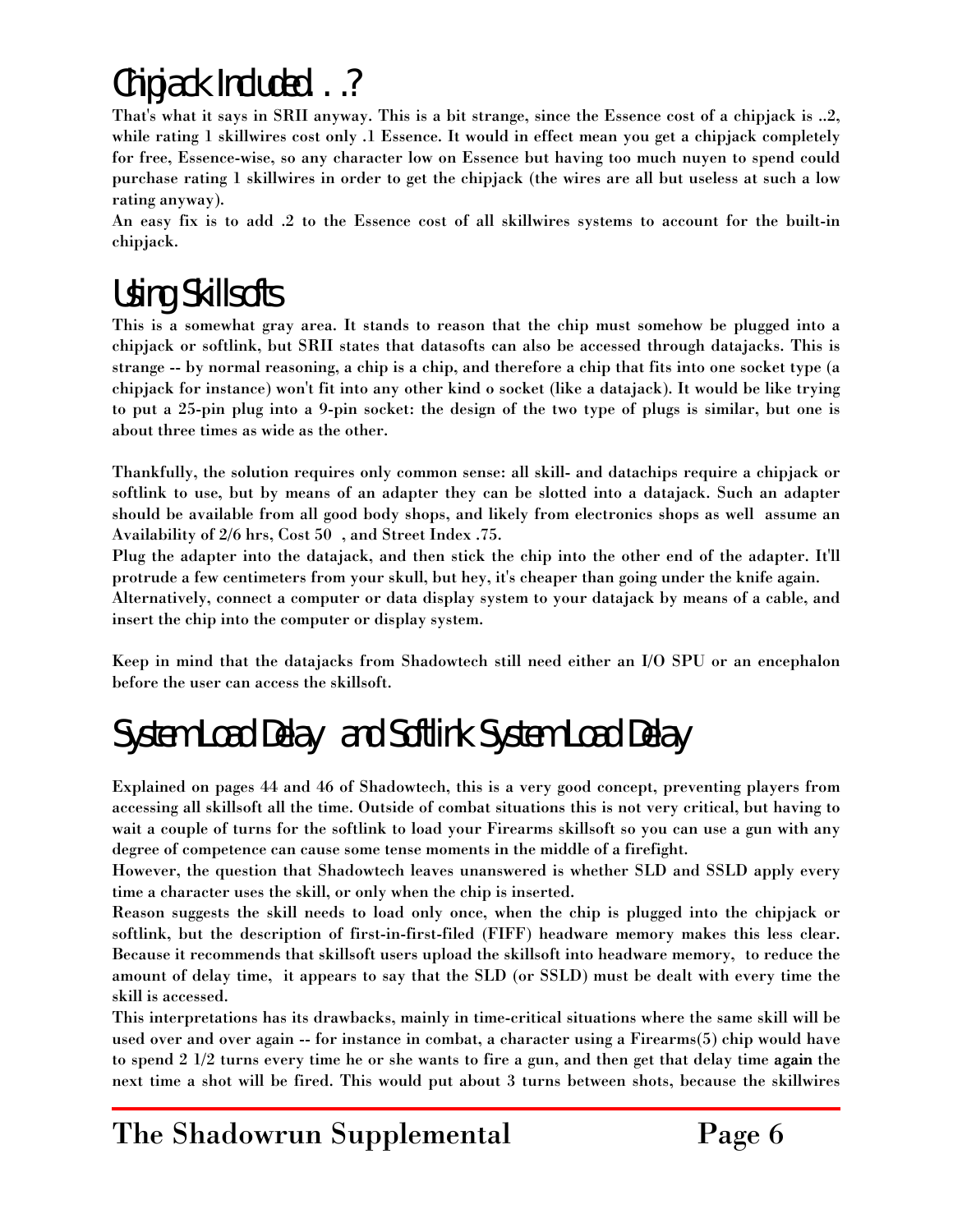have to read through the chip every time to find how exactly the gun worked again... If this is the case, then why would anyone make Firearms skillsofts at all? The market would die out really fast, since if you don't lose a firefight normally, you will if you slot one of these chips.

The (S)SLD, therefore, must represent the time it takes to load the chip the first time it will be used; after that, it can be accessed without delay. At least, until it is unloaded for some reason.

So why is there a system load delay for headware memory? Isn't that satisfied when the user plugs a chip into a chipjack or softlink, and uploads its contents into the headware memory?

Not quite. Uploading isn't the same as accessing the skillsoft. What happens when a skillsoft is inserted into a chipjack and uploaded into headware memory, is that the data on the chip is copied directly into the memory, without passing through the skillwire's processors. Only when the character actually decides to USE the skill will the skillwires sift through the data to find out how exactly to do the action the character wants to perform. This takes some time, hence the SLD.

### Data Flow Rate

This brings us to another point that Shadowrun conveniently ignores: upload and download time. Datajacks have a data flow rate (DFR) that governs how fast data can flow through the jack, either to or from the user. So for downloading a skillsoft into headware memory through a datajack, the necessary time is easy enough to calculate: look up the skillsoft's size, and divide by the DFR to find the number of turns needed. For example, with a level 2 datajack, loading a rating 5 Concentration takes 2 turns (100 Mp divided by a DFR of 50).

Softlinks, though, have no DFR listed, even though it can be quite important when you're in a hurry. By reading between the lines, though, it seems the DFR of a softlink is 100: the rules for SSLD says it takes a number of turns equal to the chip's size divided by 100 to load a skillsoft.

By this same reasoning, headware memory has a DFR of 250. In turn, that means it is impossible for any kind of DFR booster to push the DFR above 250. Sure, it can be done, but then you're limited by the speed of the memory, which can't store the data at the rate it's delivered to it. The situation with the marksman and the gun again.

### Headware Memory

Apart from a lower system load delay, there is an added advantage to storing skillsofts in headware memory: you can have more skills available at any given time. With just a softlink, you're limited to the number of chips you can cram into the softlink; if you upload as many of those skillsofts as possible into headware memory, you can remove the corresponding chips, and fill their slots with other skills.

A more concrete example: say you have a rating 2 softlink and 500 Mp of headware memory. You can load two rating 5 skills into that memory and put two more skill chips into the softlink, giving a total of 4 available skills, rather than just 2.

When doing this, the player should state which skills are in memory and which are in the chipjack or softlink. Also keep track of which skills are currently being accessed by the skillwires, so as to apply (S)SLD when the character switches to another skill. If accessing another skill would exceed the maximum rating of the skillwires, one of the currently-accessed skills must be closed first assume this takes a Free Action. Only then can the next skill start loading, with its associated delay.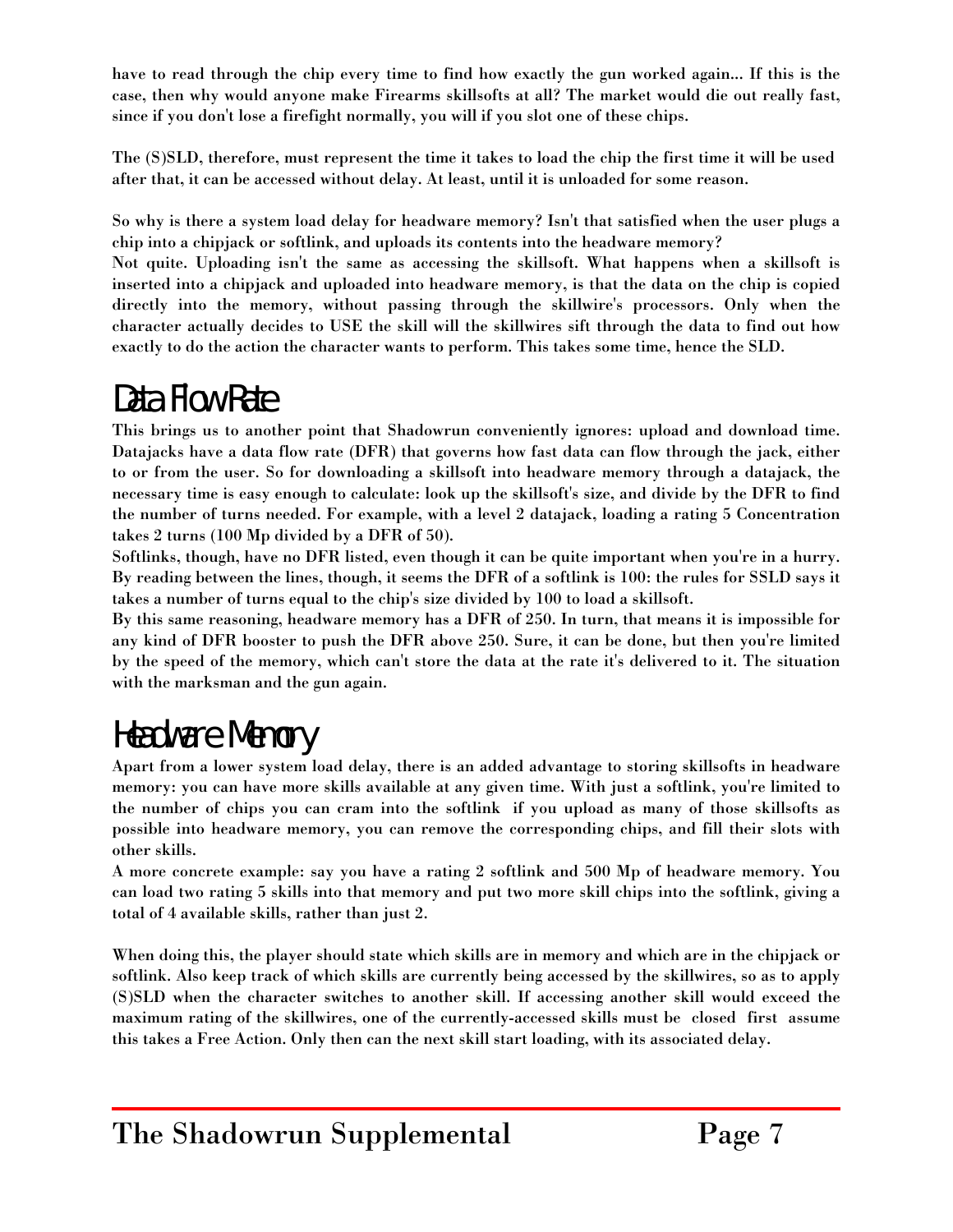### The Cluttered Datastore Various Authors

» Here you go folks, a general clearing house for some of the data deemed too small to fit in as an article in itself. Feel free to read through and comment, and if you see something that will fit in the datastore, let me know. Of course, no copyrighted corporation items allowed! » NuDawn

#### Cold Ball

An area-effect spell that causes Physical Damage. The cold ball spell can freeze material in it's blast area. It can freeze more than plant tissue, animal, or metahuman flesh. Freezing has diferent effects on man-made technology. Make a roll on the object resistance table, force of the spell against a target number of the objects resistance. One success indicates the item in question is covered with a thin layer of ice, two or more successes mean the item is completely frozen through. (Gamemasters discretion, of course.

| <b>Type: Physical</b> | Damage: $(F)D$           | Range: LOS               |
|-----------------------|--------------------------|--------------------------|
| Target: $Body(R)$     | Drain: $[(F \div 2)$ 2]S | <b>Duration: Instant</b> |

#### Freezing Grasp

A spell in which the magician grasps the target with his hands to cause physical damage with cold. Type: Physical Damage: (F)L Range: Touch Target: Body  $(R)$  Drain:  $[(F \div 2) 1]L$  Duration: Instant

#### Fairie Fire

A mana spell which surrounds the target with purple fire. The effect reduces his target number by the Force of the spell for every two successes during a special spell success test vs. The spell resistance test. This makes the target easier to hit.

Adolf, a hermetic mage, casts this spell at Wedge. Wedge is surrounded by violet fire. Adolf makes his spell casting test with a number of dice equal to the spell's force: 6. Adolf's numbers are 1, 4, 5, 6, 6, 6. Wedge makes a willpower test against the Spell's force. His willpower is four. He gains 6, 6, 5, and 4. If Wedge would have made one success against the spell, his target number would be reduced by one. But the spell effect fails.

| Type: Mana               | Range: LOS                   | <b>Duration: Sustained</b> |
|--------------------------|------------------------------|----------------------------|
| Drain: $[(F \div 2) 2]M$ | <b>Target: Willpower (R)</b> |                            |

» That one is real popular with some of the magicker musicians for special effects. Nothing like bathing your lead guitarist in purple fire while he solo's away.  $\bullet$  #1F-A-N

» If you really say so..  $\odot$  Lil ole me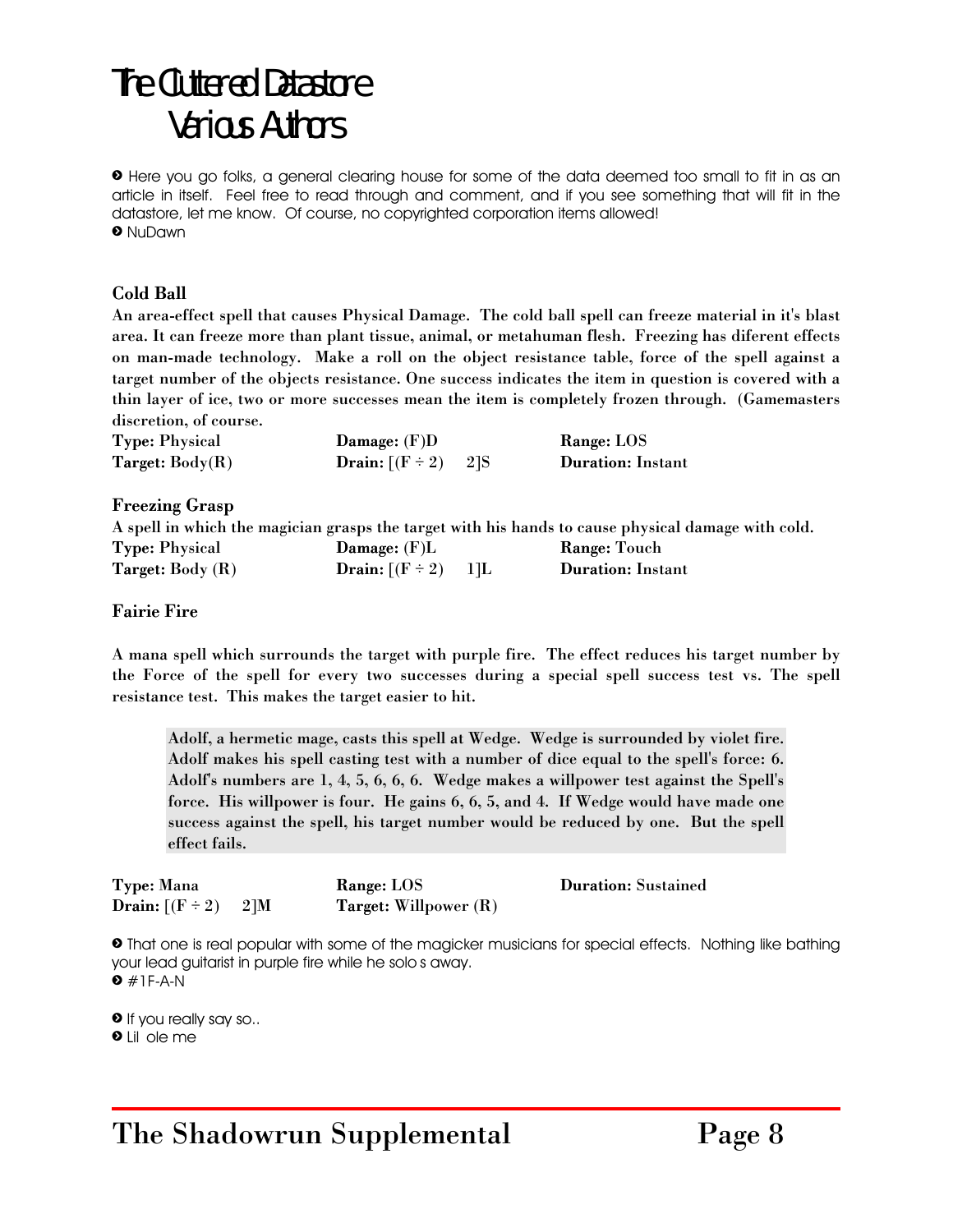#### Manipulation Spells

All are alteration manipulations, which are quite different than transformation manipulations in that they alter the elements and materials used rather than transform them. After the alteration, the elements return to normal, leaving behind the physical effects to tell the tale.

#### Lightning Bolt

A lightning bolt is actually shot out of the caster's palm or finger. This is a spell which does physical damage.

| <b>Type: Physical</b>    | Damage: $(Fx2)D$ | Range: LOS                                         |  |
|--------------------------|------------------|----------------------------------------------------|--|
| <b>Duration: Instant</b> | Target: 6        | Drain: $(\lceil F \div 2 \rceil \quad 2 \rceil D)$ |  |

» This one is hard as hell to learn folks. I've seen mageboys down at the college studying this one for days on end, trying to understand it, but they can't channel the power right. A few minor electric shocks, and that's all. Supposedly the students are forbidden to study it, but we all know what students are like. » Xdean

#### Water Bolt

|                          |                | A bolt of water is shot from the caster's arm. This is a spell which does physical damage. |  |
|--------------------------|----------------|--------------------------------------------------------------------------------------------|--|
| <b>Type: Physical</b>    | Damage: $(F)S$ | Range: LOS                                                                                 |  |
| <b>Duration: Instant</b> | Target: 5      | Drain: $[(F \div 2)$ 1]M                                                                   |  |

» Toned down, this one makes great dorm room pranks.

» Xdean

#### Ice Bolt

A manipulation spell which does physical damage, water in the air is frozen into a bolt of ice about the size of the caster's hand. The bolt is then shot from the caster's hand at the target. This spell also does damage on barriers and vehicles as well.

| <b>Type: Physical</b>    | Damage: $(F)D$ | Range: LOS               |  |
|--------------------------|----------------|--------------------------|--|
| <b>Duration: Instant</b> | Target: 4      | Drain: $[(F \div 2)$ 3]S |  |

#### Mana Shield

An area effect spell that is somewhat like mana barrier, except a small shimmering effect is created in front of the magician. It acts exactly like a mana barrier and also is an astral barrier against spells. This spell is ineffective against physical objects and non living things.

| Type: Mana               | Range: LOS |                          |  |
|--------------------------|------------|--------------------------|--|
| <b>Duration: Limited</b> |            | Drain: $[(F \div 2)$ 1)M |  |

#### Earth Barrier

Much like the Barrier transformation spell, except this barrier is constructed out of Earth and is about 10'x10'x5' feet thick. Projectiles can be shot through the barrier, but are effectively stopped or dispersed. The earthen barrier's damage is recorded using a vehicle damage monitor and treated like a physical barrier with the spell's force used as the target number.

Type: Physical Range: LOS Target: 5 **Duration:** Permanent (until destroyed) **Drain:**  $[(F \div 2) + 2]M$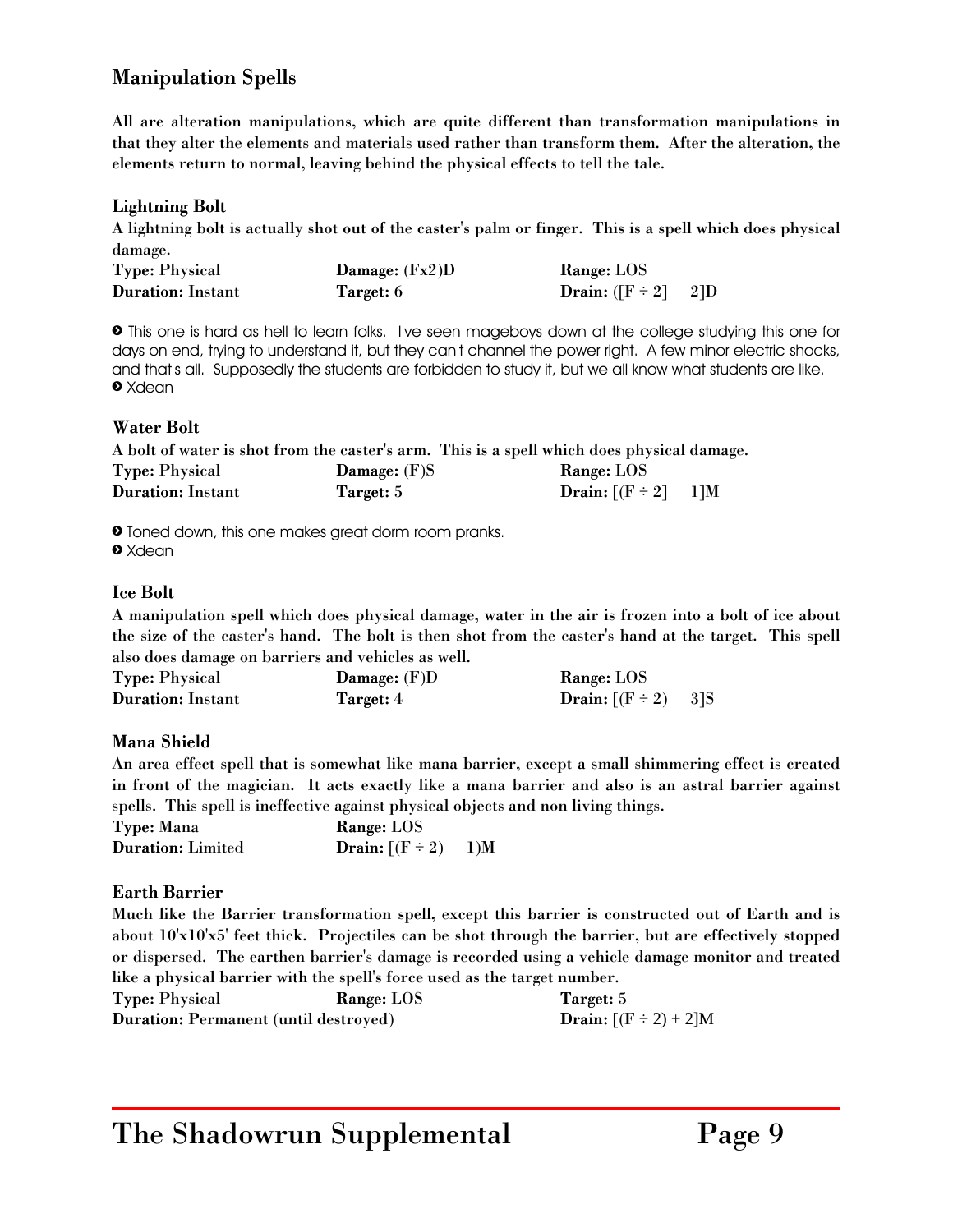#### Inertial Barrier

Also like the Barrier transformation spell, this spell creates a barrier of dense, churning air which slows bullets, arrows, and even attacks by dampening their inertial value. The mage must make a test using a number of dice equal to the force of the spell. The test is made against the attacking weapon's damage code to reduce the power of the bullet's or arrow's damage. Every two successes against the bullet reduces the damage code by one stage. After that, a normal body test applies. Note, this spell is effective against speeding vehicles. If used in this way, the speed of the vehicle is reduced by 10 x the force of the spell. The size of the barrier is 10x10xforce.

| <b>Type: Physical</b>      | Range: LOS | Target: 6                |  |
|----------------------------|------------|--------------------------|--|
| <b>Duration: Sustained</b> |            | Drain: $[(F \div 2) 2]S$ |  |

Wedge fires his Ares Predator against Wolf's Mane, a shaman. Wolf's Mane has cast this spell to construct an inertial barrier. The spell has a force of 6, so Wolf's Mane rolls six dice and comes up with 2, 4, 6, 6, 6, 6. Then he rerolls those four dice to beat a target of 9. The results are: 6, 5, 4, and 3. With four successes, the spell effectively stops the bullets because the Ares Predator has a damage code of 9M, reducing the damage stage to zero.

#### Shambling Mound *shablus Moundius*

Identification: The average shambling mound's height is 1.9 meters. They appear as heaps of rotting vegetation. They are actually an intelligent form of plant life, with a rough humanoid shape. A shambling mound has a 6-foot girth on it's lower half.

Habitat: Swamps, marshes, bogs, and Rain Forest

Similar Species: The shambling mounds (IE Shamblers) are often confused with leshies, but they are entirely unrelated. Some have postulated that the shamblers are related to Treants (included in this selection), but this is also untrue.

Young: Shamblers bread like any other plant life, using seeds.

Habits: They are active by day, able to generate energy by photosynthesis. They also supplement this with an omnivorous diet, they have been known to eat small animals and engulf larger ones. They also eat plants. Shamblers are almost totally invisible in their natural habitat, and attack with a surprise modifier of -2. Shamblers are also excellent swimmers and can survive for 30 years.

Range: Tropical, subtropical, and temperate regions.

Commentary: The presence of the shambler has led many parabotanists to believe that the shambling mound is an awakened form of plant life. Shamblers caught and dissected had reported that their make-up has no nervous system, but uses hormones and plant chemicals to move. Also, thorough investigation has reported a brain like organ of plant flesh is located in the creature's chest area. Experiments conclude that the shambler can grow if electricity is applied to it, thus healing of it of all damage.

Powers: Electro-growth (can absorb electric spells to grow and repair damage), Immunity (fire), Resistance (cold), regeneration, Plant Engulf

| <b>Attacks</b> | Humanoid |                                                                               |  |  |  |  |  |
|----------------|----------|-------------------------------------------------------------------------------|--|--|--|--|--|
| Powers         |          | Electrogrowth, Plant Engulf, Immunity (Fire), Resistance (Cold), Regeneration |  |  |  |  |  |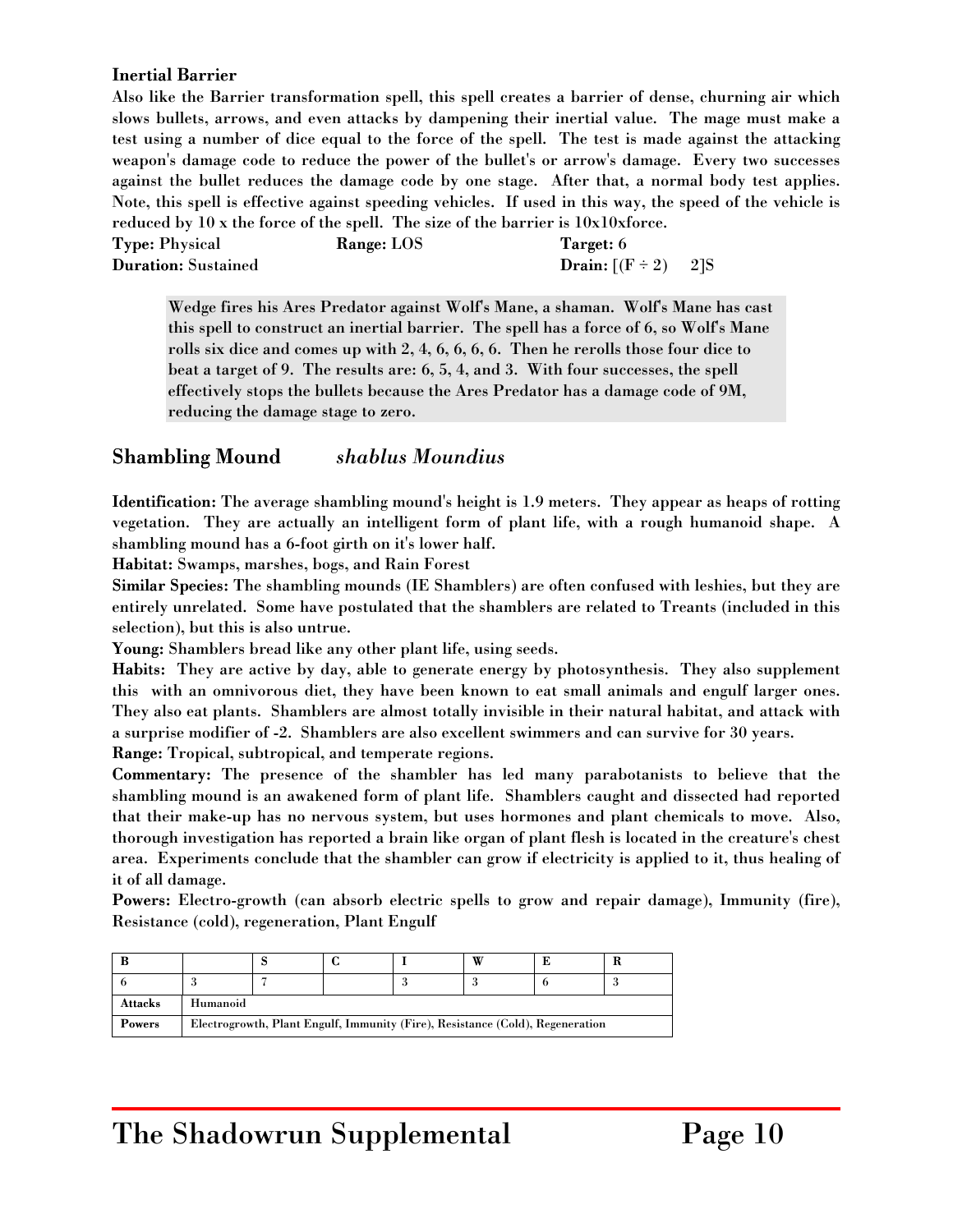| Treant | Hardwood: Angiospermia Sapiens |
|--------|--------------------------------|
|        | Coniferous: Coniforia Sapiens  |

Identification: Almost indistinguishable from trees, a Treant has thick, textured, brown bark. They have eyes, a face, and arms, but do not move about except in extreme emergencies. During winter, a Treant will not lose their leaves, but the leaves do change color. The female has no mammae.

#### Habitat: Any Forest

Habits: Treants consider themselves the protectors of the hardwood forests that they inhabit. They are very intelligent, and often can speak many languages, including Elvish (at least enough to say Get out of my trees!). Humans and metahumans are unable to spot a Treant if they are untrained *and* if the Treant is trying to blend in with his trees. The base target number is 6 for spotting a Treant. Rangers and those who live around Treants have a base target of 4.

Treants were recognized as Sentient by the United Nations in 2045 A.D. when they were first discovered. They are intolerant of evil, particularly when fire and wanton destruction of trees is involved. It's said that Treants helped create Amazonias.

Treants have a working relationship with many Amerindian tribes and roving rangers. A Treant's life span is unrecorded and are now being observed.

Young: Young are grown from off-shoots which the female Treants then protect and care for until the stalks are grown.

Range: Worldwide.

Magic Capability: Some are magically active as plant shamans.

Commentary: Treants, like all trees, gain sustenance from photosynthesis. They sleep for long periods of time (the longest of 3 years have been recorded) during which short roots grow into the soil beneath them gathering water and minerals from the soil. It seems that the treant is an awakened variant of oak trees, since they are indistinguishable from these great trees. All though there has been Treants from several species of trees. It's been said that 1 out of one hundred normal trees will awaken into a Treant.

Powers: Alienation, Plant Control

» Boy, I hope those crazy loggers don't take to much trees down for wood. These guys will get mad at them.

» Datajaq

<sup>•</sup> You re right, Datajaq. I had the opportunity to face one of these. They are quite mean when their anger was aroused. He geeked one of my pals before we got away from it. » TechnoAsp

» Who cares? How many of us have actually Seen one of them?! As long as they stay out of the city, we'll always be safe from them!

» CityBouy

|                |                           |  |  |  | W | n y |  |
|----------------|---------------------------|--|--|--|---|-----|--|
| ш              |                           |  |  |  |   |     |  |
| <b>Attacks</b> | 6M                        |  |  |  |   |     |  |
| Powers         | Alienation, Plant Control |  |  |  |   |     |  |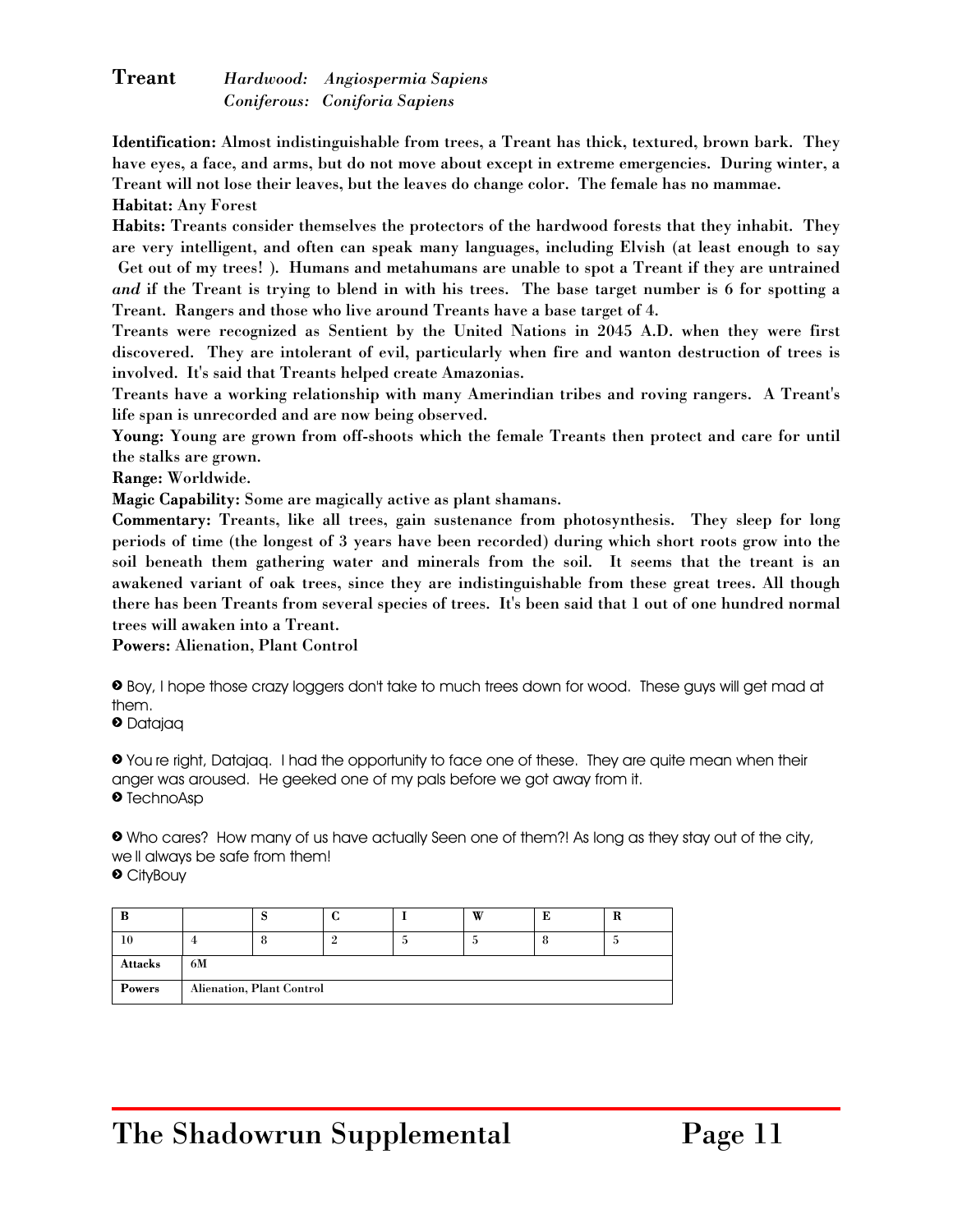#### **Cyberware**

Cybernetic Facial Disguise System: This little piece of cyberware allows the user to alter his face. Comes in three levels. Level one uses CO2 bags and special motors implanted in the face to make the character appear fat or very gaunt. Level two uses muscular motors to change the arrangement of the facial muscles, making him appear as someone else. Level three is a combination of the two systems. Each level adds 2 to the target number of a perception test.

Prices: Level 1: 120,000 ¥ Level 2: 500,000 ¥ Level 3: 700,000 ¥ Essence Cost: Level 1: .3 essence Level 2:.5 essence Level 3: 1 essence Availability: 5 days/level Street Index: 2.5

» Gotta be really careful with this one , peoples. I've heard some not so nice things about those CO2 bags if they get exposed to a little too much heat, ya see.. **•** Snoopy Assassin

Damn that little white dog!

Cyberarmor: This dermal armor system is implanted directly on the skin. It is used to cover vital areas and the upper limbs. It acts like partial armor for ballistic and impact ratings. Note, the genitals are not covered by this technology, and it also offers a body rating increase of  $2$ (Unnatural). Armor rating of 3/4

Price: 125,000¥ **Essence Cost:** .9 **Availability:** 15 days **Street Index:** 3

Skeletal Reinforcement: This one-time chemical treatment reinforces the skeleton to save you from breaking bones. The lacing is metallic, and effectively adds +3 to the body attribute (unnatural). The treatment is porous, allowing blood vessels to continually feed the living bone underneath. However, this means that the character can never get other bone enhancements or use a vehicle control rig.

Price: 200,000¥

Essence Cost: 2 **Availability:** 10 days Street Index: 4.5

#### Tiger Totem

Characteristics: Tiger is a warrior. Strong and Powerful, Tiger relies on his great strength and prowess to defeat his enemies, not technology. Like Lion, his methods are to the point, direct and he prefers to work from ambush. Unlike Lion, Tiger is the first to attack, often using his most powerful spells first and his weakest last. Tiger Shamans are often found where tigers are found: Asia and India mostly; although there are tiger shamans in the Americas.

Favored Environment: Rain Forest or Taiga.

Advantages: 2 dice for Combat and Manipulation Spells 2 Dice for conjuring Forest Spirits. Disadvantages: -2 dice for healing and illusion spells. Tiger is cool under pressure, but will go berserk as Bear does when wounded. Tiger inspires respect and fear about those around him. A Tiger Shaman is usually trained in Kung-Fu, but cannot be a Physical Adept.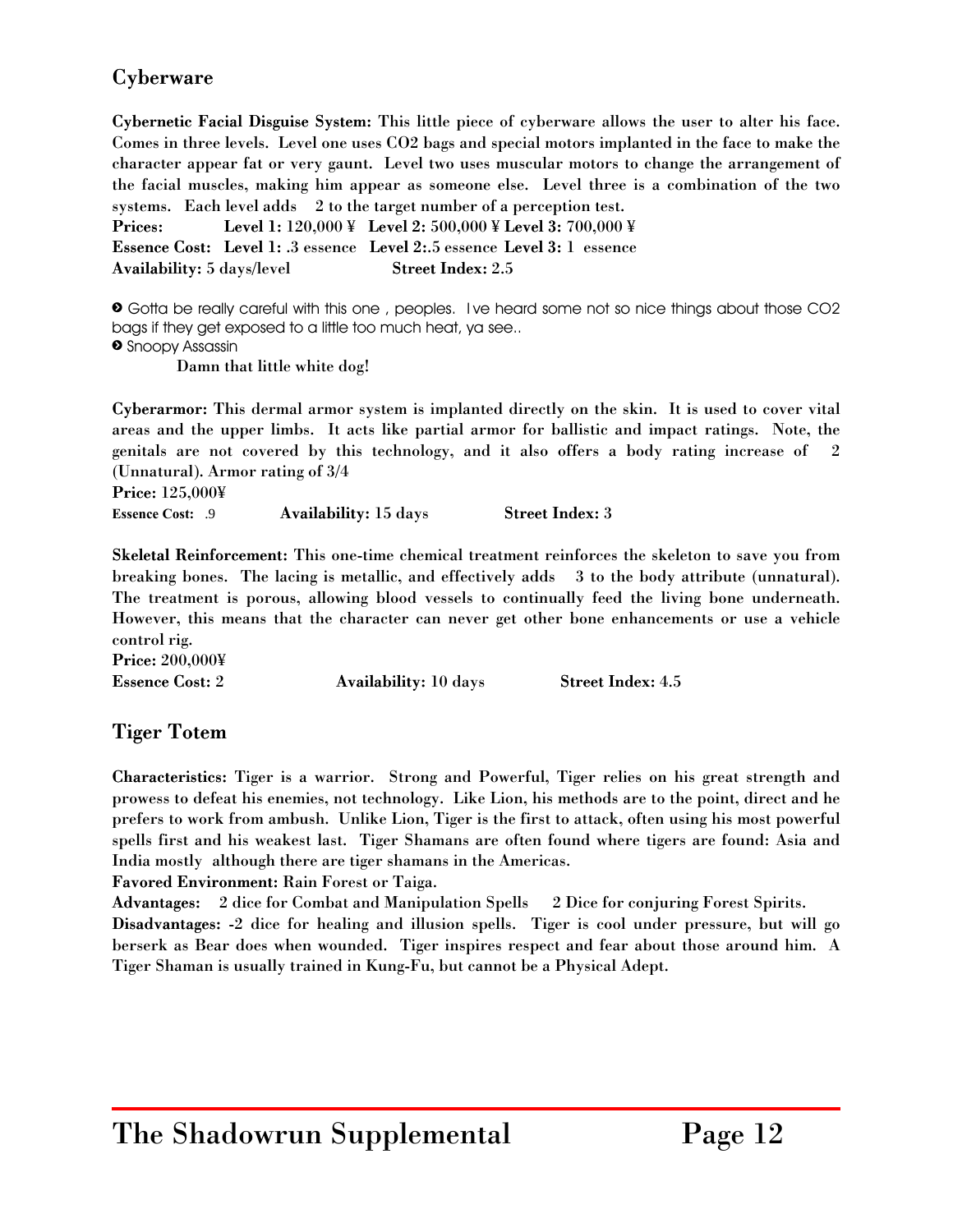#### H.O.G. — Holographic Online Glove

The H.O.G is a black glove that fits up on the arm just below the elbow. Placed it its fingertips are tiny holographic projectors which are connected to a small microprocessor located halfway up the sleeve of the glove. Attached to the back of the glove is a datajack port that can interface directly with any standard datajack, cyberdeck jack, or computer jack. Also on the glove is a small chipjack, and disk reader. When jacked in to any port, the user can download information to the glove and store it in a temporary backup, or immediately use the information. The glove reads the information and produces a 3 dimensional image directly above the palm of the hand. Technical information, documents and writings, blueprints and skematics can all be displayed.

The glove has the ability to download information from any memory stored inside the head or in a cyberdeck. Or if the user prefers, he or she may load a chip or disk into the reader on the glove and utilize the information from there as well. Information can be temporarily stored in memory backup on the glove, which can be upgraded if more space is needed. Full color images can be displayed in sizes ranging from 2 inches at the smallest to 15 inches at the largest. Gloves come with a standard booster pack and 1000 MP for storage of information.

| Concealability   Weight   Availability |     |          | Liost  | <b>Street Index</b> |
|----------------------------------------|-----|----------|--------|---------------------|
|                                        | ن ک | 8/48 hrs | 30,000 |                     |

**•** I ve heart a few bad things about these gloves. The first is that the optical chip mounted onboard is of real low quality, and doesn't store data very well. The second is the overall durability of the glove. Jarring movements or impacts can ruin it real easy, chums. » Idol

#### Warblade

This pistol is modeled after the original Slivergun with some MAJOR differences. First off, it is able to fire normal ammunition as well as Flechette rounds with a flip of the switch (as long as the right clip is inserted). It is equipped with a built in silencer, Smartlink II, and a new Gas ent (detailed below). It is able to mount top and underbarrel accessories and is definitely considered a Heavy Pistol. A high velocity system is activated when the ammunition mode is switched to Flechette, increasing the lethality of the weapon considerably. Not only this but more rounds are fired in this mode to accommodate the high velocity system.

| If Regular ammunition is used:   | SA.<br>BF | 9M damage<br>12S damage          |
|----------------------------------|-----------|----------------------------------|
| if Flechette ammunition is used: |           | SA--10S damage<br>BF--14D damage |

Damage is considerably increased using Flechette round because of the high velocity system. 4 rounds are fired instead of 3. This makes the first burst at a penalty of 4 to the target number and the second burst at 8.

Because of its dual modes, the Warblade is a convenient weapon. Since Flechette ammunition is illegal, after using it, the ammo can be dumped and left behind. Normal ammo can be inserted and you can avoid problems with the local authorities.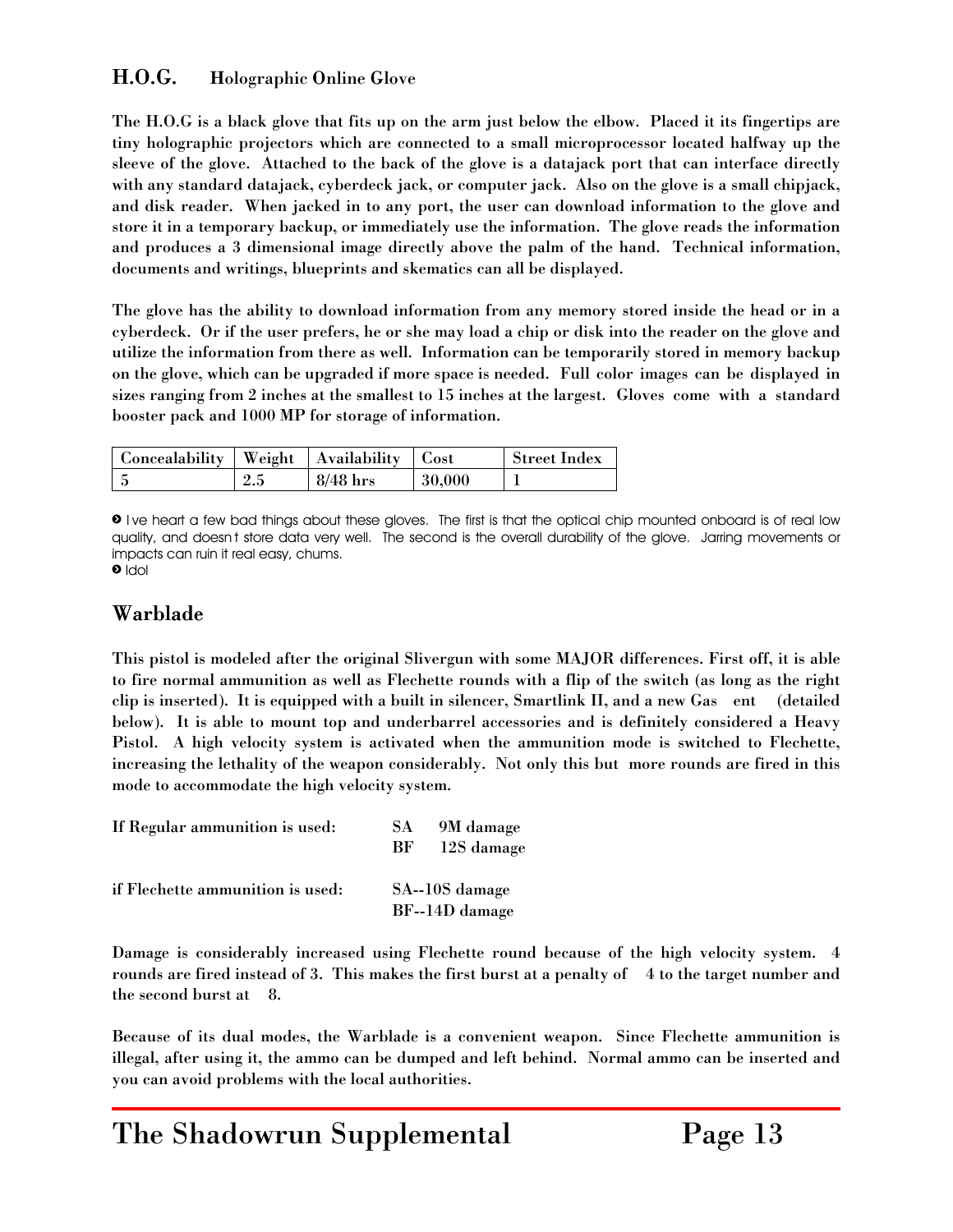Since there is only one in existence, availability for this weapon is nil. Though I suppose if your runners were able to get in touch with Warpath (quite the Fixer BTW), he might let it go for a price. He He He. 8)

| <b>Gonceal</b> | Ammo | Mode         | Damage | Weight | Avaıl | ⊥ost | 1 Street Index |
|----------------|------|--------------|--------|--------|-------|------|----------------|
|                | ∕1.0 | \ /RF<br>. д | aries  | 4.5    |       |      |                |

• From what I ve actually seen of this weapon (A little bit of a surveillance tape.), it s creator is a little over-zealous with it's abilities.. it's not all it's cracked up to be, so to speak. » TechnoAsp

» And it isn't all that original either.. Ares has been field testing a very similar weapon lately, and it will likely go into production sometime late next year, from what I ve heard. Maybe you should sell that single model for a good price before it goes into mass production.. » Idol

#### Warpath Super Gas ent

This gas vent recoil system was created exclusively for the Warblade. It can be mounted to any weapon capable of mounting gas vents. It follows all rules for gas vents with 2 differences recoil compensation is 5 points and concealability is reduced by 4 points.

| Concealability   Weight   Availability   Cost |      |      | - Street Index |
|-----------------------------------------------|------|------|----------------|
| -4 to gun                                     | 7/24 | 2500 |                |

#### RICS — Rigger Intrusion Control System

This system allows a rigger to locate a remote signal from another rigger, monitor that signal, and if so inclined, take control of that signal. A small portable satellite setup is used. The programming then searches the area for recognizable Remote Control Rigger signals. It then monitors the signal, allowing the user to see what the rigger is doing in regards to any drones or vehicles that might be in use. It also allows for temporary jamming of this signal for non-riggers, and if a rigger is using the system, it is possible to jack in and take control over whatever is currently in use. This requires a contest between the rigger using the RICS and the rigger controlling the drones/vehicles. If the intruding rigger is successful and defeats the opposing rigger, he/she/it may now take over, totally locking out the other rigger.

» Which is one reason most vehicles still have a physical key. Said 'locked out' rigger yanks out the key, and the vehicle stops. Although this isnt always fun, it's better than going like a bat out of hell down some road with someone else in control. Especially when they likely don't have your best interests in mind. » Idol

This highly sophisticated system includes the following:

| Data Codebreaker              | Level 10 |
|-------------------------------|----------|
| Data Line Tap                 | Level 10 |
| <b>Signal Locater</b>         | Level 10 |
| <b>Data Encryption System</b> | Level 10 |
| Data Line Scanner             | Level 10 |
| Jammer                        | Level 10 |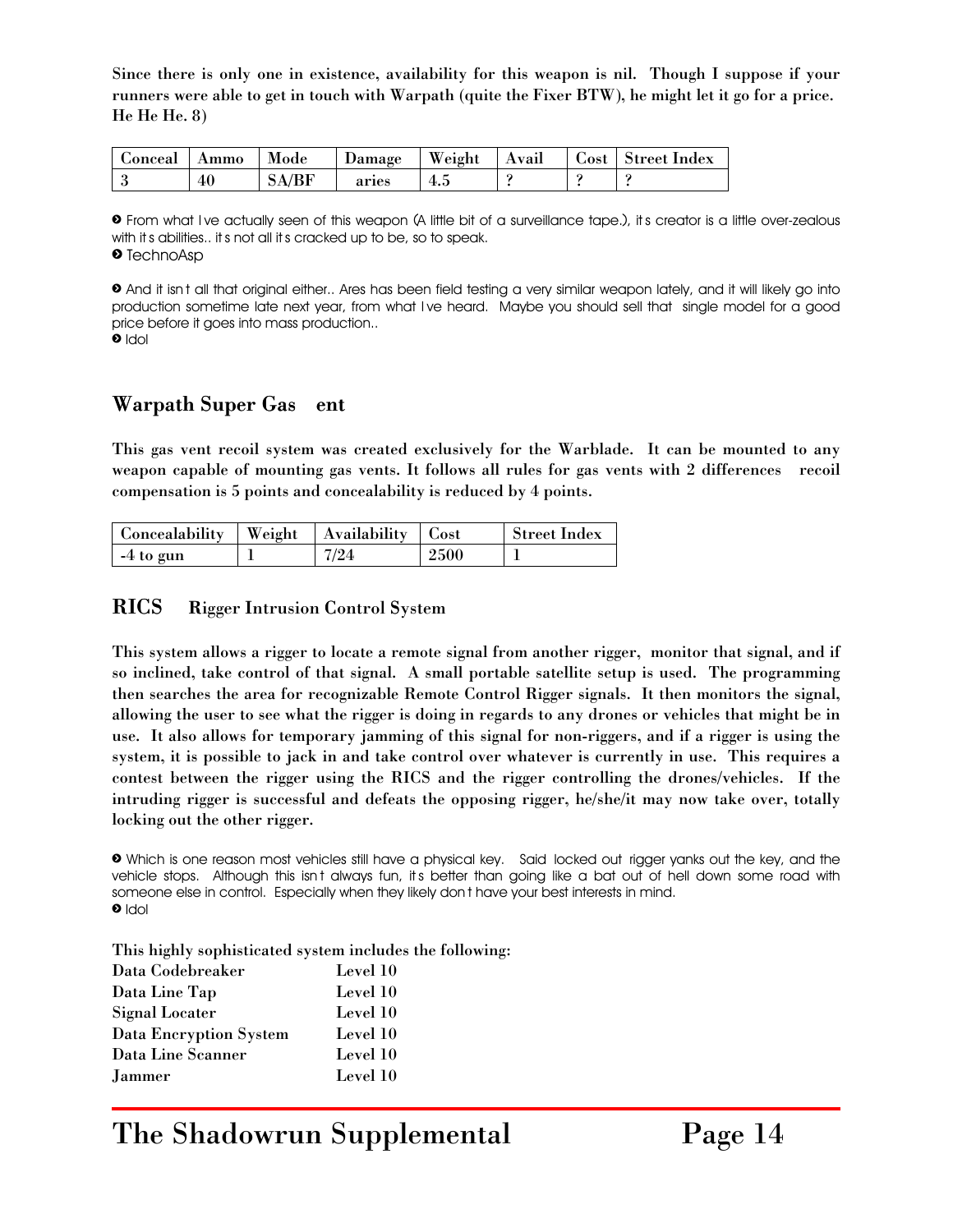#### Portable Satellite

All systems have an ECM rating of Level 10, thus ensuring complete access and control over rigging systems. This system is dedicated only to Rigger signals and nothing else. It will not monitor radio  $transmissions, communication transmissions, T-transmissions, etc.$ 

| Concealability | Weight   Availability | Cost      | <b>Street Index</b> |
|----------------|-----------------------|-----------|---------------------|
| None           | 24/48                 | 2,000,000 | 2.5                 |

<sup>•</sup> Yes folks, that s right, six zero s. Effectively putting it out of the reach of all real runners and making it a corporate monkey-toy.

» Idol

```
» Um, Idol, aren't you a corporate monkey?
```
» Trix

» Must have gotten me mixed up with 'I-dull', my chum. » Idol

#### Ranger

Commentary: The ranger is a modern mountain man. A ranger may also be a mage or a shaman, concentrating in spells that aid him in the wilderness. Or he may use the latest in weapons and equipment. But whatever the method, the Ranger's greatest weapon is his wits, his savvy, and his knowledge about the wilderness where he often makes his home. Whether it be urban or natural.

| <b>Attributes</b>            | <b>Skills</b>                   | Gear                                                                                             |
|------------------------------|---------------------------------|--------------------------------------------------------------------------------------------------|
| Body: 3                      | Car: 3                          | 4 Antidote (4) Patches                                                                           |
| uickness: 4                  | Firearms: 6                     | <b>Binoculars</b>                                                                                |
| Strength: 3                  | Etiquette (Tribal): 5           | Bow and 20 arrows                                                                                |
| Intelligence: 5              | Sorcery: 4                      | Ares Predator w/ 20 ammunition                                                                   |
| Charisma: 2                  | Conjuring: 3                    | <b>Real Leathers</b>                                                                             |
| Willpower: 4                 | <b>Magical Theory: 1</b>        | <b>Ford Americar</b>                                                                             |
| <b>Essence: 6</b>            | Etiquette (Street): 3           | <b>Street Lifestyle</b>                                                                          |
| Magic: 6                     | <b>Special Skills</b>           |                                                                                                  |
| <b>Reaction: 4</b>           | Tracking: 4                     |                                                                                                  |
| Initiative: 4<br>1D6         | <b>Wilderness Survival: 3</b>   |                                                                                                  |
| <b>Dice Pools</b>            |                                 |                                                                                                  |
| Combat: 6                    |                                 |                                                                                                  |
| Cyberware                    |                                 |                                                                                                  |
| None                         |                                 |                                                                                                  |
| Contacts                     |                                 |                                                                                                  |
| Choose (2) contacts          |                                 |                                                                                                  |
| <b>Spells</b>                |                                 |                                                                                                  |
| Combat:                      | Detection:                      | Health:                                                                                          |
| Manaball: 4                  | Detect Life: 3                  | <b>Heal Moderate Wounds: 3</b>                                                                   |
| Sleep: 4                     | <b>Personal Combat Sense: 5</b> |                                                                                                  |
| Power Bolt: 3                |                                 |                                                                                                  |
| <b>Starting Cash: 15,734</b> |                                 |                                                                                                  |
|                              |                                 | Special Note: If the Ranger is a shaman, then the Ranger must choose a totem that gives emphasis |

to intelligence. Usually this will be either Coyote, Snake, Eagle, Mountain Lion, or Wolf.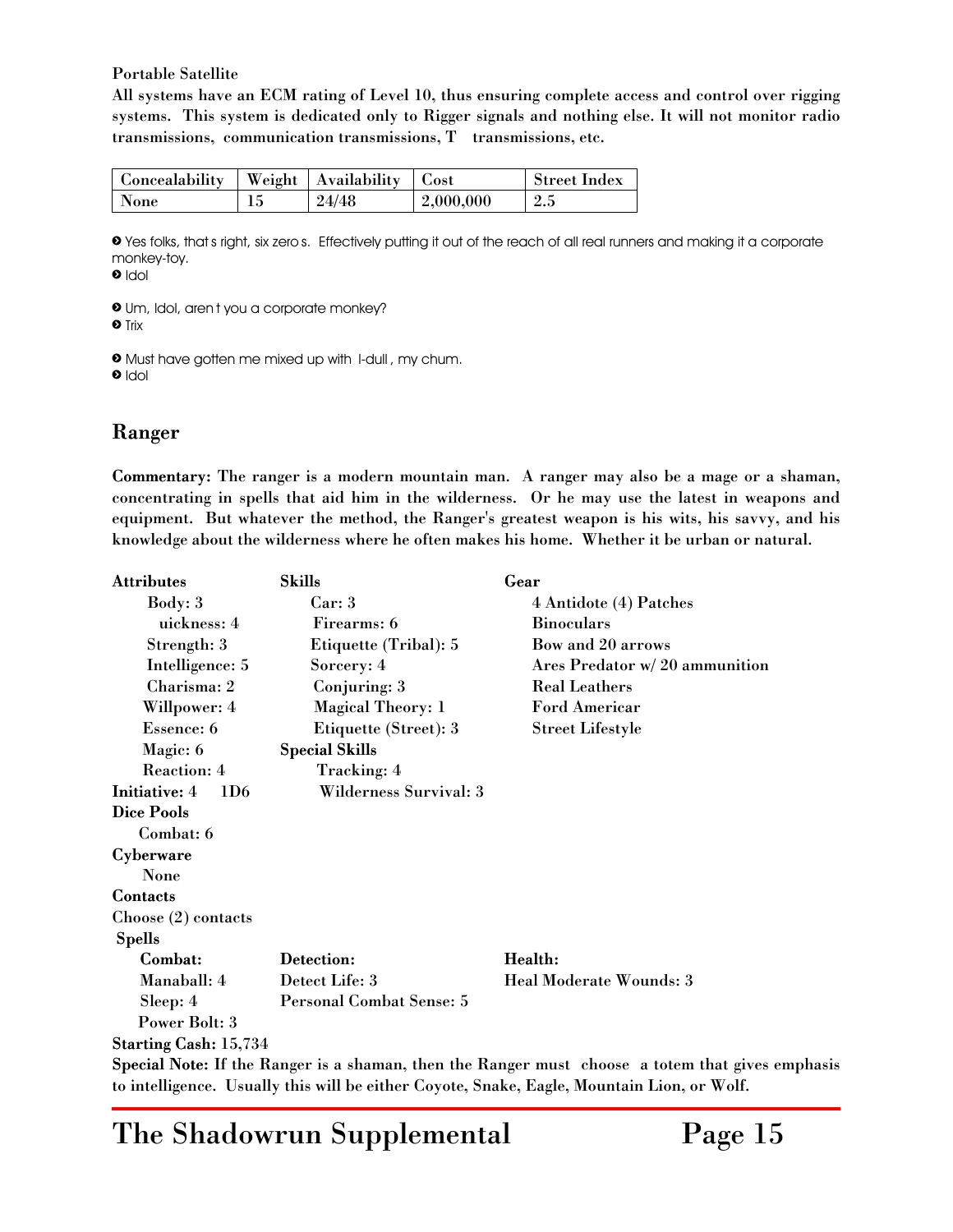#### Techno-Ninja

"No, I'm not like those Hollywood Ninja wannabes. I'm not your average physical adept at ninja skills either. I use chrome, real chrome chummer, to aid me in my goals. Besides, cyberware gives you an edge, and boy do you need on the streets.

You either have to have the edge, or risk personal extinction. I have the skills for your shadowrun, I have the time, the question is  $\dots$  do you have the money?

Commentary: The Techno-Ninja has forsaken the way of the physical adept and has turned to cyberware to get what he needs. He's a trained assassin in the art of Stealth. An armored predator with a finesse that surpasses that of the Street Samurai, deception and strength are always his goals.

| <b>Attributes:</b>                         | Skills:                                               |
|--------------------------------------------|-------------------------------------------------------|
| Body: 4                                    | <b>Unarmed Combat: 5</b>                              |
| uickness: 5                                | Firearms: 5                                           |
| Strength: 2                                | Stealth: 5                                            |
| Willpower: 4                               | Psychology: 3                                         |
| Intelligence: 4                            | <b>Special Skills:</b>                                |
| Charisma: 5                                | Ninja Body Postures: 4                                |
| Reaction: 4(8)                             | Ninja Martial Techniques: 2                           |
| Essence: 1.5                               |                                                       |
| Initiative: $4(8)$ 1D6(3D6)                |                                                       |
| Dice Pools:                                |                                                       |
| Combat: 10                                 |                                                       |
| Cyberware:                                 |                                                       |
| Retractable Spur                           |                                                       |
| Wired Reflexes (level 2)                   |                                                       |
|                                            | Cybereyes /w Lowlight and flare compensation          |
| Datajack                                   |                                                       |
| Skillwires: 4                              |                                                       |
| Gear:                                      |                                                       |
| Katana                                     |                                                       |
| Ares iper Silvergun /w 50 flechette rounds |                                                       |
| ninja Uniform                              |                                                       |
| Fine Clothing (5 suits)                    |                                                       |
| <b>Low Lifestyle</b>                       |                                                       |
|                                            | Ares Predator /w 20 rounds of ammunition and silencer |

Note: The Techno-ninja starts out with 3D6x100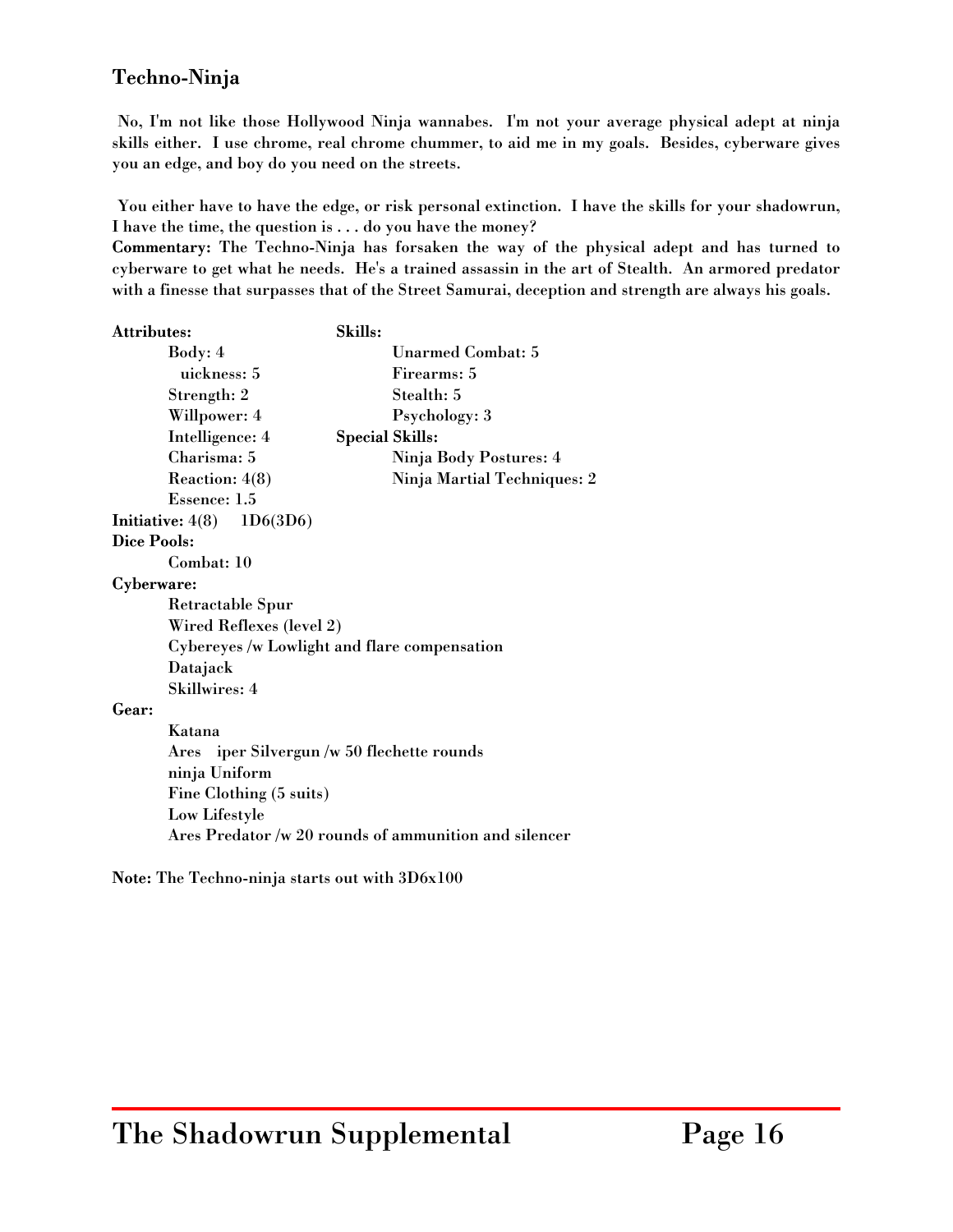### Target: Stephen Kenson Interviewer: Steve Ratkovich

#### *First, the important question. How did you get involved with FASA?*

Entirely a matter of right place, right time. I was active on the Shadowrun discussion areas on GEnie, back when FASA used that service. When the second edition Grimoire was in the works, Tom Dowd ran an online contest for submissions to fill in the extra space in the book with new spells, physad powers, etc. I submitted everything I could think of and Tom used most of it.

Then Paul Hume had to back out of writing the Way of the Mage essay for the book, so Tom asked me to. That led to the proposal for Awakenings and the rest, as they say, is history.

#### *This, of course, begs the question of whether some of your more recent posts/surveys to the ShadowRN mailing list is something similar to what Tom did on GEnie?*

I wish I could say it was. I don't have the authority to recruit new freelancers for FASA. Some of my recent posts are tied to a Shadowrun project, but I can't say anything more about it at this time. I do value the feedback of the listmembers and all Shadowrun readers; I think it makes Shadowrun what it is and can help make it better.

[Author's Note: Steve is referring to the Shadowrun 3rd Edition, scheduled to debut at Gen Con '98.]

#### *How long have you been Playing Shadowrun?*

Since it came out in 1989. My friends and I played several short-lived campaigns and one medium length one.

*Tell us a little about yourself, if you would. Where do you live, how old you are, that sort of thing.*

I live in Milford, New Hampshire, where I moved after college. I turned 28 just yesterday (as I write this). I live with three roommates, two of whom are members of my gaming group.

[Author's Note: Steve's Birthday is June 16th, as I received this on the 17th.]

*Have you written anything for any other games, or done any work for anyone other than FASA?*

Yes. I've written material for Earthdawn (the Earthdawn Survival Guide and contributions to a few sourcebooks). I've also done material for White Wolf (the Enchanted sourcebook for Changeling), Steve Jackson Games (contributions to three In Nomine sourcebooks so far), Mayfair Games (most of which will never see the light of day), and Daedaleus Games (some write-ups in a Feng Shui sourcebook). Also various articles in different gaming magazines like Pyramid and Shadis.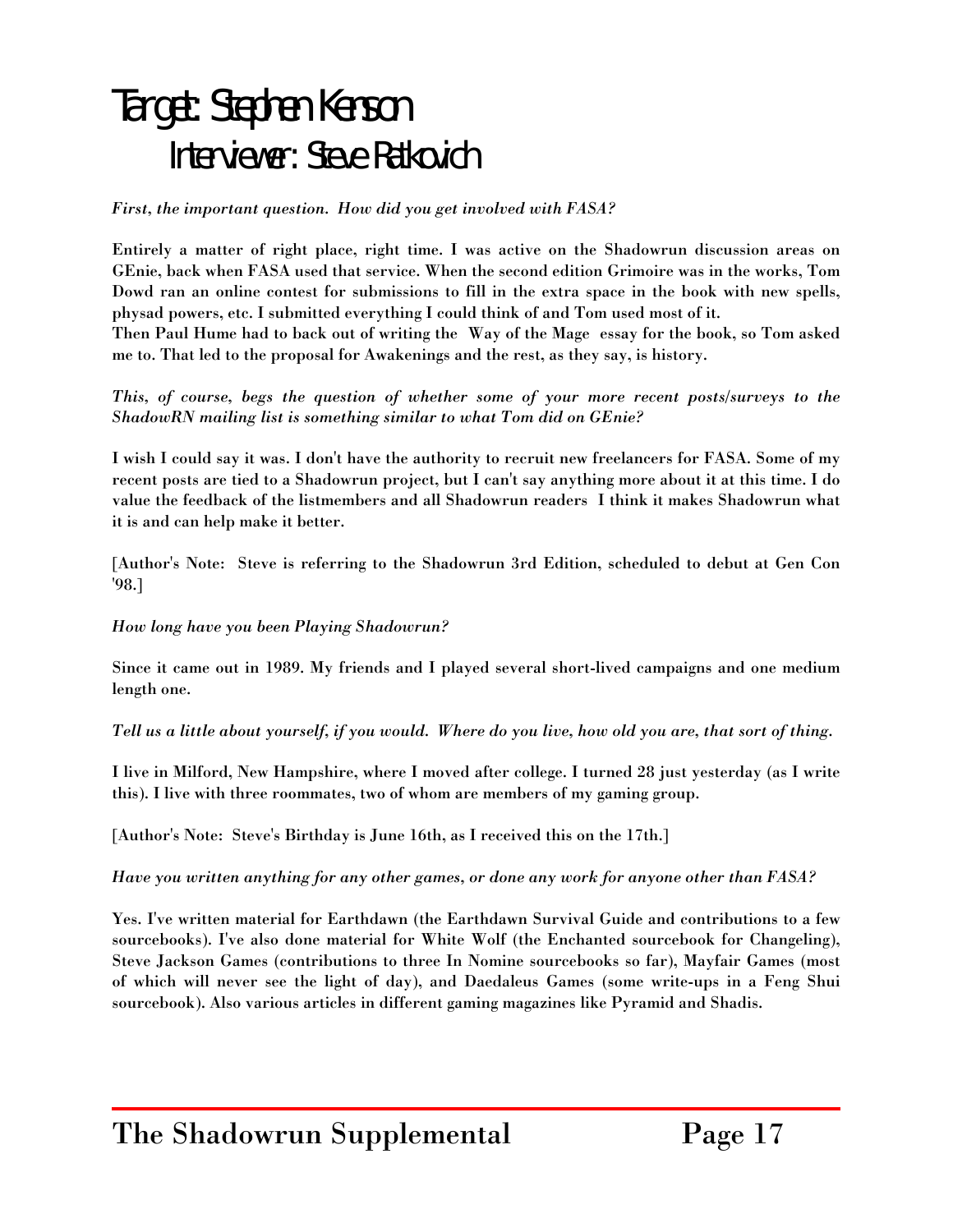*I've read your work in the Scrawls from the Sprawls, the Shadowrun APA you were involved with several years ago. How did you get involved with that, and how long were you a part of the APA?*

For those who don't know, an APA is an Amateur Press Association: a bunch of people who write material on a single topic (in this case Shadowrun), copy it and mail it to a coordinator, who puts all of the submissions together into a fanzine that gets mailed out to all of the members of the group. Actually, I'm still involved with Scrawls from the Sprawls, although not as regularly as I used to be. Scrawls got started back in 1991 by Niko Wieleba. I saw an ad she ran in Challenge Magazine and wrote to her about doing stuff for the APA. I tried out many Shadowrun ideas in the APA that eventually found their way into Awakenings and other books I've done, and I've always appreciated having the feedback from other people writing for Scrawls. A fellow member of Scrawls (Jon Szeto) is writing the Rigger Black Book 2.0 for FASA as I write this. An APA like Scrawls is a great place to practice your writing skills and get feedback from other writers.

#### *What advice would you give someone who was interested in writing something for FASA?*

Start small. I know everyone has the one sourcebook they dream of writing, but very few people get that opportunity right off. If you want to write stuff for FASA long-term you need to win their trust and prove you can do the job. It's best to start out some place where you can get some writing experience like Shadowland magazine or an APA like Scrawls. Then try submitting for one of FASA multi-author projects; an adventure collection, for example. That gives you a small project to start out with and demonstrate your ability. Build it up from there.

On the other hand, if all you ever want to do for FASA is your dream sourcebook and that's it, there's no reason not to send FASA a proposal. They might love your idea and want you to do it anyway, but it's rare for first-time authors to get a whole sourcebook right out of the box. Keep in mind that FASA plans their product schedule at least a year in advance, so they aren't going to be able to even consider doing your sourcebook idea for as much as another year.

The one thing you definitely DON'T want to do is start off a proposal or introductory letter with these are the parts of Shadowrun that suck and how I want to fix them. You'd be amazed how many submissions FASA gets that start out that way. It's just bad form to try and get work from a company by telling them their product sucks.

*I know from the APA that Talon is one of your old Shadowrun Characters. You've also used him in a Short Story in Awakenings, and as a "Shadowtalk" poster in the comments sections of the various Sourcebooks. Tell us a little about him.*

Talon was my first Shadowrun character, a street mage from Boston who ended up in Seattle for our first game. He worked his way through several different campaigns until I started gamemastering more regularly. I made him into an NPC and contact for other characters. He's now become a kind of prime runner for my campaigns. When I started writing Shadowrun material I used Talon and some of the other player characters and NPCs from our campaigns in source material. Some of the members of Dunkelzahn's fixer-network from Portfolio of a Dragon are former player characters, for example.

Talon actually has a guest appearance in Jak Koke's third Dragonheart novel Beyond the Pale. Jak needed a mage for the book and he asked me if I minded him using Talon. It was cool with me, so Talon ends up working with the other characters in the book in a very cool story.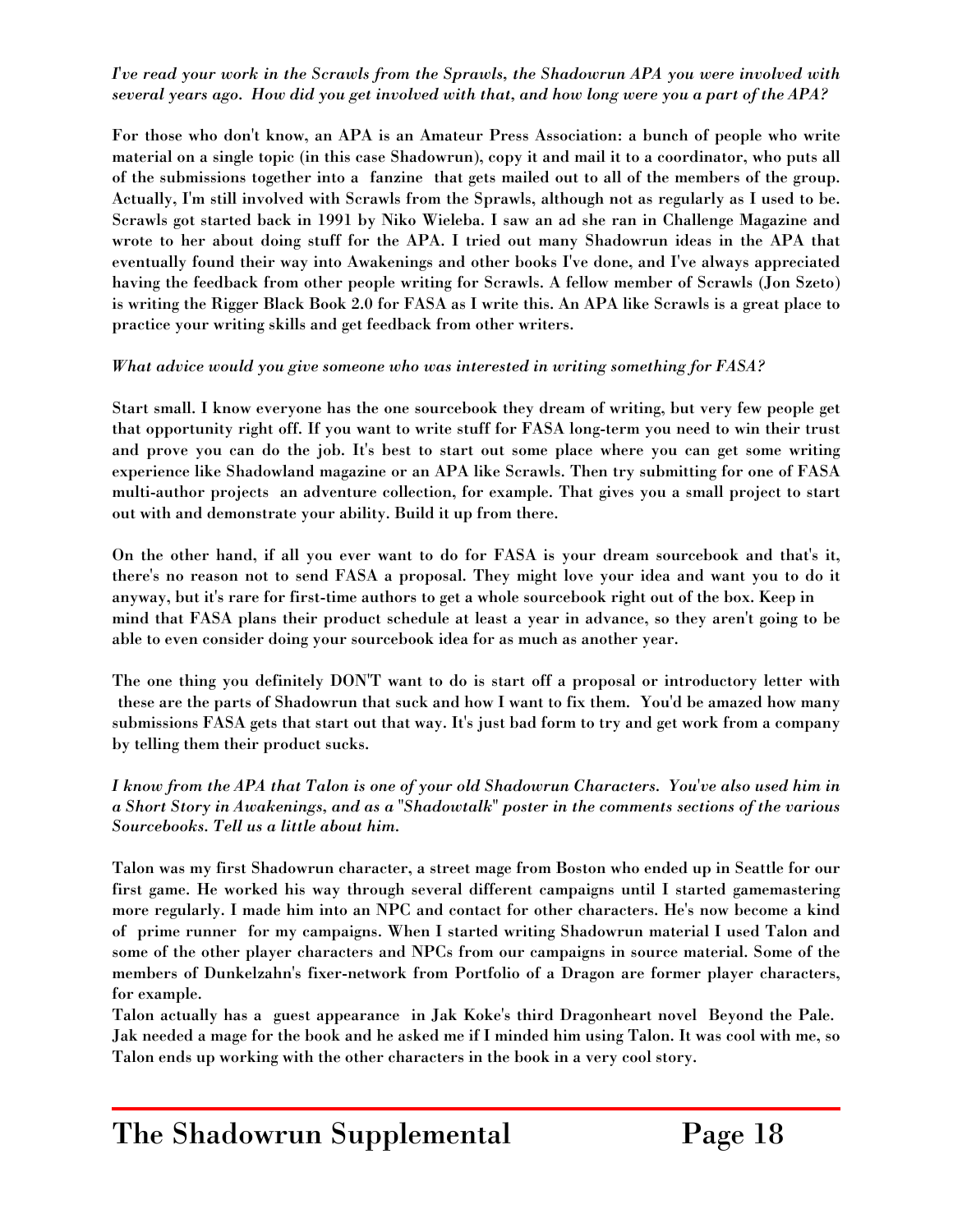#### *What is your favorite type of character to play?*

Magicians, bar none. I nearly always play mages in whatever RPG I'm playing. The whole thing that got me into Shadowrun was the fantasy/cyberpunk fusion. Regular cyberpunk games tend to bore me; everyone is either a decker or a samurai most of the time. I started out playing mages, but I've tended more in the shamanic direction lately.

#### *Do you still play SR on a regular basis?*

I haven't played Shadowrun in a little while because I've been involved in running other things (particularly my Earthdawn campaign). Gaming for my group tends to go in cycles, but I'm getting to where I'd be psyched to do Shadowrun again.

#### *Do you GM SR? If so, do you prefer being a GM or a Player?*

I usually gamemaster. *sigh*. I love to play Shadowrun, but our group currently doesn't have anyone else who can run it due to various constraints. I like both gamemastering and playing, but I think I'd rather play Shadowrun than run it right now.

#### *Do you have any other duties that you perform for FASA, other than a freelance writer?*

Not formally. I do a fair amount of playtesting for them for new stuff. I recently playtested the Shadowrun Card Game, which is a blast and has in-jokes and inspiration galore for long-time SR players, not to mention some GREAT artwork for the cards. There's going to be a Talon card in the expansion set planned for next year, which I'm pretty psyched about.

#### *How does FASA get playtesters for their material? Is it mostly justfreelancers like yourself, plus the full time employees, or do they accept applications for "playtesters"?*

It is mostly in-house (which includes freelancers like me much of thetime). Sadly, FASA doesn't usually have time for a lot of out-of-house playtesting. They do keep a database of people interested in playtesting, however, so people who are interested should contact FASA.

#### *Do you write much fiction, Shadowrun or otherwise?*

Not as much as I would like to. I write a lot of stories about my SR characters. In fact, the Talon story in Portfolio of a Dragon first appeared in Scrawls from the Sprawls. It fit the theme of the book well, so I updated it to include the events of the Big D's death and will and sent it on to FASA. They liked it and included it in the book.

#### *Would you consider writing a Shadowrun Novel, if given the opportunity?*

Actually, I already have. I sent off a final draft of my first Shadowrun novel to FASA about a week ago. It's entitled Technobabel and, without giving anything away, I can say it connects some old Shadowrun plot threads with some new threads planned for next year. It should be published sometime in the Spring of 1998. I'm already working on ideas for the next one.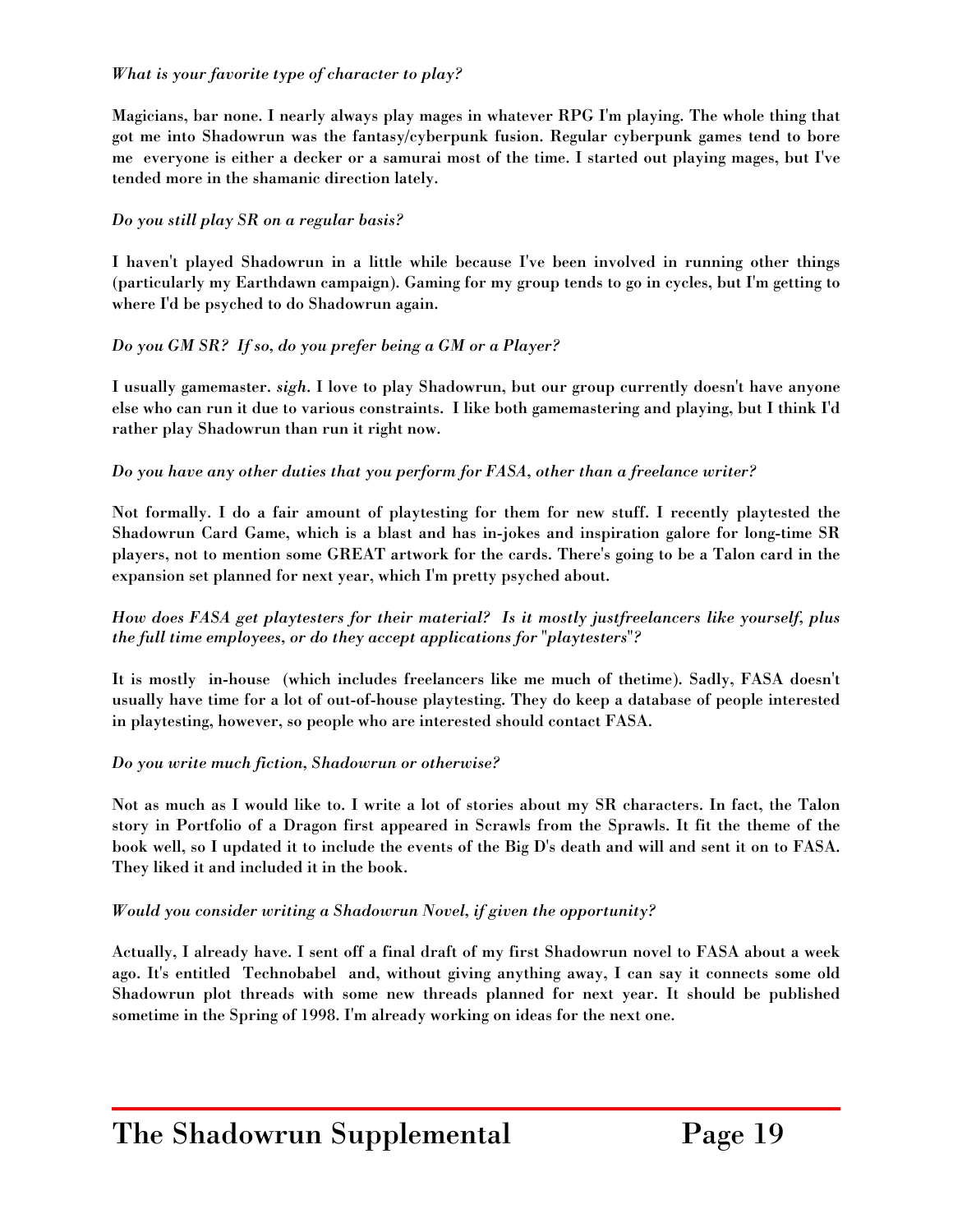#### *What is your opinion of Immortal Elves, Horrors, and all the other oddball things in SR?*

As I understand it, a lot of this stuff was part of the Shadowrun background from the very beginning, and FASA gradually revealed it as time went on. I think the IDEA of the Cycle of Magic and the connections to the Previous Age are cool, but I think they've been over-done. There are so many cool parts of the Sixth World it makes no sense to focus on just one faction or plotline. I don't want the immortals wiped out en masse like some extremists, but I also hate the concept where every important event in human history is controlled/inspired by the immortals (a la ampire from White Wolf). It cheapens the accomplishments (and the failures) of humanity. In my writing I try and use the immortals as part of a larger picture without having them dominate the scene. I see the immortals as very distant from the kind of street level events most shadowrunners are involved in.

#### *What do you like to do to relax?*

I net-surf a fair amount. I also really like to read. I read comic books, sci-fi/fantasy, lots of new age and metaphysical books and just about anything else I can get. I've also started doing yoga and getting out on my bike more.

#### *Since you netsurf, what do you think about Shadowrun on the Net?*

For the most part I'm quite impressed with them. I think there is a lot of net-support for Shadowrun and people turn out some really great web-pages and net-books (like the NERPS supplements, for example).

#### *Do you think the Internet in general helps or hurts the Shadowrun community in general?*

I think the 'net is a great source of support for Shadowrun. I would really love to see Shadowrun strongly supported on the Internet and the Web by FASA, and I think they're moving in that direction.

#### *Have you ever published anything for Shadowrun online? If so, where can we find these?*

I have written a few things (mostly for the ShadowRN mailing list) that people have put on their own web pages. There's even a Kenson Page out there with some of the short Shadowrun articles I've written. Excerpts of my stuff has also shown up on the FASA web page, of course.

#### *Are you going to get your own website put up?*

*Sigh.* Someday. It's one of those projects I've been meaning to do for a long time, but using AOL on a Mac, I'm always waiting for the latest upgrade to the web-page software and haven't had time to sit down and work on a page. I'd love to get my own page up and running, but I want to do it right, not slap something up on the web just for the sake of having something out there.

#### *What was the last good movie you saw?*

I saw Austin Powers recently and liked it, which surprised me. It was the way I always thought spy movies should be done: they should have kept James Bond in the Swinging Sixties where he could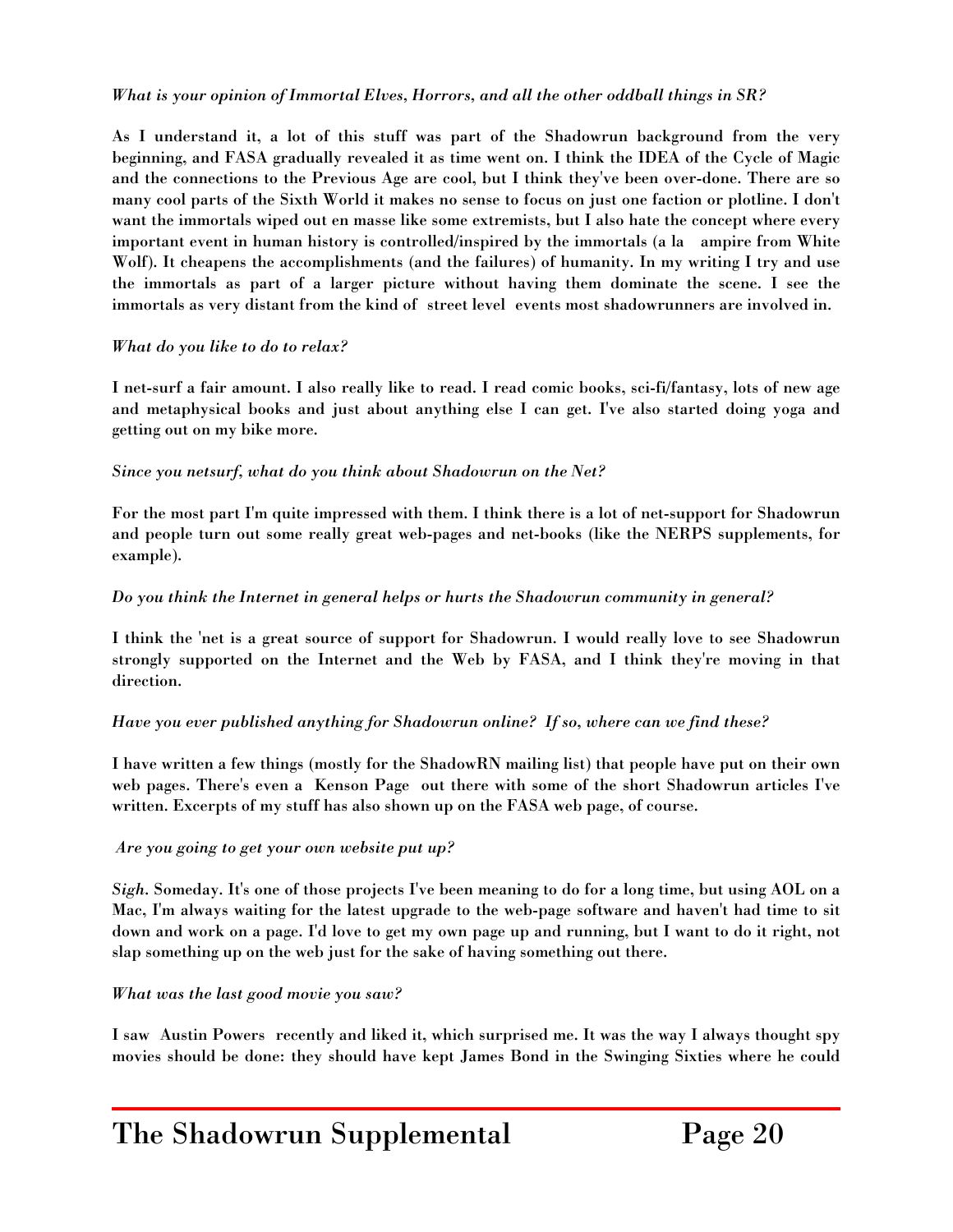hang out with villains like Dr. No and Goldfinger and hip chicks with names like Pussy Galore and Plenty O'Toole. The modern Bond just hasn't worked for me.

#### *What other Role Playing Games, if any, do you play or GM?*

I've got a lot of background in super-hero games, since I'm a big comic-book collector. I've played most of the major ones (Champions, Marvel, DC Heroes and even illains and igilantes). I've got an ongoing Earthdawn campaign as well. I've played and gamemastered too many other games to count over the last fifteen years or so.

#### *What is one thing you would like to accomplish some day?*

Once I get another Shadowrun novel or two under my belt I would like to write a more mainstream science-fiction or fantasy novel where I can create my own world-setting and characters. I love playing around in the Sixth World, but I think every writer wants to create a place of his own sooner or later.

#### *What would be your idea of the "ideal" world to work in ,whether it was to write a novel about, or to game in?*

Hmmm, that's tough. I don't know if there is an "ideal world" for me. I like lots of different fictional settings. It'd be difficult to be limited to just one. I guess, if I had to pick one thing, it would have to be a world with some kind of magic in it. Not necessarily the fantasy-and-fireball magic of Shadowrun, but some sort of magical side to it.

#### *What is one thing about you that we never needed to know?*

*Laughs* Where to begin? I suppose that I am a practicing pagan with a mostly Celtic/Nordic background. I bring a fair amount of real-world mythology and magical theory into my Shadowrun work. One of the things I've always liked about the Shadowrun magic system is how it models parts of how real pagans and magicians believe magic works. I try to be respectful in my use of different pagan faiths and traditions in the game, just as a Christian would be portraying his religion in a game setting. I think there is such a thing as too much realism in a game like Shadowrun, though. At least part of the heritage of Shadowrun's magic system is fantasy wizards chucking fireballs and magic missiles.

I've played around with a more realistic magic system for Shadowrun but, honestly, real magic works very subtly through coincidence and happenstance without all of the cool special effects. It's just too slow and boring for most gamers (including me) to put up with! I want my street mage to be able to throw lightning bolts, damn it!

#### *Anything I missed?*

I am always interested in hearing what people who read my work think of it. You can write to me at talonmail@aol.com. It may take me time to reply to an email, but I do read everything I get. I am a Shadowrun fan-boy at heart and want Shadowrun to be the coolest and most kick-ass RPG out there. I think FASA does a great job and like to hear from people what works and doesn't work in the game. If I agree, and there's a way, I always try to take feedback I get into account in the next book I write.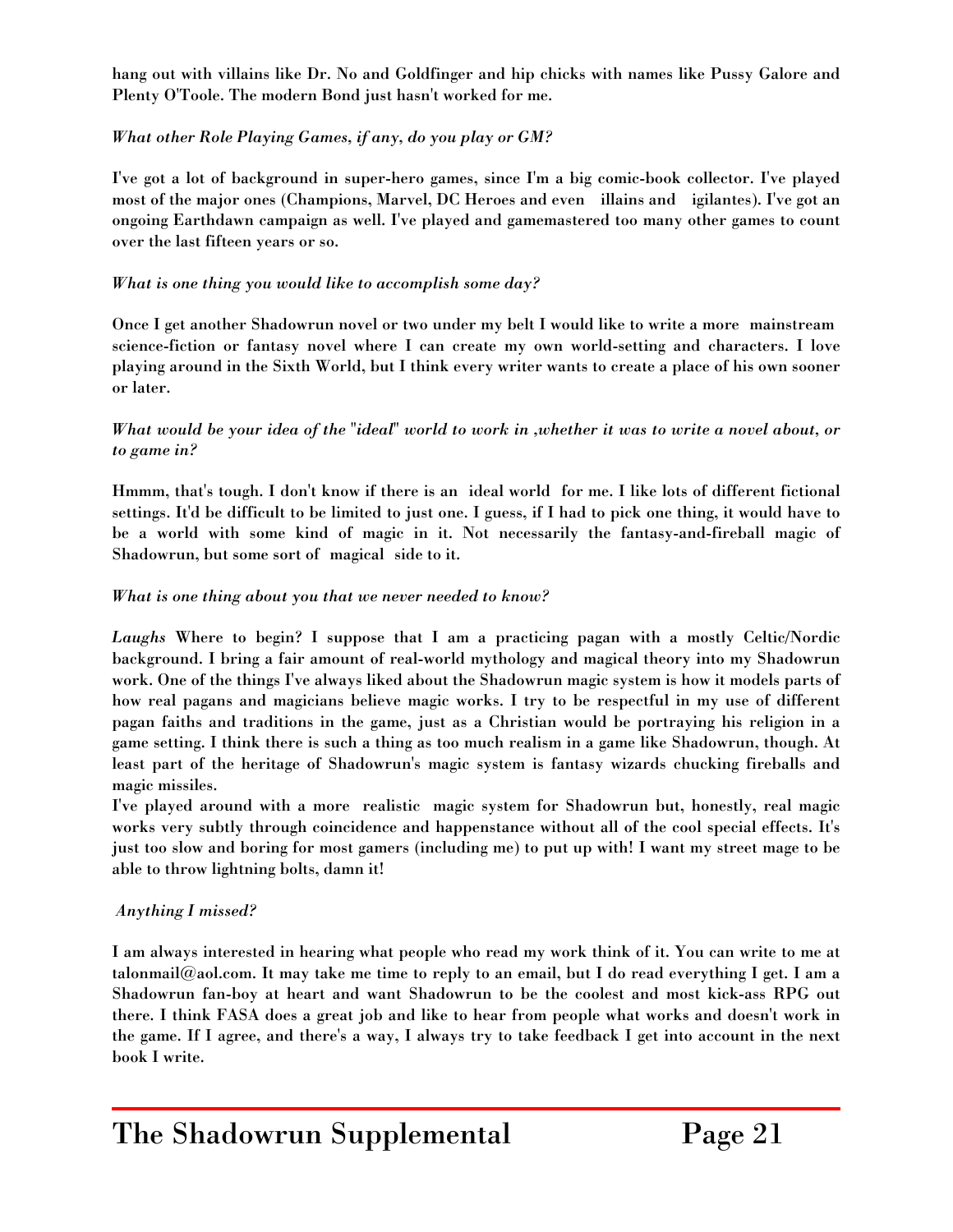# Neuro Blade Adam Jury <fro@lis.ab.ca>

[Authors Note: Neuro Blade is based on an idea Skye Comstock came up with earlier this year. Many thanks to him for letting me use it.]

Neuro Blade, a free-for-all decker combat arena, was established in 2057 by currently unknown ownership out of the Denver area. Egotistical deckers have found this to be a haven, of sorts. Most of us meet someone at one time or anther that we would like to get back at, and this is the place many people are doing so, virtually. Most of the time.

All lethal forms of combat inside the main arena is outlawed. Sealed 'rooms' are available if you have a major deal to settle with someone. From 04:00 - 24:00 everyday you can engage in nonlethal combat with other deckers. Or you can just hang around in the virtual bar, chatting with the staff and the other deckers.

» **Chuckle… because it's a Smart Frame? » Delirium**

Neuro Blade changes SAN's every other day, sometimes more frequently. Some of the things going on in there aren't exactly legal. Lone Star deckers have found and attempted to shut down Neuro Blade several times, but nobody has found out it's exact physical location.

Game Note: Neuro Blade s SAN isn't particularly tough to come by. A decker or related contact would likely share that information for free, as it doesn't have any value in itself. The current SAN is usually posted to Shadowland only minutes after it changes, publicly accessible.

Neuro Blade appears as a megalithic ebony dome, roughly the size of six combat biker arena's, with a peak so high you can't see it. Rows of virtual lights hang above the stadium, but don't actually illuminate the ground below. The stands are dark opal in colour, with leatherlike chairs. The main arena is floored in chrome and neon, with giant 'vidscreens' every 30 metres, featuring action from around the arena. Attached to the east and west sides of the dome are large pyramids of tinted glass, non-translucent. The dome to the west is the one in which lethal combat and hidden meetings take place in, the dome to the east contains a virtual bar, a virtual store, and areas for the staff and organizing the tournaments.

When a decker is bested in the non-lethal combat, about two dozen miniature crabs come out of the heating ducts under the bleachers and carry the fallen decker back into the waiting area, much to his or her embarrassment.

<sup>•</sup> When you order a drink at the bar, theres this real fragging nifty decker with a robot persona that brings you your drinks. I don't know how he does it, whenever I'm there, he's there, delivering drinks all day! » ONURNEEZ

<sup>»</sup> From the outside, it looks HUGE. From inside, it doesn't seem near as big.. » Tryster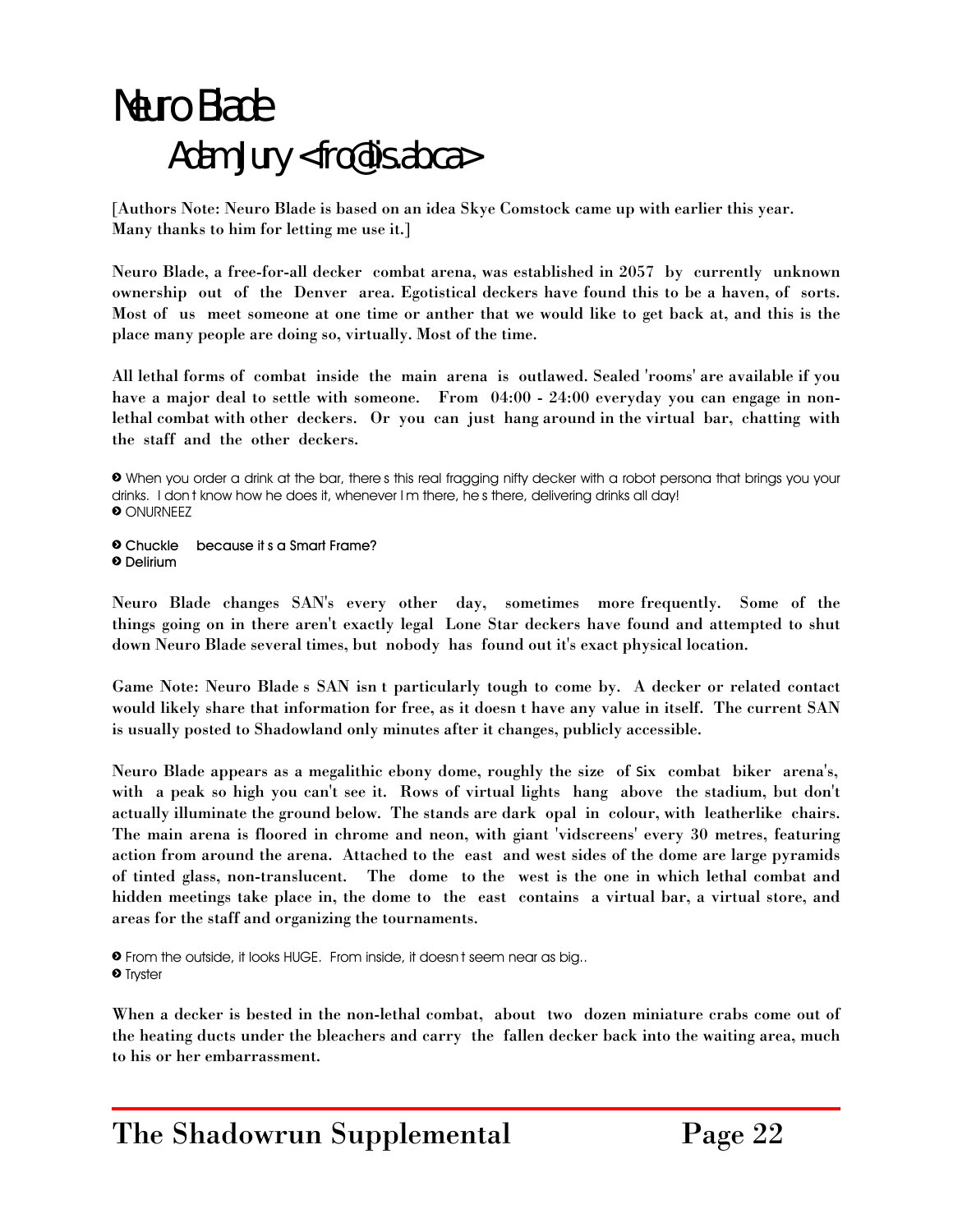Typically 100 or so deckers will be hanging around, ranging from kid hackers on 10-yen toys to some of the real heavy hitters. There are usually 8-12 staffers online, keeping track of who enters and leaves, what's going on in the main arena, tending to the stores and bar, and keeping a discreet eye on the private rooms. ery little is known about the owner, he appears rarely, and doesn't make a big deal of himself, preferring to watch the people in the club and give pointers to some young prodigies.

### Tournament play

Earn a hot new util, or even some nicer warm nuyen. For four hours every night Neuro Blade is turned into a virtual hell pit, and everyone loves it.

Exactly at midnight every night the entire arena is cleared. Thedays competitors have 30 minutes to register and choose a position. At exactly 00:30 the first 'game' is lodaed. The goal? Don't get dumped. The arena is a null zone — lethal biofeedback can't be created there, so no deaths accidental or otherwise, can take place.

After an hour, there's a ten minute pause. Scores from the first round are tallied and the deckers have a few moments to make any adjustments. Then they fill the floor for the second round. Same process, 60 minute round, then another ten minute break until the final round starts.

Each round has it's own unique construct: The first round may be a huge lush forest, the second an underground parking garage, the third like the pits of a purple hell. Reality filters have no effect in the game, whoever adapts the best has the advantage.

The scoring breaks down as follows:

| 1st Round              |                      |
|------------------------|----------------------|
| <b>Time Eliminated</b> | <b>Points Scored</b> |
| First 20               | Out of competition   |
| 21-40                  | 40                   |
| 41-60                  | 60                   |
| 61-80                  | 80                   |
| 81-99                  | 100                  |
| <b>Not Eliminated</b>  | 125                  |

| $2nd$ Round            |                      |
|------------------------|----------------------|
| <b>Time Eliminated</b> | <b>Points Scored</b> |
| First 30               | Out of competition   |
| 31-60                  | 50                   |
| 61-80                  | 80                   |
| 81-99                  | 100                  |
| <b>Not Eliminated</b>  | 125                  |

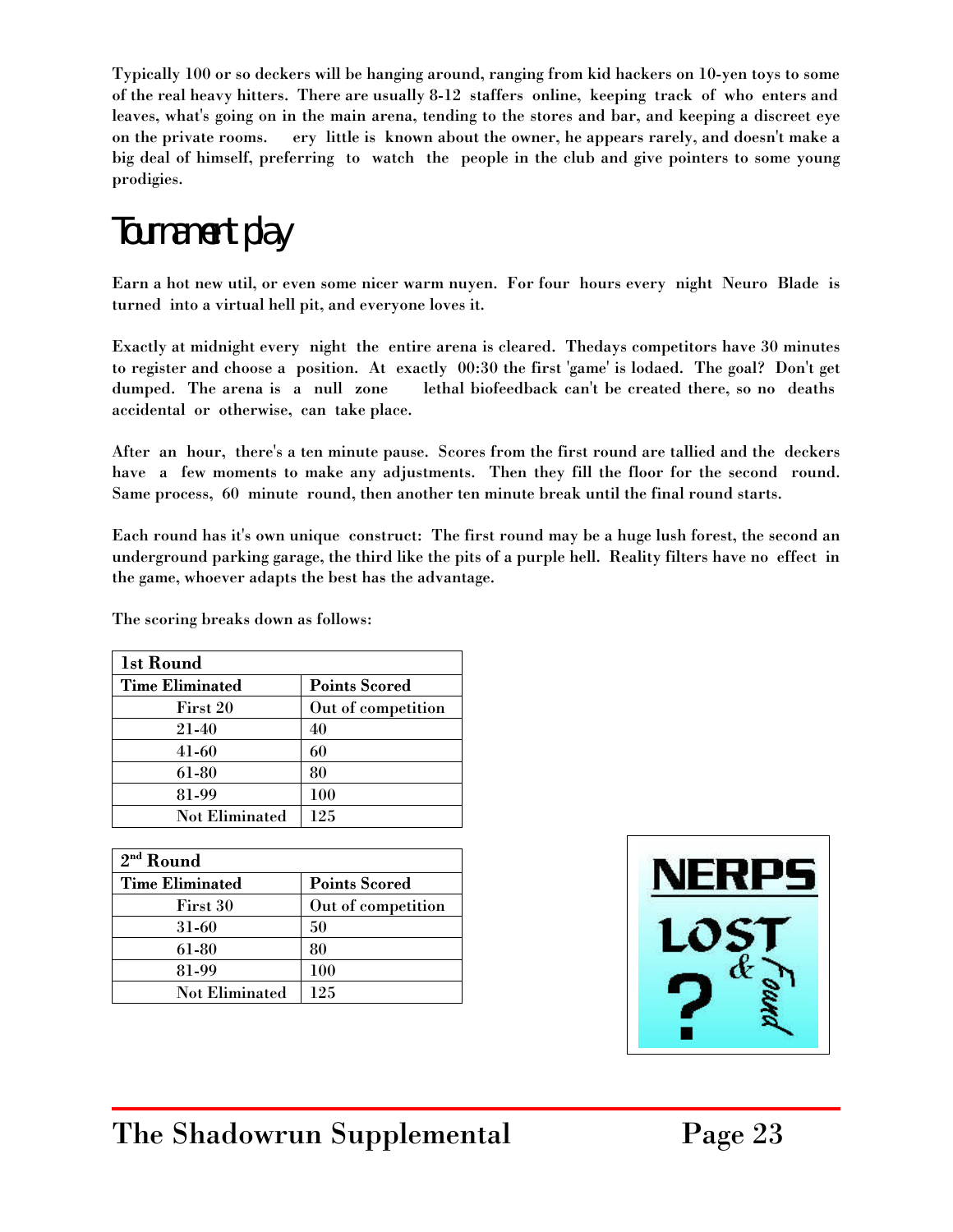| 3rd Round              |                      |
|------------------------|----------------------|
| <b>Time Eliminated</b> | <b>Points Scored</b> |
| First 40               | Out of competition   |
| 41-70                  | 50                   |
| 71-90                  | 80                   |
| 91.99                  | 100                  |
| <b>Not Eliminated</b>  | 125                  |

In the case of a tie after the third round, the remaining deckers go head to head, last one standing takes home the nights prize.

The prizes vary considerably. The most common is 'Creditz', where a number of Creditz are added to your total, and can be traded in at the store for a better prize, or simply spent at the bar. Occasionally proper Nuyen is given out, or some new software. Sometimes Neuro Blade gives frequent winners 'special' prizes, either computer equipment, and in the rarest cases, Matrix info such as passcodes or hidden system locations.

» The trick is, very few people ever get enough Creditz to earn anything useful, so they abandon the cause and the club ends up paying nothing..

» PerSeptIve

» Not a scam, but a simple way of doing business that has been around for many many years, and will be around for many many more. » Ze Cloned Accountant

**•** Say, haven t I seen you before? » Blarph!

» Who, me? Naw.. your eyes must be playing tricks on you, youngin..

» Ze Cloned Accountant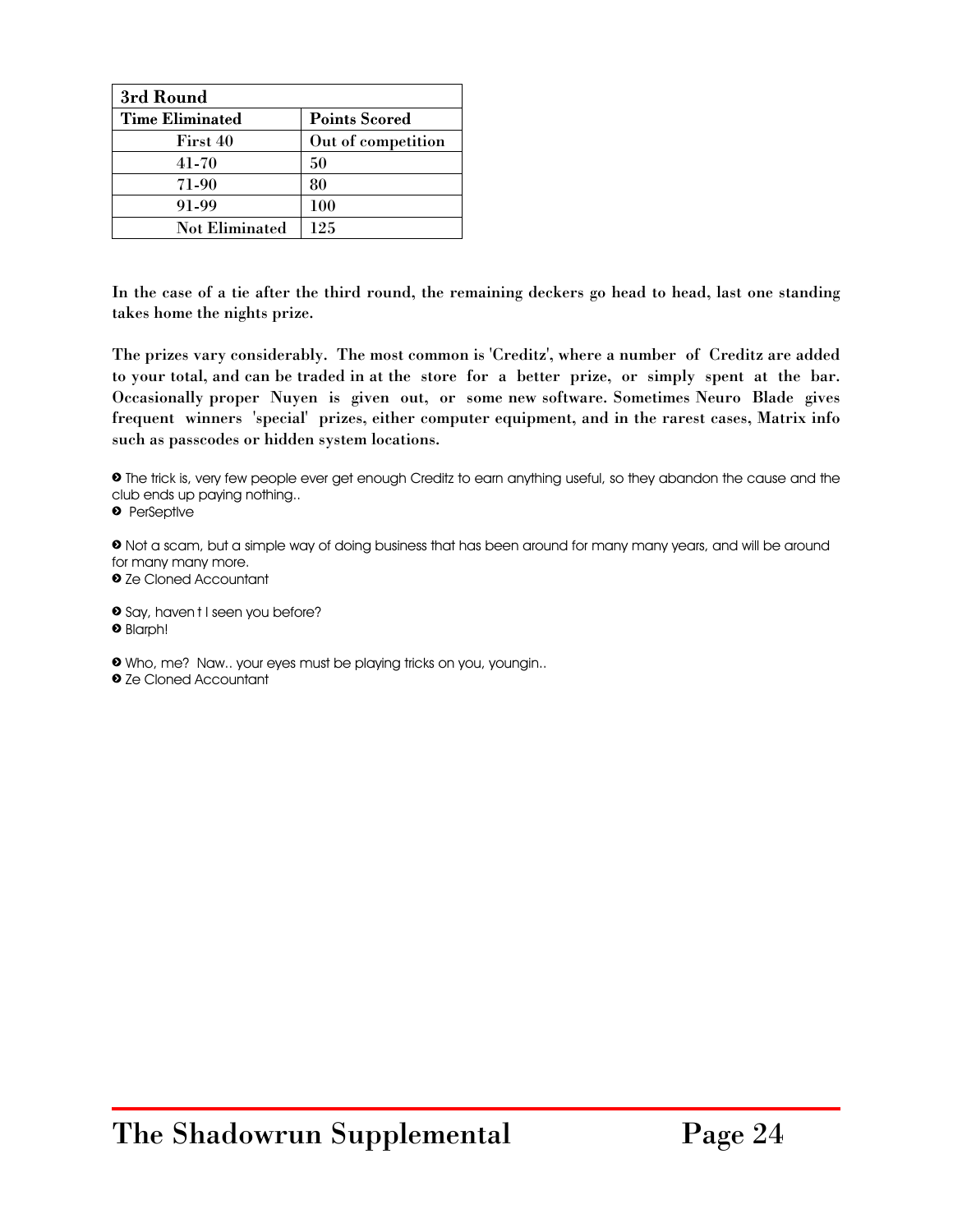# Quicksilver Lightning Part 3 Steven "Bull" Ratkovich

### Chapter 4

For the second time in 24 hours, I opened my eyes with a groan. This time, however, I wasn't lying in my bed at home, with friends and family worrying over me. As pain lanced through my head, and then through every nerve in my body, I really wished I was at home. With a grunt of pain, I forced myself to look around.

Flat gray walls. That's all that surrounded me, on three sides... I couldn't turn and look behind me, because I was suspended in mid air, my arms and legs chained to the side walls, forcing me to hang in a large shape. My arms ached from supporting my bulk, and I could feel dried, crusty blood covering my face. Every bone and muscle in my body ached from being slammed around in the accident. Considering I'd just been blown up, it could have been worse.

I must have twisted a muscle in my neck during the explosion, or during whatever beating that troll gave me for running over his buddy. Either way, though, I could barely move my head.

The room seemed to be about ten to twelve feet wide, and the wall I was facing was maybe five or six feet in front of me. Thick metal chains held me suspended to the walls. Despite my somewhat artificially enhanced strength (Hey, runners these days need every edge they can get), there was no way I could bust my way out of this one.

There was a metallic clang behind me as the door opened, and with a loud growl, something struck me hard in the back. I let out a grunt as yet more pain shot through my body.

So, this is the Ork that's been meddling in my affairs. A deep, quiet voice said from behind me. Slowly, the owner of the voice walked around in front of me, followed by an enormous troll holding a metal baseball bat.

The man was tall and this, with short, well groomed dark hair and an expensive, tailored suit. The troll was likewise wearing a suit, but the nasty grin on his face and the bat in his hand made it quite obvious that he was the muscle, and that he truly enjoyed his job.

I believe your name is Bull, is it not? The man said. He talked slow and leisurely, obviously used to being in charge and have everyone obeying him. When I didn't reply, he motioned to the troll, who swung the bat into my gut. This time I screamed and spit up some blood and bile.

Now, cooperate with me, Ork, or I allow Smith here to continue his work. Now, are you the Ork known as Bull? He had a slight smile on his face as he talked. He was enjoying seeing me in pain. I glared daggers at him, but nodded.

Good, that's better. His grin sickened me. Now, tell me, where is your partner, the Shaman known as Johnny 99?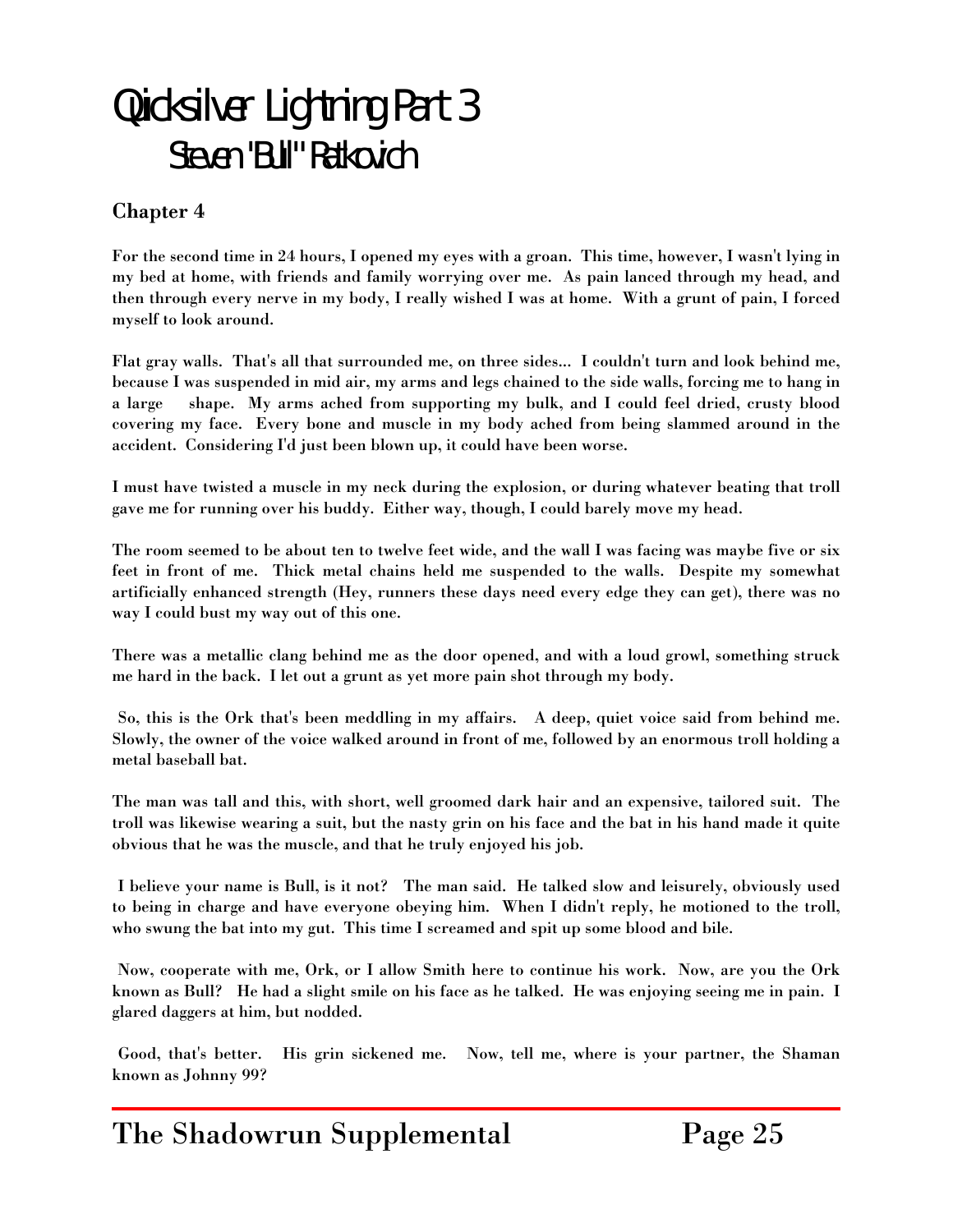Good, that meant Johnny was alive, and that this mad man didn't have him. "Go to hell, you bastard."

Stars exploded in my field of vision as the bat struck me in the side of the head. aguely, through the pounding of my skull, I could hear the Troll laughing. The vision in my right eye turned a filmy red as blood poured down my face. I felt sick, and it was all I could do to stay conscious.

You are really pissing me off, you wretched scum! The man roared. It seemed my refusal to cooperate was really getting to him. I felt a grim satisfaction at that. "Now tell me what you know of uicksilver Lightning! Tell me!

I summoned all of my remaining strength to raise my head up and glare at him. I spit a stream of saliva and blood at him, spattering the collar of his white silk shirt. With a snarl he motioned to the troll again and stalked out of the room.

Mercifully, I passed out after the first blow.

I have no idea how long I was unconscious, but when I came to, I wished I hadn't. Every breath was torture, and my lungs burned with the effort. I knew I had several broken ribs, and from the searing pain in my right shoulder, it felt like the joint was out of socket. That damned troll had worked me over but good.

I heard the door behind me open again, and I winced. All I could think of was Marie and the kids. With a sigh, a very painful sigh, I prepared myself to deal with the suit and his pet troll again.

So Bull, how's it hanging? A grinning, familiar Amerind face appeared in front of me, an annoying smirk on his face.

Johnny! I gasped, wondering if the pain was making me hallucinate. What? How did you...?

Shhh." He said, motioning for me to be quiet. He pulled out his enchanted blade and sliced through the chains holding me up. I immediately collapsed in a painful heap on the floor.

The Shaman helped me to a sitting position, then placed his hand on my forehead. With what he claimed was an ancient Indian chant passed down by his ancestors (I suspected it was just jibberish), he cast a spell and a warm sensation passed through me as my body was healed. Well, kinda healed. My ribs still ached and I was sore from head to foot, but I could move.

C'mon, Bull. We need to get out of here. Now." Johnny said, helping me to my feet. He ran out the door, and I stumbled out after him.

In the hallway outside my prison, there was an unconscious Ork with an Uzi lying next to him. He must have been guarding the cell when Johnny showed up. I grinned and we paused long enough for me to grab the Uzi and strip off the guard's armored Long Coat. I felt a little better with some clothing on. Running around naked doesn't do well for your self esteem.

What the hell is going on? I whispered to Johnny as we crept down the hallway.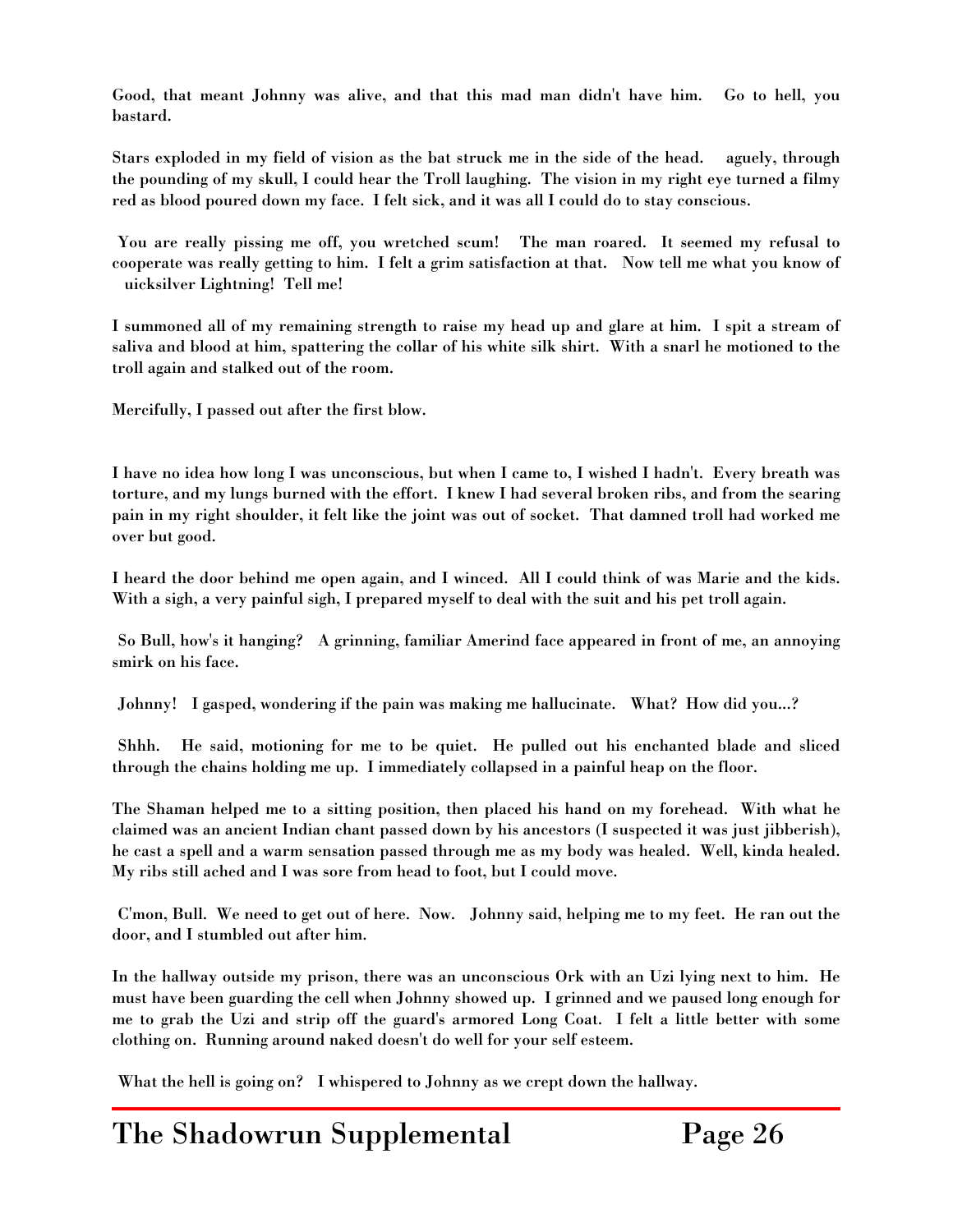Did you see a dark-haired man and a hulking troll? he asked me.

Yeah. And I owe those bastards some payback. I snarled. Just the thought of that Troll beating me made me wince.

Well, the man was Kano Sorennto, the man we were hired to find. The troll's name is Smith. He's Kano's bodyguard." He whispered back at me. We ducked around the corner as two men wearing lab coats walked by. We crouched, and I saw Johnny set to cast a spell should one of them look around the corner.

I couldn't really catch much of what they were saying. They were talking in hushed tones, but I did catch the word uicksilver. This immediately piqued my interest. After all, this is what we were getting paid the big money to find out about. Though compared to the cost of that van, what we were getting paid was pocket change. Yet something else to talk to the Johnson about.

Bull, you coming? I started and looked up to see Johnny waiting for me.

Sorry John... Was thinking.

Well, let's get going. he said, and we moved down the hall. When we got near the exit, Johnny cast an invisibility spell on the two of us, and we slipped out past a couple more unconscious guards. I paused long enough to look over the guards uniform, and noted the Aztech Logo on the collar and the sleeve.

And then we were gone from that cursed building, but I planned to be back. I owed someone big time.

So how the hell did you ever find me, Johnny? And what did you find out on the streets. I asked once we were at our safehouse. We have three apartments in the low rent section of Cleveland that we used a hidey holes when the heat came down. We got ahold of Marie and uxa, and they and the kids were fine, and once we warned them, they took off for Tailspin's place. While our house was fairly heavily guarded, they would be a lot safer with the Old Coyote Shaman and the ghost if we weren't around. And Tailspin had more than a few tricks up his old sleeve.

Johnny gave me that irritating grin again. Actually, I didn't find drek on the streets. Nobody had ever heard of this slag Sorrento, nor this uicksilver Lightning.

However, I got a call from Joey about 10 minutes after your van was blown to pieces. He recognized it, and snagged a couple things out of the wreckage before the rest of the Star got there." With that, he pulled out a battered case with a familiar red and black camo pattern on it. My cyberdeck! Joey is a Detective with Lone Star, and one of Johnny best buds. Johnny supplies plenty of donuts, as well as a few other things, and Joey sends us some useful data, as well as the occasional pulling our asses out of the fire with the Star. It's a nice little arrangement, and for saving my Deck, Joey was getting a huge fragging reward.

Great. I figured I'd lost this too. Thank God for miracles. I'm surprised it survived that crash. I muttered, opening the case and running a quick diagnostic on the deck. All the systems were in one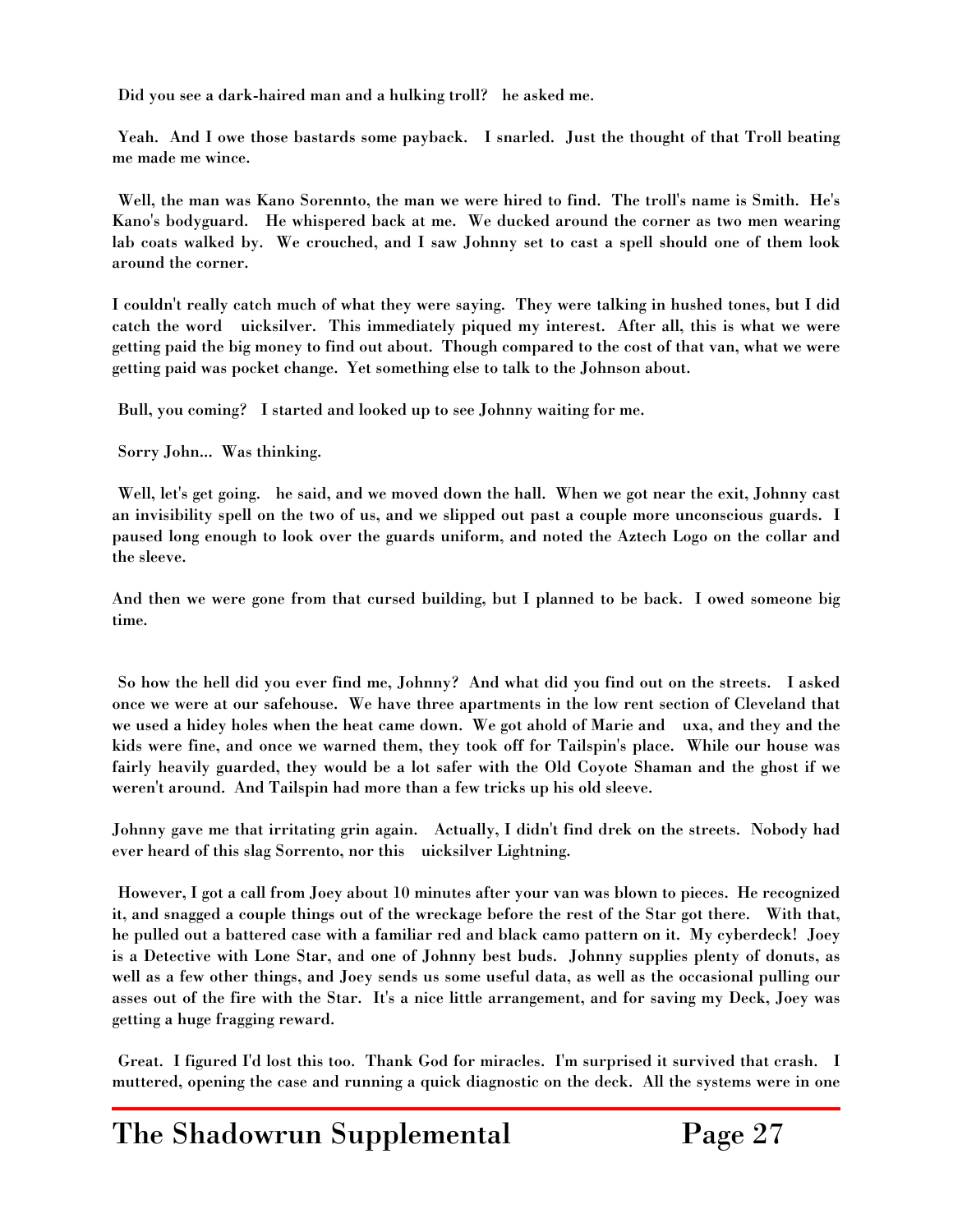piece, and the memory with the stole Azzie data was intact. "So, if you didn't find anything, how did you know who Sorrento is, and how did you find me."

Johnny 99 chuckled. Well, finding you was easy. Remember that Tissue sample I asked you for? Me and Penth had you tracked in less than 5 minutes with it. As for Sorrento, I almost ran into him in the hallway while I was looking for you. I managed to turn invisible and hide, and got to eavesdrop a little."

Seems he was talking to his boss. I never caught the name of the boss, but they were talking about you. You're lucky I found you when I did. Bossman told Sorrento to wax you if you didn't talk. Anyway's, they didn't say much about uicksilver, but apparently it has something to do with computers. I couldn't make most of it out, you know how I am with that techie crap. But he did mention something about a double speed processor, or something like that.

Hmmmm... Ok. cool. Mind watching out for me while I deck again. I need to check a couple contacts in the matrix, and see how my decrypt programs doing with that data I snagged from Aztechnology." Johnny nodded once, and I moved over to a corner to jack in and got back to doing what I do best.

#### CHAPTER 5

Three hours later, I pulled the datajack out of my head and looked around, my head throbbing. You know, decking with a concussion is really not a healthy thing to do, but unfortunately, I didn't have time for several days of bed rest. I looked over to see Johnny opening up a steaming pizza box.

Yo Bull! Hungry? Got some Papa Joe's. Extra Cheese." he said around a mouthful of pizza.

Rubbing my temples I nodded and shuffled over to the table, my body feeling like a giant bruise as I moved. Johnny tossed me a cold Cola, and settled down to eat a few slices.

Johnny let me eat for a few minutes, then asked So what did you get?

I set down the crust on my sixth slice of Pizza, and sighed. "Well, you were right. This is definitely something computer related. Looks like it's pre-production designs for a new Cyberdeck processor, and from the performance readouts, it moves twice as fast as anything on the market. Looks like it could be a prototype for an 8th Generation Cyberdeck."

Johnny nodded, not quite understanding. Ok, speed. Can't you buy programs and such to speed up your deck already? Is this something similar, just a little faster?

No, not really. What this does is makes E ERYTHING in a Cyberdeck move faster. OK, look at it like this. Imagine an engine in a car. If you make one part of that engine work better and faster, while it improves how the car works, and makes it go a little faster, it's not going to make all that big of an impact." I replied, trying to explain it in simple terms for Johnny.

Now, imagine being able to replace something on the car that made everything on it move twice as fast, and twice as efficient. You would have a car that could travel twice the speed of the old one, with half as much gas, and being able to travel twice as far before needing a tune up or such because it was that much more efficient.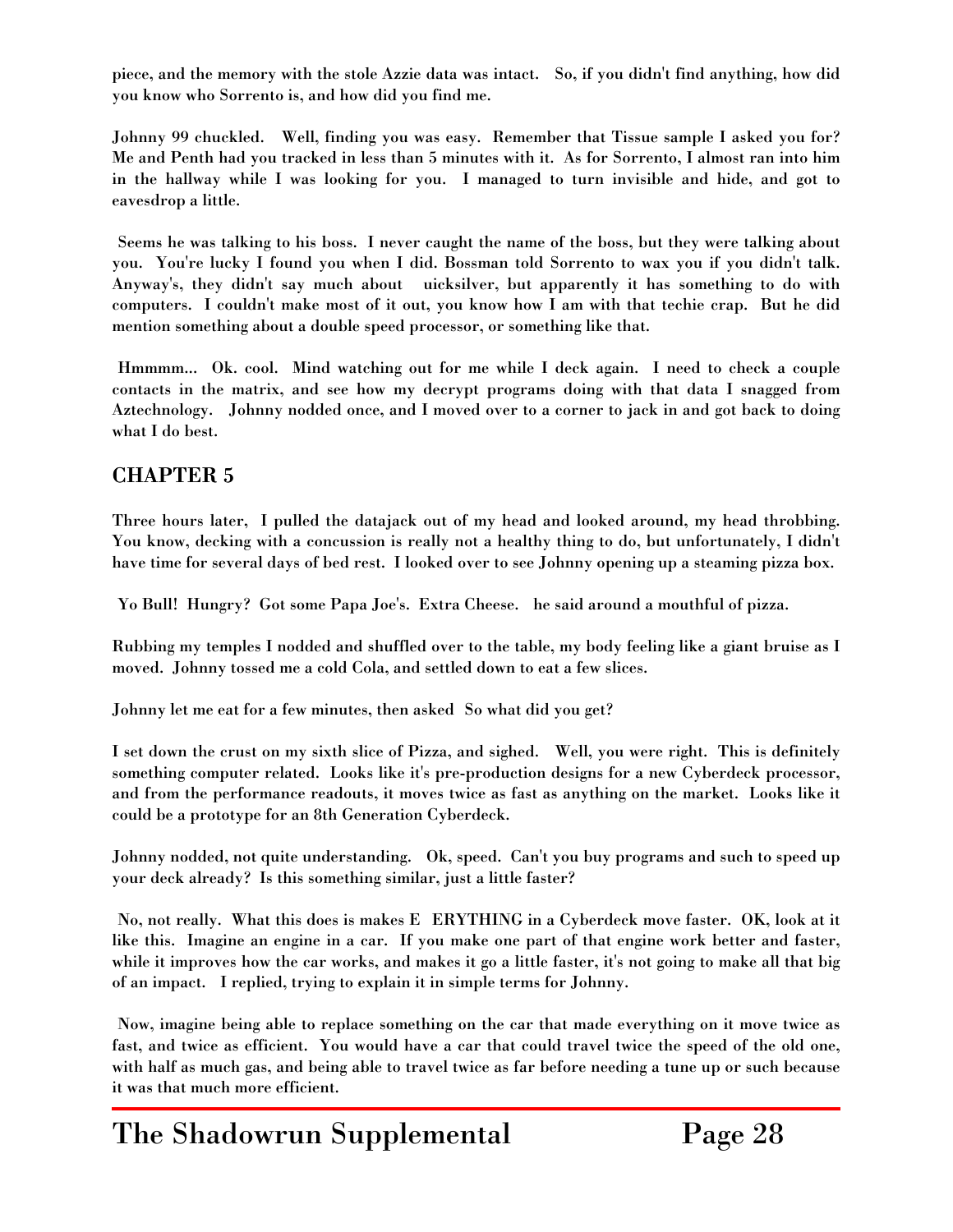Johnny nodded and I could tell he at least understood the basics. And fortunately, knew enough not to ask anymore questions about how it worked. So, the question is, what do we do about it?

Well, I figure this is why we've gotten hired. Aztechnology has this tech now, and is ready to put it in production. If they do, they'll have all the patents and such, and no one else will be able to produce a version of it for a couple of years, until they find a way to design one that works the same way, only different. I could tell I lost Johnny again, but I just pushed on.

Anyways, chances are our employer works for one of the Big 10, probably Fuchi or Renraku, but maybe even Ares. This tech here I held up a chip with the data on it Is worth Billions to the corp that can market it first, and not only that, but before hand, their deckers will be able to slice through pretty much anything sent their way. When you're moving that fast, their ain't much that can keep up with you.

"Of course, the IC SOTA will catch up pretty quick, and things will settle down, but for awhile deckers with this tech will be kings of the datalines.

Johnny nodded again. And we're getting paid how much for this gig?

Ummm, 10K each, I believe. Though with my van blown to hell and myself getting tortured, I think the price just went up. I replied.

Think we should try taking this to the highest bidder? Johnny asked, a twinkle in his eye. I always got worried when he decided to get mischievous. Sometimes he took the whole Coyote Shaman thing a little too far for our own safety.

As much as I'd like to... No. You should know better than to ask that. I gave him a stern look. Remember last time?

Johnny grunted and nodded. He remembered all too well the last run that we tried that. We ended up with four different corps and a pissed off Yakuza clan on our asses for nearly a year. I think the only reason they stopped looking for us is that most of the primary players in that little drama were in Chicago like us when the bugs came to town.

Yeah, ok. I know, we stick with the original deal. "He said. "Besides, last thing we need is to get our rep blown to hell by double crossing our Johnson.

Right. But we can and will ask for a good deal more for this info. Provided we can stay alive for the next few days. When is our Johnson supposed to contact us?

Johnny glanced at his watch. Friday afternoon, around 1:00. It's Wednesday now. So we got 2 days. Besides, don't we need to dig a little more on this Sorennto character?"

I nodded grimly. Yeah, and if I get my way, it'll be dirt on his grave.

So, where do we start? Johnny asked.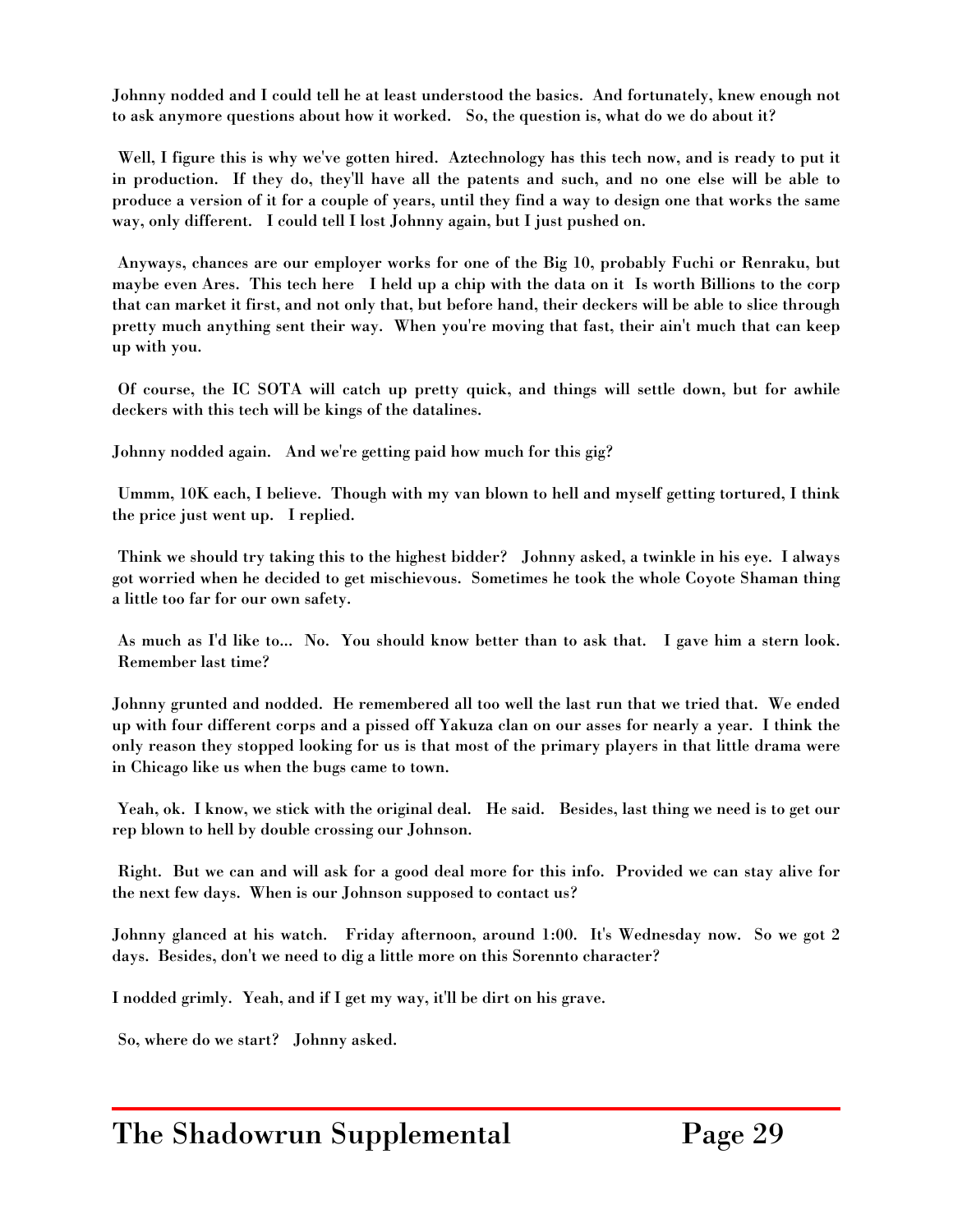Where do you think? Same place we just came from. Itlan Industries, where Sorrento apparently has his headquarters, and definitely has his private little torture chamber. It's time for a little payback."

What can I say? I get a little cranky, vindictive, and melodramatic when I get tortured. You should see me when you threaten my family.

I had a few hours before nightfall, and we planned our raid for 3 AM. That's long enough after Midnight, but still a few hours before Dawn, the two most common times for breaking into an installation like this. That gave me about 8 hours, so I slept. The bed was little more than a board with some worn out padding, but with everything I'd been through the last couple days, I slept like a rock.

Johnny woke me a couple hours before the run was planned, and I looked up to see a couple of semifamiliar faces. Johnny apparently decided that we needed some backup on this one.

One was an enormous female troll named Sally. Sally ran with Shark and Spill's gang, but wanted to break into the biz, so to speak. She'd been pestering me and Johnny for a chance to go on a run with us, and I guess he finally decided that it was time. I hoped that nothing would happen to her, She was a nice kid, and I really wouldn't want to have to explain things to Spill.

The other was a hard-faced cyberdude that we'd worked with a couple times before named Angel. Angel wasn't the ideal partner for a team like ours. He was in the biz solely for the money, and I didn't trust him any further than I trusted my Johnsons to tell me the entire truth about a run. Plus, he killed far too casually. Johnny and I always try to keep the body count to a minimum, but Angel never even considered non-lethal tactics.

Johnny must have figured that we would need some heavy hitters if he was bringing in Angel. Of course, Johnny said he found me on the first floor. He said that he knew there was at least one basement level to the complex, and it was guarded by a heavy duty ward. Chances are, that's where we need to go.

Besides. On this mission, I wasn't feeling overly merciful. We'd run into trouble with Aztechnology before, and this Sorrento joker hadn't exactly made me his bosom buddy. I fully intended to pull no punches.

You feeling better, Bull? Johnny asked, helping me stand up.

I've been worse. I muttered, stretching the kinks out. I nodded to Angel, who silently returned the nod. I looked over at Sally, and she immediately started talking a mile a minute.

Isn't this really fragging cool, Bull? I mean, a real shadowrun! Wizzer! The gang'll never believe me when I tell them!" She babbled. I inwardly sighed, but tried to keep a cheerful face. Working with newbies was always such a trying experience. I made a mental note to keep her close by and try and keep her alive.

Sally kept talking, but I mentally tuned her out and gathered up my gear. Looking up at Johnny I said You got anymore surprises, chummer? Or is this it?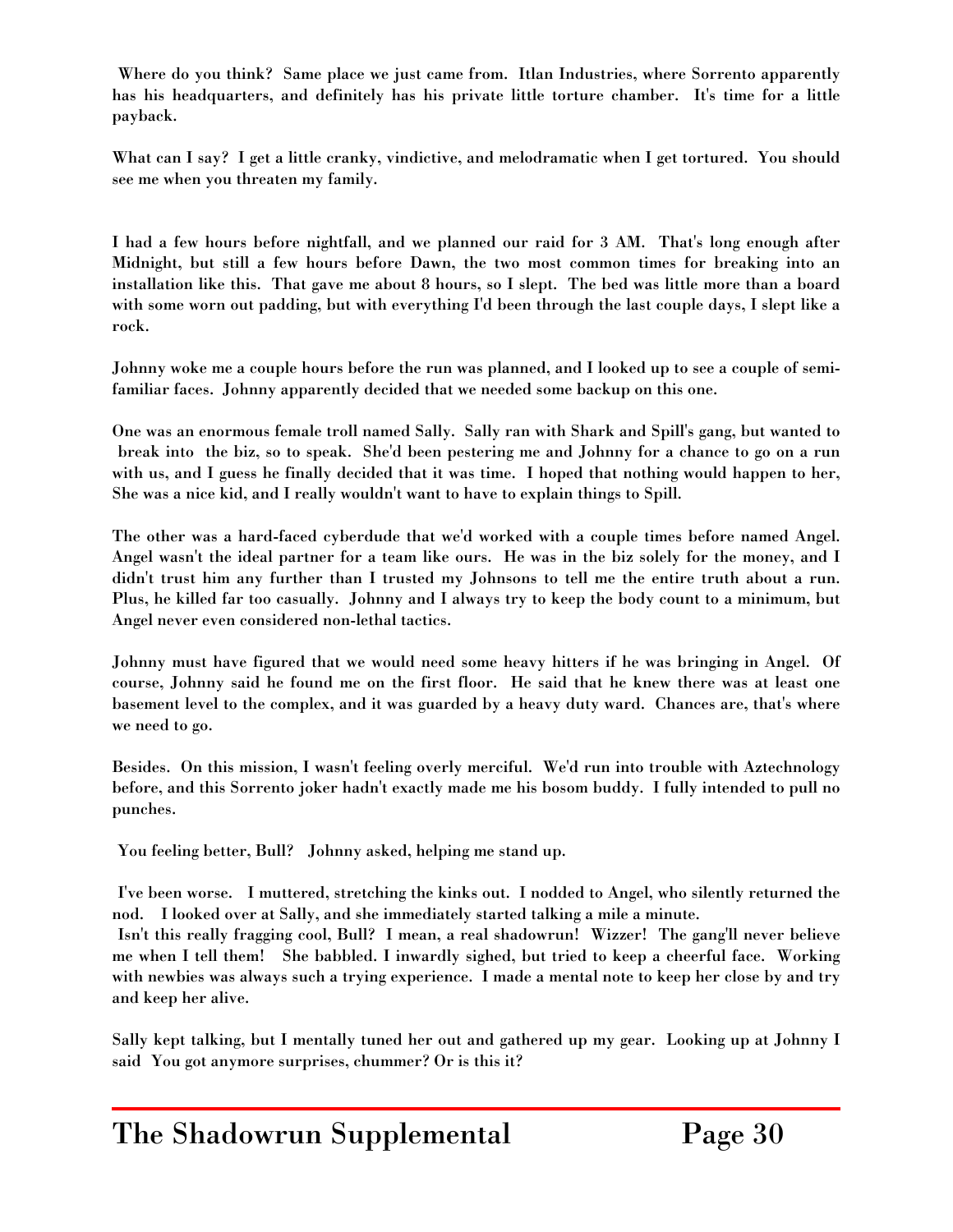This is it. Couldn't get ahold of anyone else on such short notice.

That's kinda a shame. I'd really like to have a little more punch, but... I suppose this will have to do. I grumbled with a sigh. So, you figure out exactly how you want to run this one, John?

Normally I make the plans, and then Johnny screws them up. However, since I needed time to recuperate from all the drek I went through, and Johnny was at least familiar with the layout of the first floor, I let him do the planning for once. Plus, it annoyed him to no end to be put in charge.

Yeah. Johnny said with a grin. Basically, we break in and find what we want. We do it quietly as possible, and if the drek hits the fan, we open up hard and blow the roof off the place."

I sighed, but didn't argue. I was still far too tired to even think about convincing him to plan a little better. 'Besides,' I thought, more than a little anger welling inside him again. 'I owe these jokers and would LO E to blow the wretched place to kingdom come.'

Ok Johnny. We need to dip into the stores and get these guys outfitted. We need to go in heavy. I sighed. I hate to do things this way, but there's no other way. And I need to get inside the building if I'm gonna be able to hack their system.

Johnny nodded, Yeah, there ain't no sneaking into this one. After they find you gone, they'll be waiting for us to come back anyways. I figure we'll need to get you inside, probably into the lower levels of the place. That way you can get into any isolated system they might have. Angel here will cover you while you do the decking.

Then me and Sally will locate the prototype, and then we bail. Anything that gets in our way, we drop.

Sounds good, I said, surprised that Johnny had thought ahead that far, or that he even knew what an isolated system was. But...?

Johnny 99 chuckled. And you thought I didn't pay attention when you talk to me.

I laughed lightly, especially at the bewildered looks we got from Sally. Angel, of course, looked on stoically. I stood up, and we led the way out, and we headed over to a warehouse to suit up. Dread balled up in my stomach for the upteenth time since this damned mission started.

TO BE CONTINUED...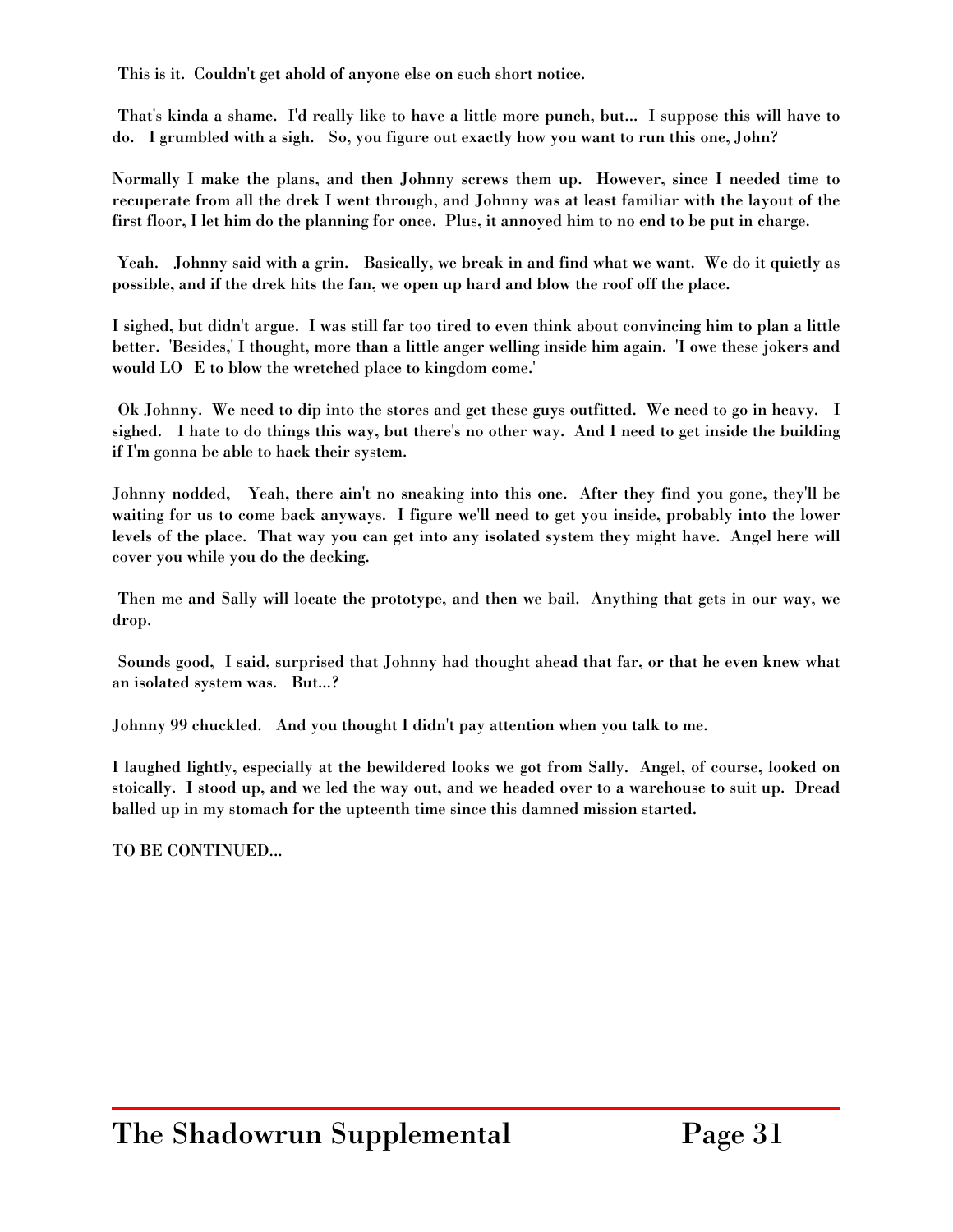# Unconventional Physical Adept Abilities Gurth <gurth@xs4all.nl>

Physical adepts are too narrow as characters — the vast majority of the powers available to them, either from FASA or on the net, are either intended for use in combat or to support those combat functions. This may be in keeping with the general view of physical adepts as martial artists, ki warriors, and so on, but it does put them at a disadvantage when combat is not the focus of the game. Players view these adepts as combat monsters, and thus play them as such, while in fact there are many more areas where the physical adept's particular kind of magic could be developed.

This article, conceived during a conversation about physical adepts with Mark Steedman (thanks for the feedback BTW), has a number of those powers. Some are obviously inspired by spells or cyberware, but I've deliberately tried to give them just a little twist that makes them different that's not synonymous better or cheaper, mind — and hopefully interesting for current or future physical adept characters.

#### Blend In/Stand Out

Cost: .75

A power with two distinct sides, that are nonetheless similar, the adept can use it to either blend into a crowd, or stand out from it. The power is not normally active, but once activated (costing a Simple Action), the adept may choose whether he wants to be part of the crowd, or be noticed. The adept must concentrate on the use of the power, which counts as sustaining a spell, and incurs a  $\sim$  2 to all other magical target numbers for the adept (including spellcasting, if the adept is a physical magician). The use of the power is not evident from astral space, though, unlike a sustained spell.

When blending in, the adept is easily overlooked by people searching for him (whether they search him specifically, someone fitting his or her description, or just want a generic person) on the other hand, when the adept chooses to stand out, he will be noticed sooner than others. For example, by choosing to stand out the adept can increase his chances of being picked from the audience in a quiz show, while by blending in he can avoid being volunteered for a hazardous mission. The exact reaction of other characters (player and non-player) to use of the power is judged by the gamemaster, keeping in mind other activities the adept engages in, since these may give him or her away anyway.

For this ability to work, the adept must be in a crowd, or at least a small group of people. No tests or target numbers are normally involved, though the gamemaster may choose to give characters trying to spot the adept a  $-2$  or -2 to their Perception test target numbers, depending on whether the adept wants to blend in or stand out.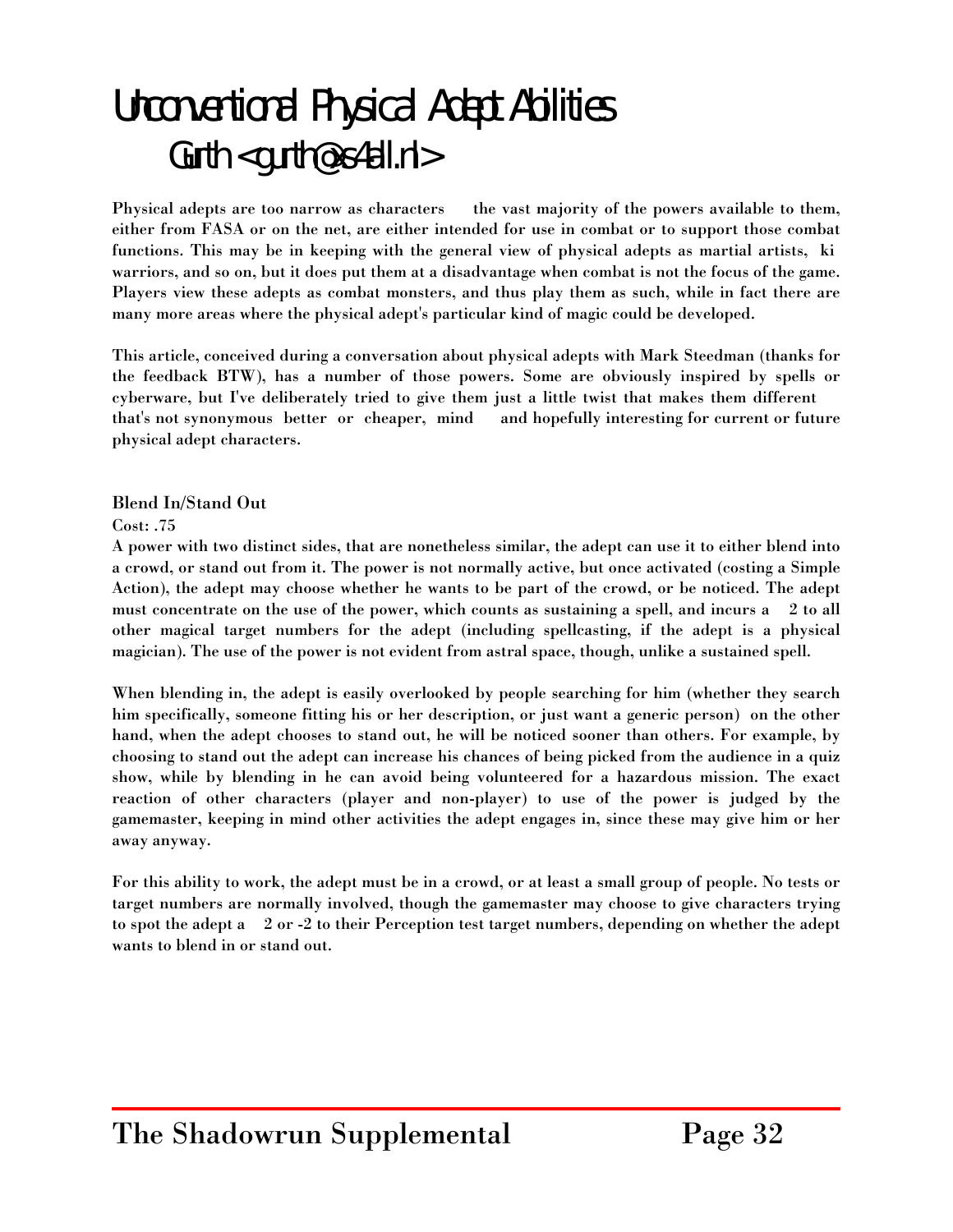#### Mask

Cost: .5 per die

This power allows the adept to alter his or her physical appearance, from minor changes to appearing like a person of a completely different metatype. It cannot be used to reproduce unnatural features, like green hair, blue skin, cyberware, etc. Any cyberware the character has will appear unaltered, which may lead to discovery, since a troll with a human-size cyberleg does look a bit strange.

To use the power, the adept rolls the Mask dice against a target number taken from the table below. To spot the mask, onlookers need to roll a Perception test with a target number equal to the adept's Magic Rating, and score more successes than the adept rolled on his or her Mask test. If this test succeeds, the character sees the real adept rather than the person he or she pretends to be.

| <b>Desired changes</b>                  | <b>Target Number</b> |
|-----------------------------------------|----------------------|
| Simple (e.g. hair or skin color)        | 4                    |
| Average (e.g. gender, close metatype)   |                      |
| Drastic (e.g. distant metatype)         | 10                   |
| <b>Modifiers</b>                        |                      |
| Attempting to imitate a specific person | 4                    |
| Wounds                                  | Normal Modifiers     |

Although it is possible to try and change into a completely different metatype, this only works well if the physical characteristics of the adept and the intended metatype are similar. A human physical adept masquerading as a troll will usually be a very short troll, for example, while this same adept attempting to look like a dwarf will be a very tall dwarf. The same adept trying to impersonate an elf or an ork would have little trouble, because their body sizes are similar to a human's. When such differences are a factor, the adept should roll his or her Mask dice in an open test (see Shadowbeat, under Impact Test on page 10) this test is in addition to the above test to see if the power works at all. Assume the maximum height difference that can be attained is equal to the adept's Magic Rating multiplied by the result of the open test, in centimeters. The maximum body weight difference is the same, except in kilograms.

Hairy Harry is trying to chat up a girl, who frankly doesn't like the looks of him all that much — mainly it's Harry's trademark hair that puts her off. So he decides to use his power to look like himself but with a normal hairdo. This is a simple change, so Harry rolls his 3 dice in Mask against a target number of 4, getting 2 successes. The girl now needs 3 or more successes on a Perception (6) test (because Harry's Magic Rating is 6) to spot that Harry hasn't gone to the hairdressers, but is only trying to make her think he did.

Sometime later on, Harry needs to get into a troll bar to try and get info from someone; being a human, Harry feels the trolls might kick his ass just for the fun of it, so he tries to Mask himself as a troll. This has a target number of 10, since it requires Harry to grow about a meter and make major changes to his features. However, Harry must now also roll an open test, which comes up as 2, 5, and 7. Multiplying the 7 by his Magic Rating of 6, Harry can appear to grow 42 cm and put on 42 kg of weight, which makes him appear to be a troll of about 2.25 meters and 125 kg. ery short and very skinny, not to mention very likely to stand out as much as Harry would if he went to the bar the way he normally looks.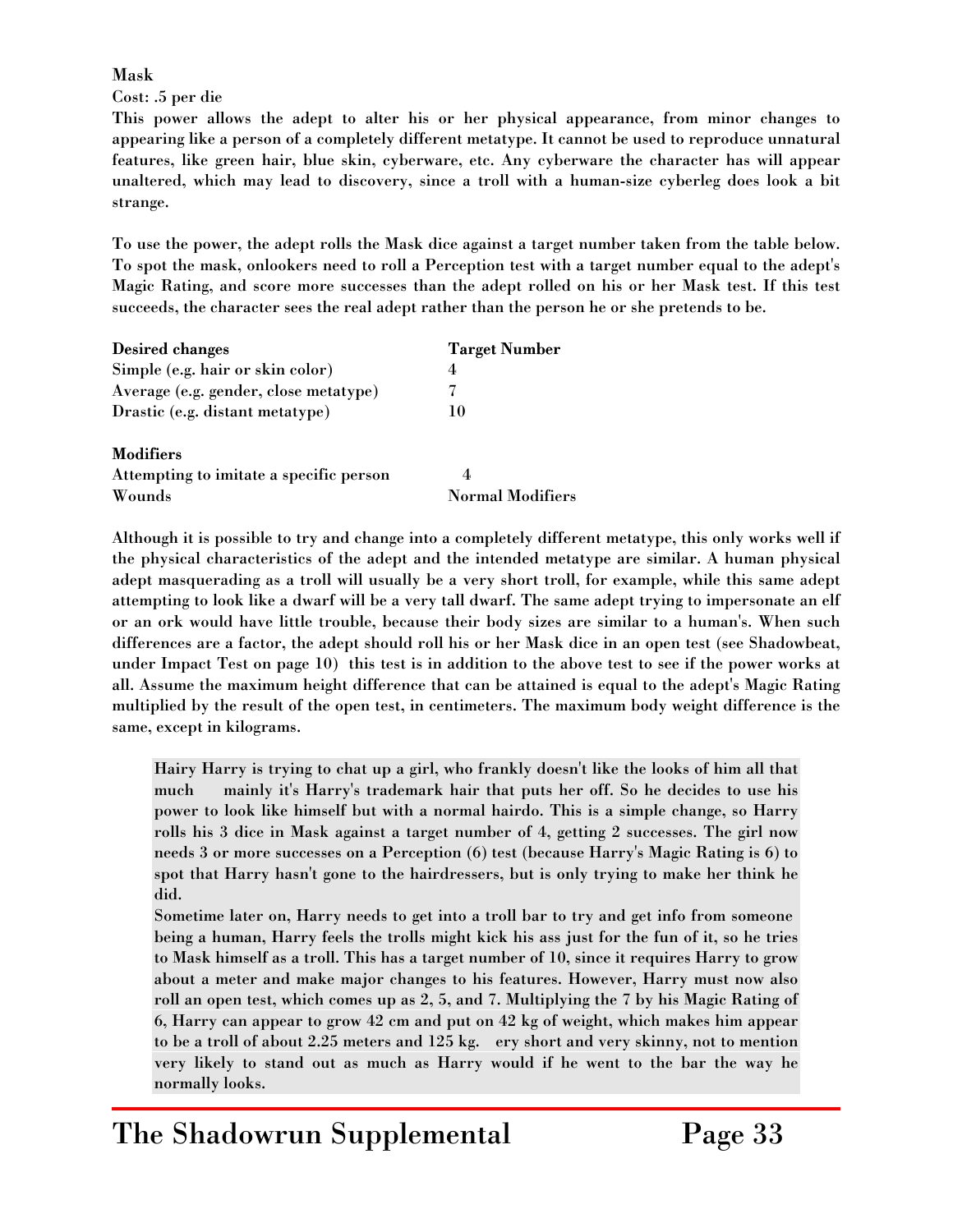Pheromone Control

Cost: .5 per level

By consciously controlling his or her pheromone glands, the adept can affect the reaction people have toward him or her, much like the tailored pheromones bioware.

Each level adds 1 die to the adept's Charisma and Social Skill rolls. This power is effective out to twice the adept's Magic Rating in meters, in a windstill situation, and the power's level is halved (rounded down) when applied to a person of another metatype than the physical adept.

The maximum level that may be purchased is equal to the adept's natural Charisma Attribute Rating.

The adept may choose to specialize his or her Pheromone Control power to a specific gender, in which case the number of dice rolled for tests made against members of that gender are increased by 50% (round up) but for tests against the opposite gender, they are halved. This is in addition to the normal halving for using the power against persons of another metatype.

Specializing must be chosen when the power is bought; if an adept wants to specialize later on, he or she must be the Pheromone Control power a second time.

Marissa, who is a dwarf, has specialized her Pheromone Control power (at level 4) to affect males more than females. When she attempts to use a Social Skill against a dwarf male, she rolls 6 dice, while against a dwarf female she only gets a 2 dice. With males of other metatypes, Marissa rolls 3 dice, and against females of other metatypes, only 1.

irtuoso

Cost: .5 per 1 to Performance Rating

Adepts with this power possess an uncanny ability to perform music on nearly any instrument. They add their irtuoso level to the Performance Rating whenever they play a musical instrument, as explained on pages 12 and 13 of Shadowbeat.

This power only works when the adept must actually touch the instrument that is, it works fine for pianos, guitars, flutes, triangles, and so on, but not for instruments controlled entirely by computers or by thought — when programming a computer to play a piece of music, the physical adept doesn't receive the irtuoso power bonus (because the adept isn't playing the music himself), while for an instrument controlled through a synthlink the bonus is halved, rounding down, due to the greater metaphysical distance between adept and instrument.

irtuoso also cannot be used to compose a piece of music, or when singing without playing an instrument.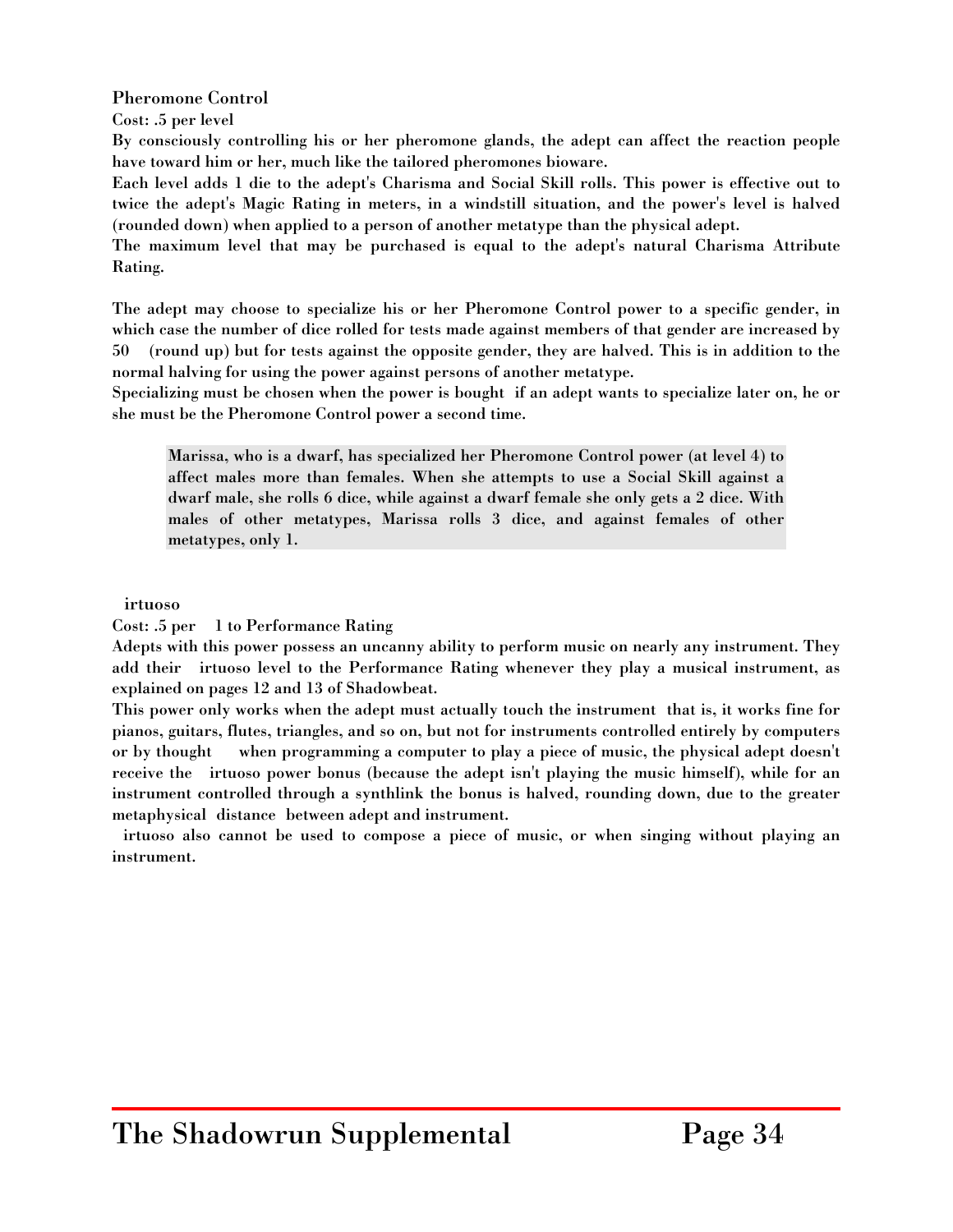oice Alteration

Cost: 1.5

The adept can make his or her voice produce any natural sound; this takes practice to get right especially if the adept has never heard the sound before and must try to picture to himself what it would sound like.

In game terms, the adept rolls an Intelligence test against a target number of 8 to correctly reproduce the sound. For every two previous successful attempts, subtract 1 from the target number if the target number drops below  $0$  (i.e. after 16 successful attempts), the adept can reproduce the sound flawlessly in future.

If the adept has never heard the actual sound before, he must apply a +6 modifier to the target number -- this even applies if the adept has successfully produced the sound himself without ever hearing the real thing.

Reproducing a (meta)human voice of a specific person in order to fool others into believing the adept is that person has a target number of 14, modified as above. In case the adept is trying to fool people for personal benefit, they are allowed a Perception test against the adept's Magic Rating to spot that the adept is not who he or she pretends to be; they must roll more successes than the adept. If they can see the adept, this test may automatically succeed if the adept isn't disguised as the person he is trying to imitate, while if the sound quality is poor (like when the adept is talking over a bad telephone connection), the adept may get a lower target number, at the gamemaster's discretion; suggested is -1 to -4, depending on how bad the connection really is.

Paul's team wants to break into a secured area, so they have Paul call up the guard station and impersonate the guard commander, in order to draw the guards away to a non-existent intruder. Paul has heard what the guard commander sounds like on a previous visit to the compound, so his target number is 12, and has practiced the voice four times: his target number is 10. He rolls his Intelligence of 5, and gets 3, 4, 4, 5, and 11. The guards now may roll a Perception test (3 dice) against Paul's Magic rating of 7. The first guard scores no successes, while the second gets only one. That isn't enough to make him completely disbelieve the voice he heard through the telephone, and the guards go off to where Paul tells them to go.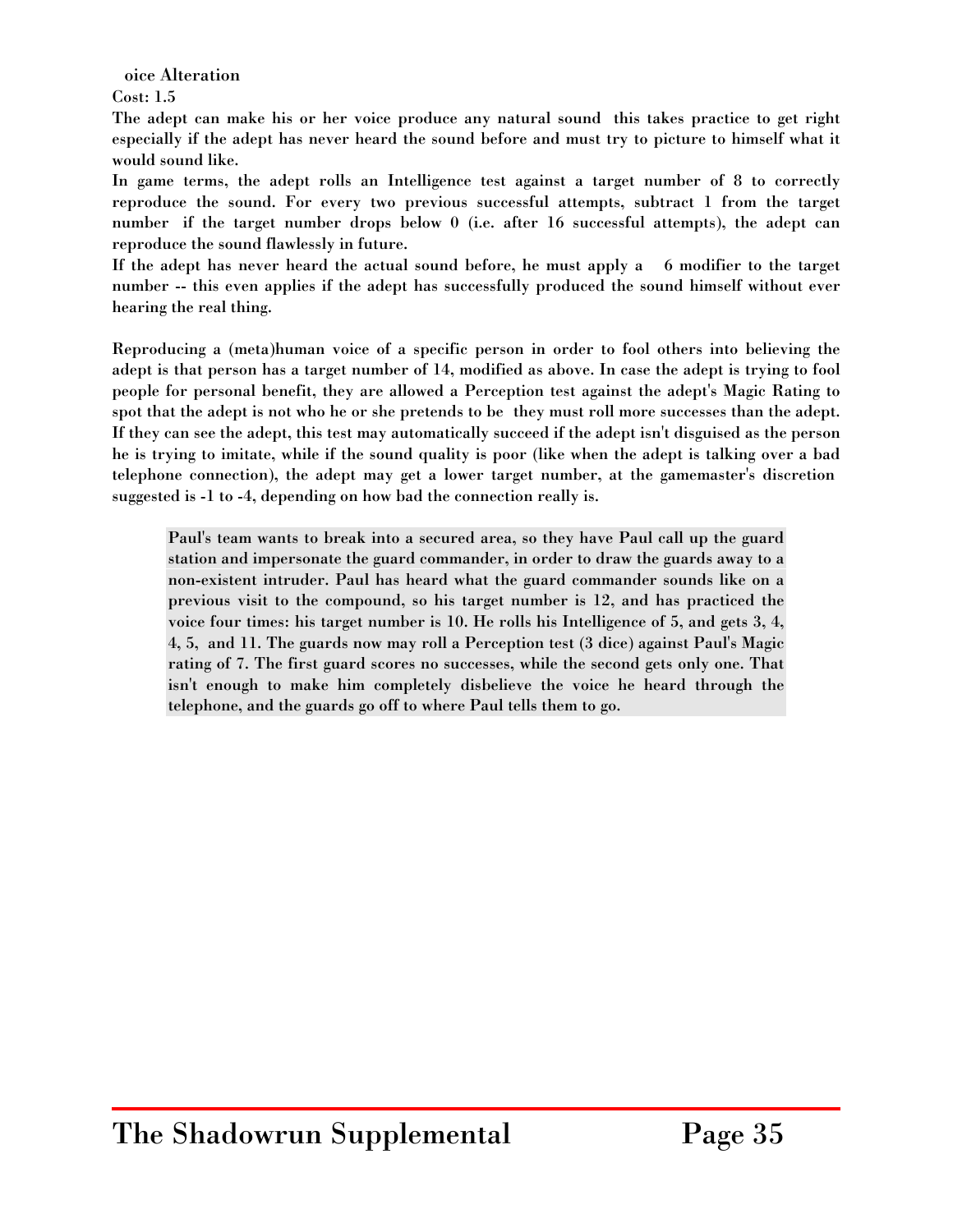# Target: Mike Mulvihill Interviewer: Steve Ratkovich

*First, the important question. How did you get involved with FASA?*

Long story, I'll try and make it quick and short. I worked for a comic book publisher called NOW Comics, based here in Chicago (We published Speed Racer, the original Terminator, The Ghostbusters, etc.). Many of the artist at NOW were FASA artists, Jeff Laubenstein and Jim Nelson to name a few. So I knew of early FASA stuff from them (mainly BattleTech since that's mainly what FASA was doing at that time). I also knew the marketing team from going to conventions and hanging with the Chicago crowd at various shows, (Back in those days Chicago was the home to 3 comic book companies and 3 game companies, as well as the freelancer HQ to both industries). Jill Lucas the current President (of FASA) was one of those that I met at those shows.

Sidetrack (standard procedure for me...:) during NOWs big collapse the editor of NOW went to FASA to interview for an editor position. What she did would be considered what I do - she was a continuity and plot editor, not a text editor. FASA was looking for a text editor. So the NOW employee called Sharon (my wife) who was working for a local book publisher, because she knew what Sharon did and thought that Sharon would like the job...Sharon faxed her resume to FASA, met with that person for dinner and had a job with FASA the next day.

Of course lightning only every strikes once - it took me more than 2 years to get a job with FASA. I originally was a finalist for Sales and Marketing job, but Sam Lewis (FASA's former President) knew that I had writing and convention skill from my NOW days and he held out until there was a position he felt better suited my skills. That job was a development assistant. I started that Dec. 14 1992 (exactly 2 weeks after Lou) I worked with the developers as a utility infield (grunt boy, dogsbody, slave boy - you get the picture) until I was promoted to SR developer in Oct. of 1995.

Another sidetrack: besides myself, Jim, Jeff and Sharon (the last three as freelancers mind you), four others from NOW have worked at FASA. One editor and three artists... weird eh.

*How much different do you think things would be for you if you had gotten the Marketing job rather than your current one?*

At some point I probably would have requested to freelance on a game line. Would I have been happy? At some point my creativity would have forced it's way to the fore - either as a Freelancer on our product or doing a bunch of stuff on the web, magazine articles and the such. Life would be very different.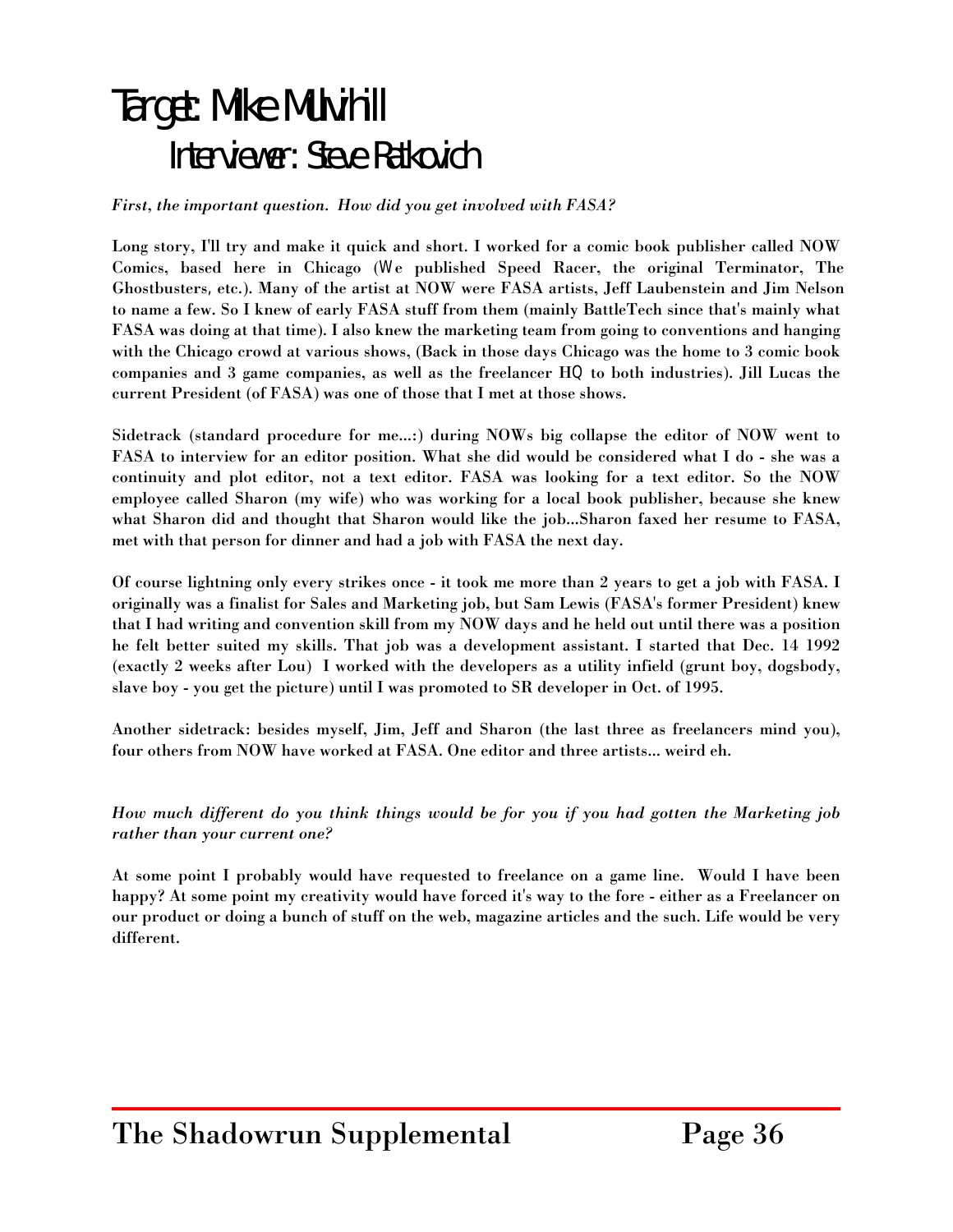*Tell us a little about yourself, if you would. Where do you live, how old you are, that sort of thing.*

OK, I hope I don't bore you to death....

I was born in Chicago and raised in the city and in a near suburb called Niles. I went to a very small mid-western college, Morningside in Sioux City Iowa. I majored in Literature and Theater and minored in Philosophy. I worked for a year with a traveling theater troop out of the University of Nebraska. I went back to school to get a master's degree in Literature at St. Cloud State University in St. Cloud, Minnesota. I met my wife at Morningside College and we were married after I left SCSU. We both now lived in Chicago and I worked in retail at a book store, I left there to work at a software store and left there to work at NOW. After NOW I worked at the book store again and left there to work at a Public Library. I left the library to work at FASA.

I'm 34 years old, one wife, no kids, two cats. I bought my grandparents house (in the NW side of Chicago - if you have Bug City handy, I live right at the NW corner of the  $C$  at Harlem and Irving park, inside the CZ (Containment Zone) of course...) and have spent the last year looking though 50 years of collected junk (but I did find a flag with only 48 stars on it!)

Hobbies, besides games...sports (baseball, soccer, basketball  $\#1$ ,  $\#2$  and  $\#3$ , although I'll watch or play anything), history and philosophy (so therefore I love reading), sci-fi and mysteries (books and movies/ $T$ ) and cooking (yep, cooking)

#### *Have you written anything for any other games, or done any work for anyone other than FASA?*

Nope, I'm a FASA lifer. I did write some fan based stuff when I worked at NOW, but once I was at FASA any hopes of freelancing were left behind.

#### *What advice would you give someone who was interested in writing something or working for FASA?*

First, and this may seem stupid, but read and write. Without a knowledge base to fall back on and the ability to communicate those ideas you can't go far. I always tell people to don't worry so much about the number crunching but tell me a story. Tell me what interests you in the universe (in this case SR). Don't try to second guess my ideas for the future of SR...it will never happen. I need to think 2 years down the road. There's no point in you trying to do that. What I like to see is a person with good solid ideas based in the SR universe and using something that doesn't get much attention. In other words tell me something that interests you. That's why I stated earlier that there is no real gaming background (besides playing games) - everything you read you should be able to use...history, philosophy, science, magic, sci-fi, mystery.

Next...just write. There are many outlets for writing besides actual game product and face facts with only 8 products a year (for SR) it's tough to crack the big time. Use all other the sources...I read all the submissions to Shadowland magazine and comment on them. I receive all of the Scrawls from the Sprawls the Amateur Press Association Shadowrun product. I check out web pages. I read other game material by other companies. So if you are active the better the chance I'll see what you can do.

Finally, don't just send in a single proposal and think that's it. Keep sending things in. Many times in reading a proposal, the theme may be so foreign to anything I'm working on at any given time that I may just not like it because of that. So send other things in.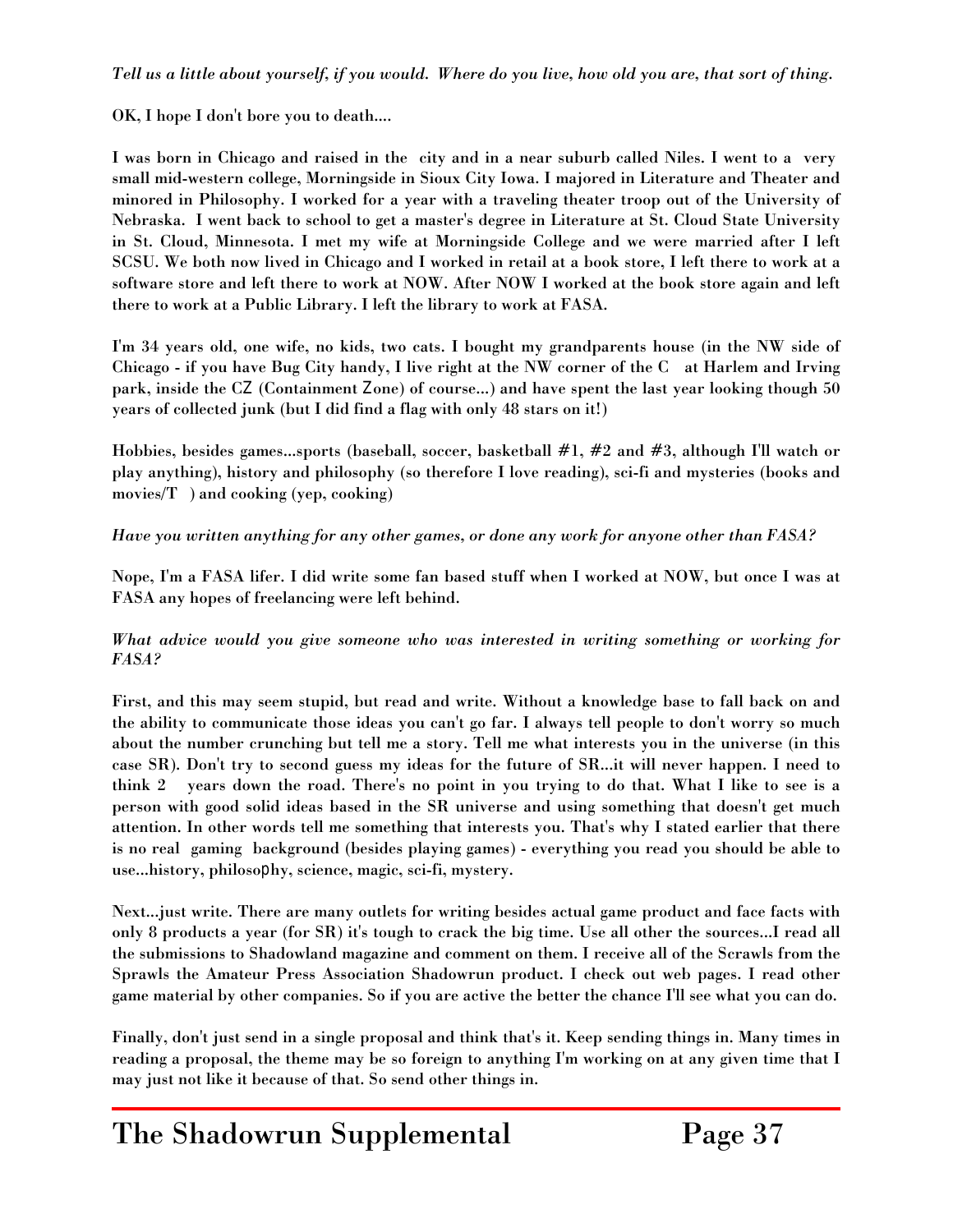The final and single biggest point I can make is that freelance writing is a lot like batting in baseball. The greet hitters are those that hit over .300. What that means is that they get 3 hits for every 10 at bats. That means they make an out the other 7 times. It takes time an effort to make it as a writer and even once your foot is in the door doesn't meant that reject means you are no good. For Missions, for instance, which consists of 4 adventures, I received over 21 proposals, which means 17 people get rejected, so even "names" like Steve Kenson get a "no thanks" letter. It doesn't mean Steve is a bad writer or that he won't work for me again. All it means is that on this single project there were 4 better ideas.

Our submission guidelines are on our web page. (www.fasa.com)

#### *How long have you been playing Shadowrun?*

I've been playing since just after 2nd edition. Actually I read 2nd Ed, in manuscript form (because it was one of Sharon's first gigs at FASA). I am in most cases I am the GM now.

#### *Do you still play on a regular basis?*

Yep, I play SR at least minimum of once a month. More often in the winter when I'm not a convention or my players aren't.

#### *What is your favorite type of character to play?*

My favorite character was my first, a gator shaman named Bayou Earl. Earl came to Seattle from the swamps around New Orleans. He spoke creole and very little street talk and lived most of his time in the sewers because that's where the gators were. He was disgusting and unkempt, look like a total anachronism in Seattle but he was fun to play.

As a class I like shamans because they need to be different based on their totems. But my favorite class I believe is the Rigger. That's why I have gone nuts in trying to make the Rigger 2 book so overthe-top. As I have stated, nothing is cooler to me than having a bunch drones under the control of one guy, all flying or moving down a hallway with some humans on a full out assault. That image to me is the image of Shadowrun!

*How much of the Hardcore Cyberpunk (ala Gibson) do you see as the basis of Shadowrun? Is it a core background, or merely a light backdrop splashed (and sometimes overshadowed) by Magic, Elves, and the other "Fantasy" aspects of the game.*

We seem to live in the post cyberpunk world and those that love it won't let me forget it. \*GRIN\* I was not here for the early Shadowrun concept meetings but I know what we have and what developed out of those meeting. FASA knew Cyberpunk was going to come out (by R. Talsorian) so our take was to take many of the futuristic trappings and give it a twist. We created a world, a new mini-genre if you will, though some prefer to think of it as fantasy game set in the cyberpunk future. Others prefer to think of it a cyberpunk game with fantasy elements. My job (and FASA position) is that the game/world is such a combination of both that something new was created...that reflects it's parts but in essence is something wholly new.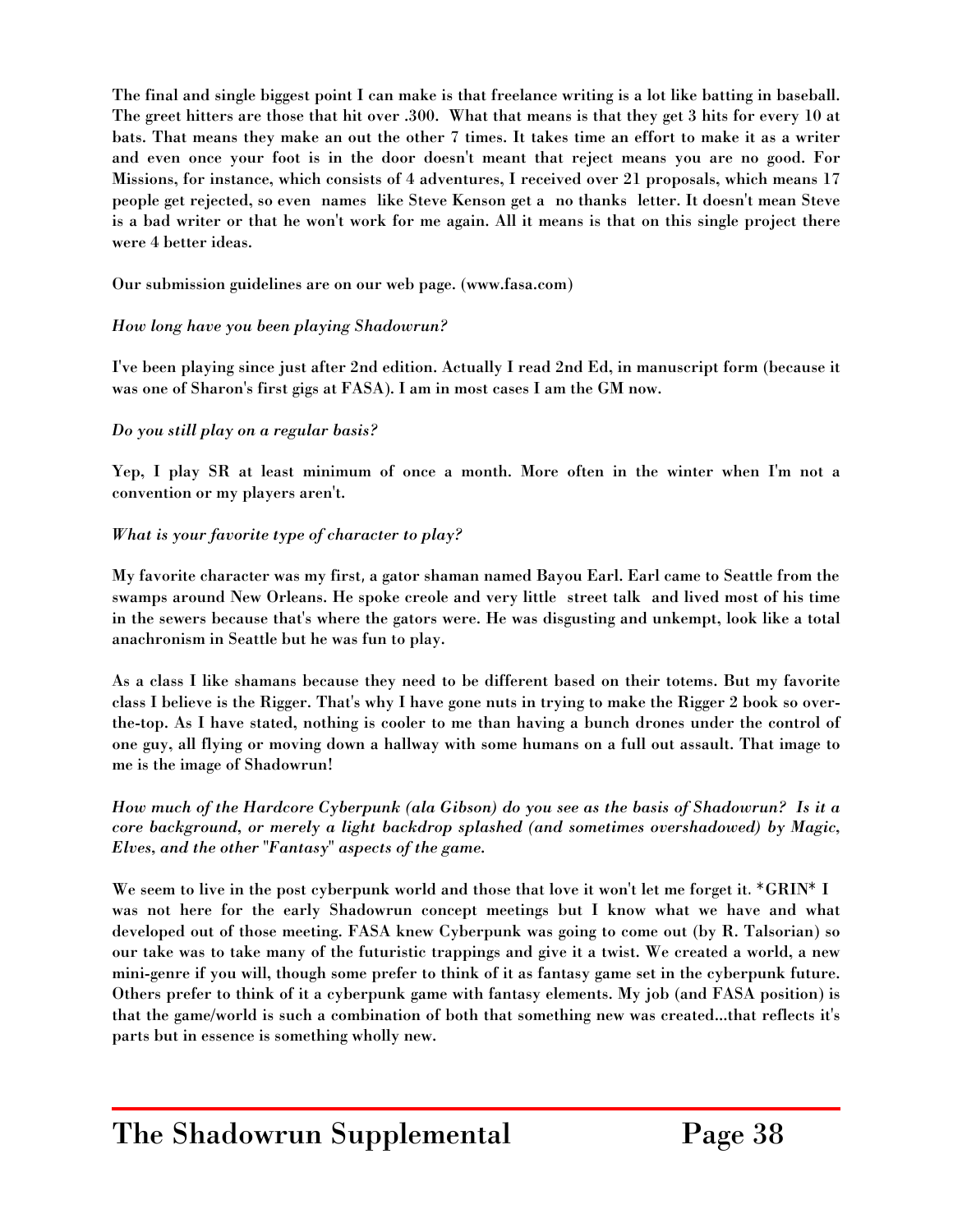*Going along with that, how dark and gritty do you view the Shadowrun world? I know every player has their own opinion of the Shadowrun world, and what Shadowrunners are. Do you view them as the "good guys", the "Bad guys", or something in between?*

Geez, that's a tough one on many levels. In my opinion I think that the world of Shadowrun is actually much more noir than cyberpunk. ery, very individual, very much your own man and it's me against them (in SR's case it's Corps...but it could easily be corruption or even "evil" or "good"). Can this make them anti-heroic, yes of course it can. Good Guys? Yep. Bad Guys? Just as easily.

I tend to look on the Shadowrunners as necessary, something that was discovered to be needed and then allowed to continue. At some point in the SR world's history what was created took on a life of it's own and here is where players/GMs I think miss the biggest point - they are autonomous. They have a life of their own. It makes for a more vibrant world if everything from corp. espionage by government agents to gang fights are actually in the realm of shadowrunning. My feeling is that shadowrunning has grown to mean anything. The corps. created something and that thing has spawned to haunt them because they no longer control it. They need to use it like everyone else but they can't determine the results like they could before.

#### *Do you GM SR? If so, do you prefer being a GM or a Player?*

Well I'm used to being the GM (I do like the control - hee hee!). Actually, I like being a GM because it's great to play director and offer up the beginning of the story so that I can watch the story unfold when it get into the players hands. Of course, being a player is much easier to do but it allows you to explore different personalities and themes you normally never would do. Being a player is much more escapism than GM.

#### *What exactly are your duties as Shadowrun Line Developer*?

Boy you are asking all of tough ones aren't you...

[Editors note: Well, we could have asked a few questions about your cats, but this isn't a pet magazine.. :) ]

Any Line Developer at FASA is the final decision maker for the game universe they are in charge of. Think of Line Developer as Producer/Director of a movie. I'm in charge of everything from the ideas to approving anything that has the SR logo on it. Think of the writers and actors... it's my job to line the writers up provide them with a skeleton of idea and they perform (write), if I do my work (preconcepts, product focus, universe continuity etc.) then have an easier time doing theirs. More I allow them to be creative and to know what I need and want the better they can perform. In many ways you can't see my hand in a product and yet without me the product doesn't exist.

Besides the esoteric level that I described above. I must read and develop (which means continuity/rules edit) every product produced by FASA for my line including novels. I am the SR spokesperson which means I do any and all PR for SR including conventions, answering  $\mathcal{S}$  is on-line, on the phone etc. I approve anything that gets the SR logo on it... which includes everything from reading Shadowland submissions to deciding what we will give away at GenCon. Finally, I also get approval/development on anything created for SR but not strictly by me. The card game for instance and the upcoming SR Computer game are two of the most recent examples.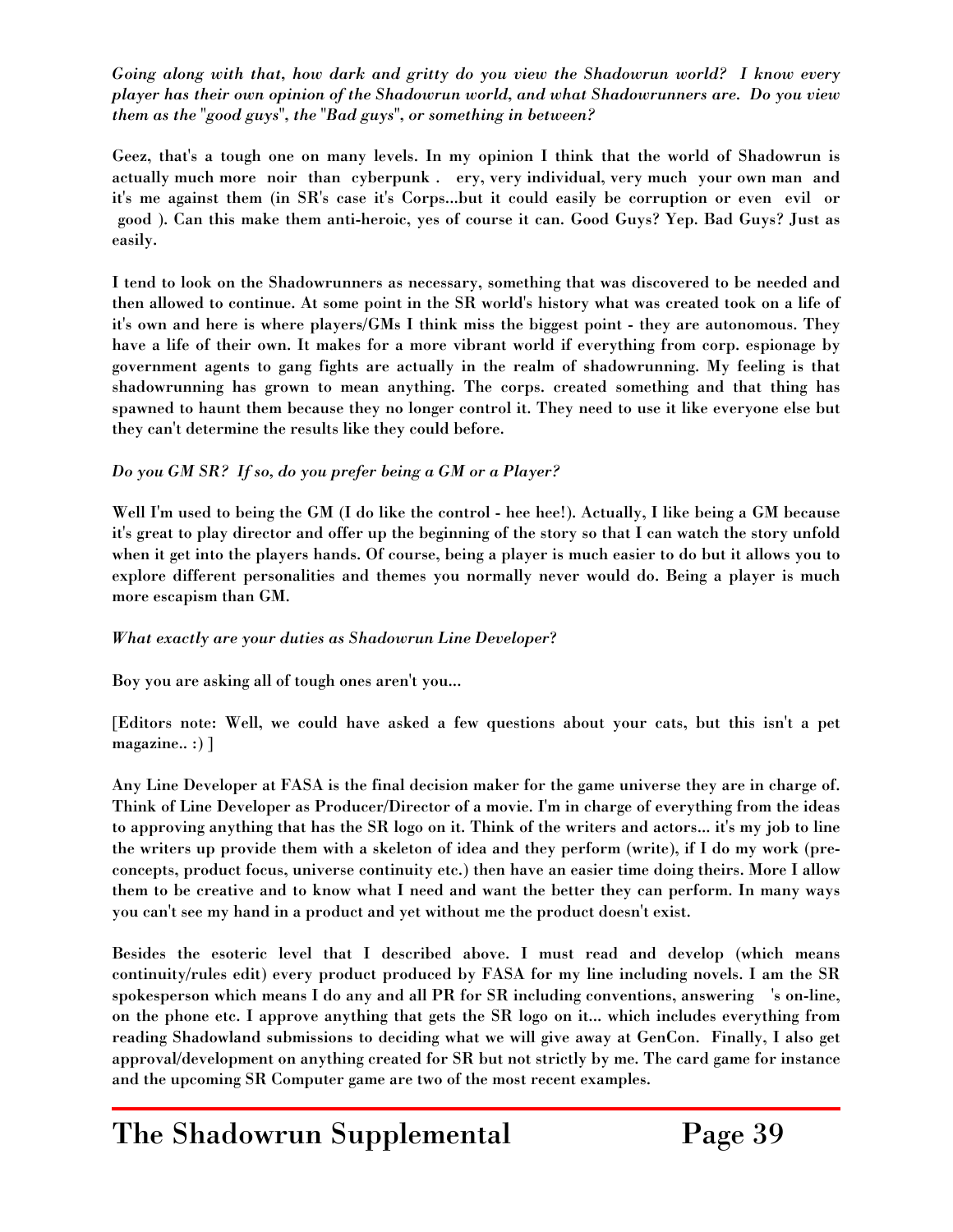*I know you have several Pet Peeves concerning Shadowrun. Could you tell us a few of them? Also, what is your opinion of Immortal Elves, Horrors, and all the really big, oddball stuff that has crept into SR over the years?*

Geez...my reputation precedes me!

I started my pet peeve list because there are thing in Shadowrun that I feel were never fully though about before they were implemented. Of course those are the things that everyone wants to know about because, of course there are inconsistencies with what went before them and what needs to happen next. Most are from those that came before me because I feel they had great ideas and so thoroughly mis-fired on them that they became a hindrance to my job and to any future continuity that I may want to create.

In no particular order the biggest are...

- 1. ED/SR links
- 2. Immortal Elves
- 3. Spell Locks
- 4. Incomplete World

Again just so people fully understand.. it's not that I don't like any of the ideas above...it's just that how they are implemented and how they function in MY UNI ERSE AS OF RIGHT NOW and the problems and lack of forethought mean THEY DO NOT WORK AS THEY SHOULD. In many cases they make no sense at all.

I have other pet peeves dealing with gaming as a whole...

1. People who refuse to let games be fun.

- 2. People who place the real world over a game universe to find flaws
- 3. People who refuse to understand that it's important to adapt their playing style to the entire group
- 4. People who refuse to use their imagination and force me to use it for them
- 5. Bigots

And in my opinion the thing that drives me the most crazy!

1. People who refuse to accept the spirit of the game and insist that it's more important to exploit the holes of the universe and system strictly for their own benefit.

*OK, I can understand the Immortal Elves and the Spell Locks... there's lot's of inconsistencies with those. However, what are you're thought's on the SR/ED Links (Specifically, why is it a peeve.) Also, what are your thoughts on the "Incomplete World" of SR, and can you tell us of any plans to complete the world?*

This is tough because I will try an comment on both of these without pointing fingers because in the long run there is no real reason to do that. While I acknowledge that those creators who came before me made excellent decisions (heck, I wouldn't even be discussing any of this with you if they hadn't), some things weren't given the same focus and energy and in the long run both were not really strongly though about before implemented.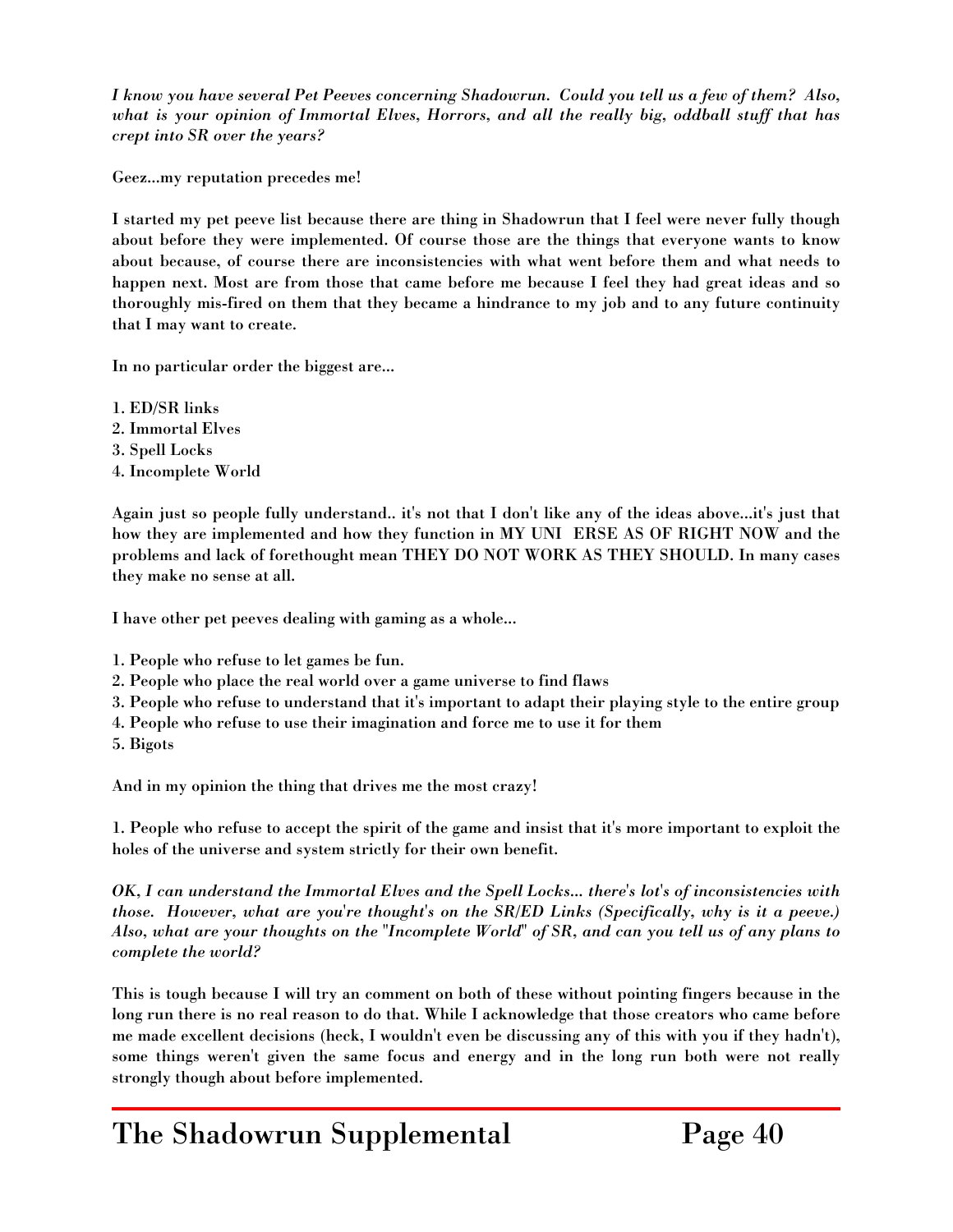ED/SR links suffer from the same problems as Immortal Elves. Poor design and execution. They created ED and then after the fact added the SR links. ED was not created from the outset to be Pre-SR, if it had my guess it would be very different. By making the links they assumed that ED would benefit from SR what never occurred was that SR would suffer simply from the from the fact that it comes AFTER! ED being sooooo very different in how magic works, game tone, characters, world, etc. - these thing are now left up to me to alter my game to fit, because ED did it first in a magical cycle. What I inherited is a series of questions of why and when my game will change to fit the events as everyone already knows will happen. That was irresponsible of the creators that went before me because they thought, like immortal elves, it would be fun to do but never really figured out how it works, leaving me to back figure events, manipulate my world and game to match something that was not there when SR was created.

The lack of a complete world bothers me more than anything else. To set the record straight. The world was never fleshed out. Only the North American Continent. Everything written about the world was created as need on the spot. I REALLY HATE THAT!!!!!! That means every time I need to expand the world I have to go through all kind of products looking for the one reference here to India... one reference there for Amazonia... another reference here to Japan. While very cool, it leaves the player with the sense that all of that was already done and all we are doing is waiting to put the next place out. That can't be further from the truth!

The problem with fleshing the world out at this point is that doing the entire world is like doing a project that never gets seen. It takes the full amount of time by me and the freelancers to produce the world. Plus doing it in a sit down and lets flesh it fashion out means that stuff begins to feel the same. While I have ideas about the world and what's where - writing it all down and then making sure that input from players our international publishers, freelancers, etc. make the areas exciting to Shadowrun in is another major time block. Finally at that time would I release the info to the public. So they only way that makes sense if or me to flesh out areas as they come up (like in the Cyberpirates book).

It's just very frustrating because in both of the examples above I feel that by doing the work at the creation of the game world would have resolved so many problems that I encounter now. Instead I am locked into continuity I did not create and I'm forced to make sense out of bunches of factoids that may or may not be based on anything other than the writer thought it might be cool to add. It makes my job that much harder and by not taking care of the sloppiness at the beginning I am held responsible to the fans and must constantly patch holes in the mixing and matching those who went before didn't think about.

#### *What do you like to do to relax?*

Read comic books, watch sports, play soccer and baseball, watch movies, gaming, gaming, gaming, gaming

#### *What was the last good movie you saw?*

5th Element! See it immediately if you haven't seen it. American action with European style. Par excellence. Realize that Face/Off opens tonight and that may push 5th Element off the top spot.

[Editors note: This interview was conducted in late June, so this bit is a tad out of date..]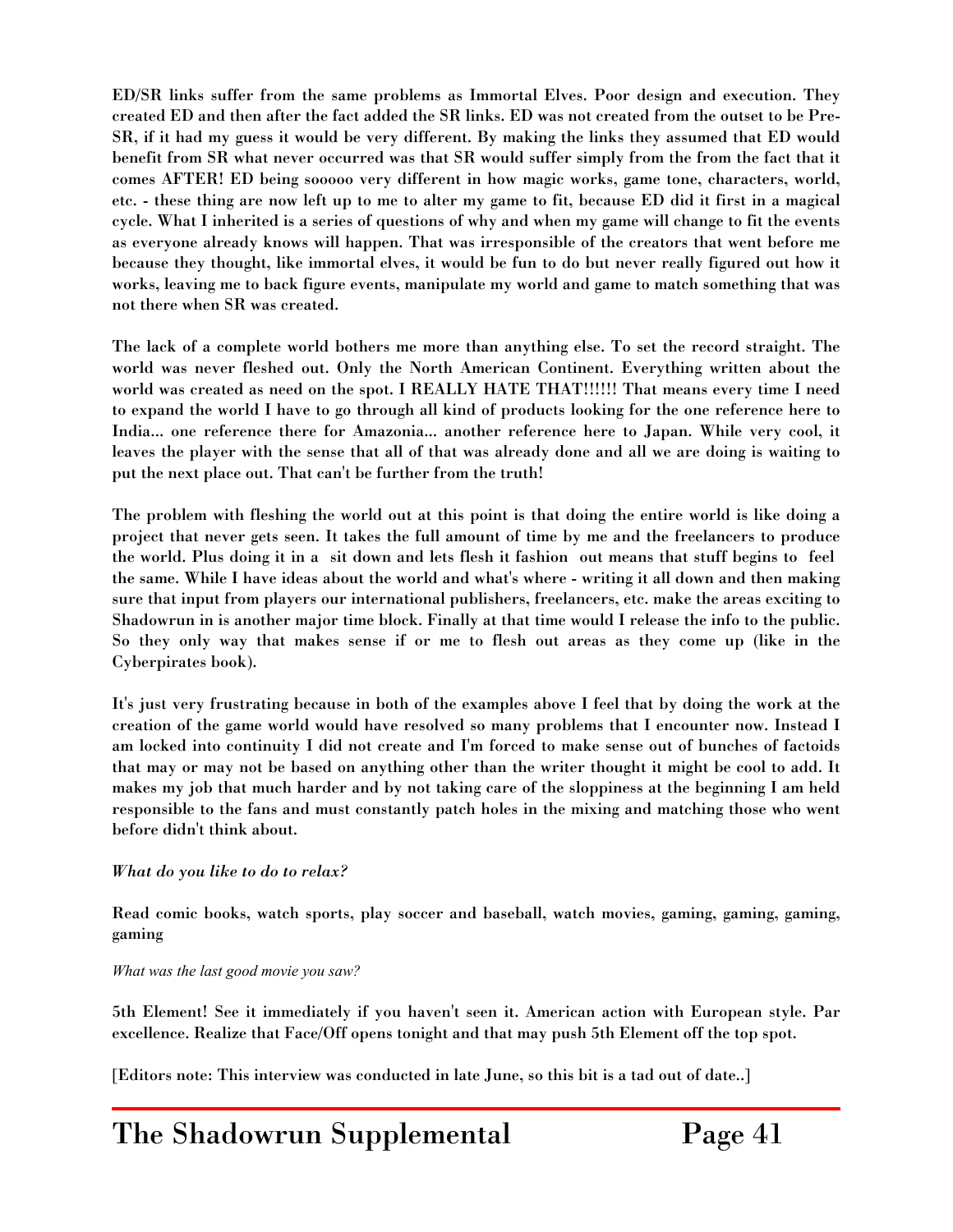#### *What other Role Playing Games, if any, do you play or GM?*

I do try and play games still (yeah time seems to escape me lately) - Besides SR. I play a Earthdawn on a regular basis and BattleTech when we get a game going. Other RPG's I enjoy are Feng Shui and Call of Cthulhu. I have a weak spot for DC Heroes but haven't played it in a while. I usually read more games than I play. Right now I'm reading both Deadlands and The Legends of the Five Rings RPG.

As for card games...Shadowfist, BattleTech, Mythos, Legend of the Five Rings and of course the Shadowrun Card game...We have color demo cards just in today - AWESOME!

I also have been going back to my roots playing board/war games including the great Avalon Hill collection. If you have never played the board game Civilization...do so if you can. Others include Axis and Allies, Britannia, Dune, and beginning to learn Squad Leader and Supremacy.

#### *I know there are some mixed feeling about the upcoming SR CCG among the SR Gamers. Tell us a little about the Card Game, if you would, and how close to the RPG it will be*.

Yeah, this is a bit of a problem. There is a lot of anti-card game hype right now - it seems mainly to be focused against WOTC, which may or may not be deserved. Our game is 100% done by FASA. Myself, Mike Nielson and Jim Nelson are the creators/designers of the game. This game feels and plays so much like the RPG that I think fans of SR will be amazed. In fact a Shadowrun undertaken the CCG feels exactly like one in the RPG.

For those who haven't played the game or know nothing about it... you play runner gear and contacts out of you hand as well as cards called Challenges (which are played face down on an Objective (i.e. the objective of a Shadowrun and where you get you Reputation Points to win the game!). You don't encounter your own Challenges (you played them so you know what they are) but rather you encounter the Challenges played by the other player - so like the RPG your team of runners is never sure exactly what you will encounter at any given time on a Shadowrun. The game is super easy to learn. You can pick it up after two turns around the table and equally fun playing a two player or multi-player (funny thing that those two phrases which should mean the same thing, don't). There are cards that fans of Shadowrun will understand perfectly and shadowrunners from the fiction of the game.

I realize CCG world make RPGers nervous and I agree, but I think they will enjoy the SR CCG because it feels so much like the RPG and can actually give you hints and plots for future RPG setting... honestly, this is not hype but a pleasant effect of the game as we designed it.

#### *What is one thing you would like to accomplish some day?*

I would like to visit all 7 continents (well, 6...) and write a novel. I have visited 3 continents and have read many novels so I'm not there yet.

*What is one thing about you that we never needed to know?*

The only SR rule I can remember is the damage code of is the Ares Predator (9M). Everything else I need to look up. In real life...I prefer being cold to being hot.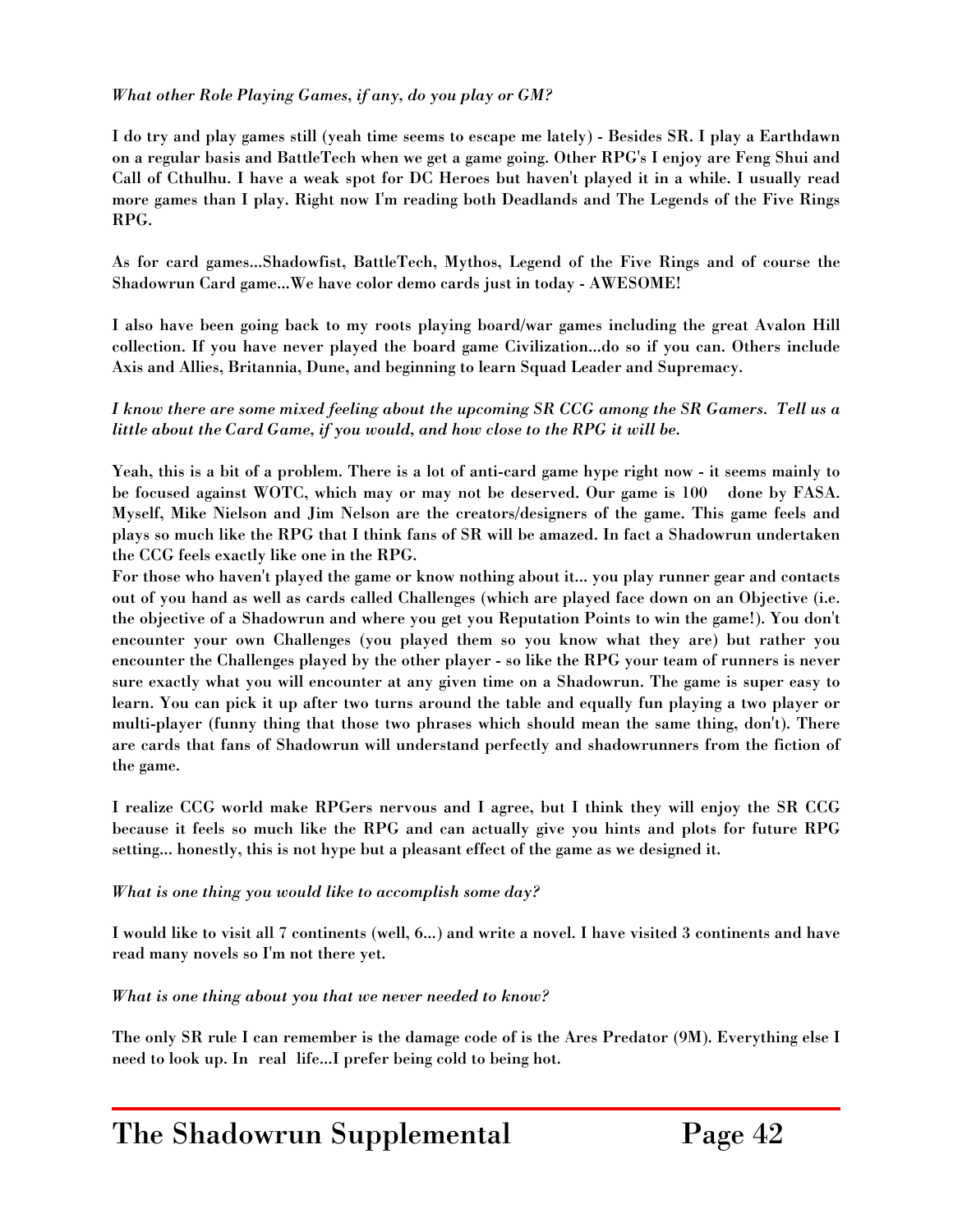### Review: Target: UCAS Adam Jury <fro@lis.ab.ca>

Vital Stats

Title: Target:UCAS Authors: Stephen Kenson, Linda Naughton, and Jonathon Jacobson Publisher: FASA, July 1997 ISBN: 1-55560-314-9 Pages: 104 Suggested Retail Price: \$15 American

I've been eagerly awaiting Target: UCAS since early March, when I got word from Mike at FASA that they would be using one of my nicknames as a decker comment in the book. I'm on pages 16 and 52 with the name Fro and the tagline Leading by Example. Other people from the internet community that got taglines in the book are Bull, Spike, Granite, and CCCampbell. Needless to say, this added five easy sales of the book, and helped solidify FASA's reputation as one of the Good Guys in the RPG business.

Target: UCAS is set up like a standard Shadowrun book, an online post on Shadowland, with users interjecting comments where appropriate. It starts with the State of the Union address, with has been available on FASA's web page for awhile now. Then it moves to The Scott Commission, the group investigating Dunkelzahn's death.

The first location profiled is Boston, and in my opinion, it s rather bland. The catacombs, a giant underground maze of rooms and passageways, was the only thing that really grabbed my interest here.

Detroit was much better, especially with the background information on Ares and Damien Knight. Actually, there's more Ares and Mr. Knight than there is Detroit, but it s still an interesting read, and can certainly be worked into an existing campaign.

Chicago has been under siege from the bugs for awhile, does it deserve more space in official products? Well when something as big as what s going on there happens, it certainly does! If you're currently playing a campaign set in Chicago, don't read this book, it will spoil your fun. As a matter of fact, I consider the entire book to be a Gamemaster only book, no peeking for the players.

Without giving too much away for any players still reading this, I'll say that the method used to get rid of the bugs was interesting, and has some great possible side affects and plot hooks.

The last part of the book has Game Information, rules for playing ghouls, plot ideas for each of the cities presented, and information about the individual cities. This includes population, details on getting in and out of the city, and local prices for goods. My main beef with this section is the 'See Bug City for this information' line, since I don't own Bug City, but that s a minor quibble.